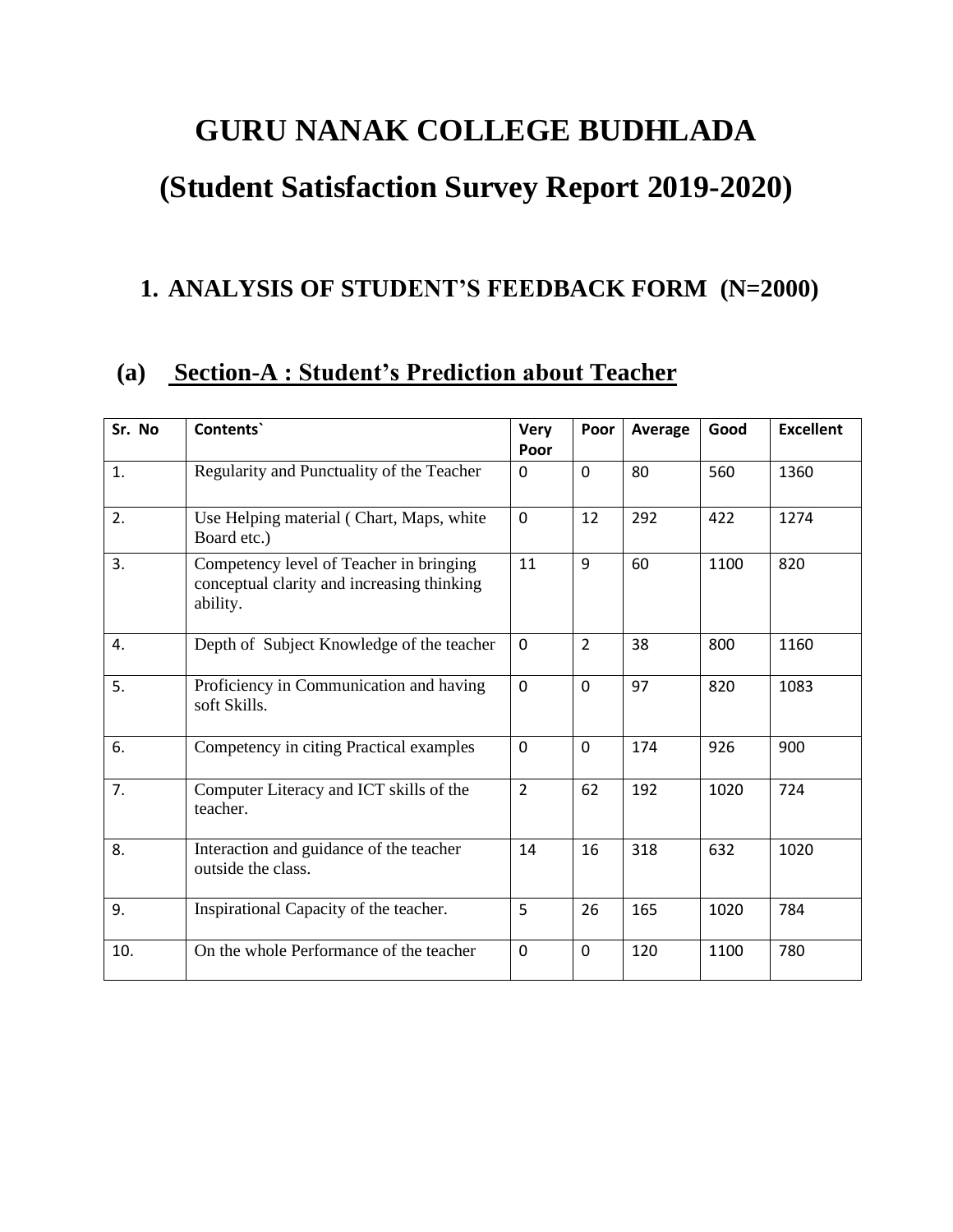|                  | $=$ $\frac{1}{2}$ $\frac{1}{2}$ $\frac{1}{2}$ $\frac{1}{2}$ $\frac{1}{2}$ $\frac{1}{2}$ $\frac{1}{2}$ $\frac{1}{2}$ $\frac{1}{2}$ $\frac{1}{2}$ $\frac{1}{2}$ $\frac{1}{2}$ $\frac{1}{2}$ $\frac{1}{2}$ $\frac{1}{2}$ $\frac{1}{2}$ $\frac{1}{2}$ $\frac{1}{2}$ $\frac{1}{2}$ $\frac{1}{2}$ $\frac{1}{2}$ $\frac{1}{2$ |       |
|------------------|------------------------------------------------------------------------------------------------------------------------------------------------------------------------------------------------------------------------------------------------------------------------------------------------------------------------|-------|
| <b>Criteria</b>  | <b>Number of Students</b>                                                                                                                                                                                                                                                                                              | % age |
| <b>Excellent</b> | 1360                                                                                                                                                                                                                                                                                                                   | 68%   |
| Good             | 560                                                                                                                                                                                                                                                                                                                    | 28%   |
| Average          | 80                                                                                                                                                                                                                                                                                                                     | 4%    |
| Poor             |                                                                                                                                                                                                                                                                                                                        | 0%    |
| <b>Very Poor</b> |                                                                                                                                                                                                                                                                                                                        | 0%    |

**Table:-1.1** Regularity and Punctuality of the Teacher (**N = 2000 )**



**Interpretation:**-It is observed that 96% students **feel** their teachers are Regular & Punctual and among them 68% students **strongly feel** that the teacher's are regular and punctual.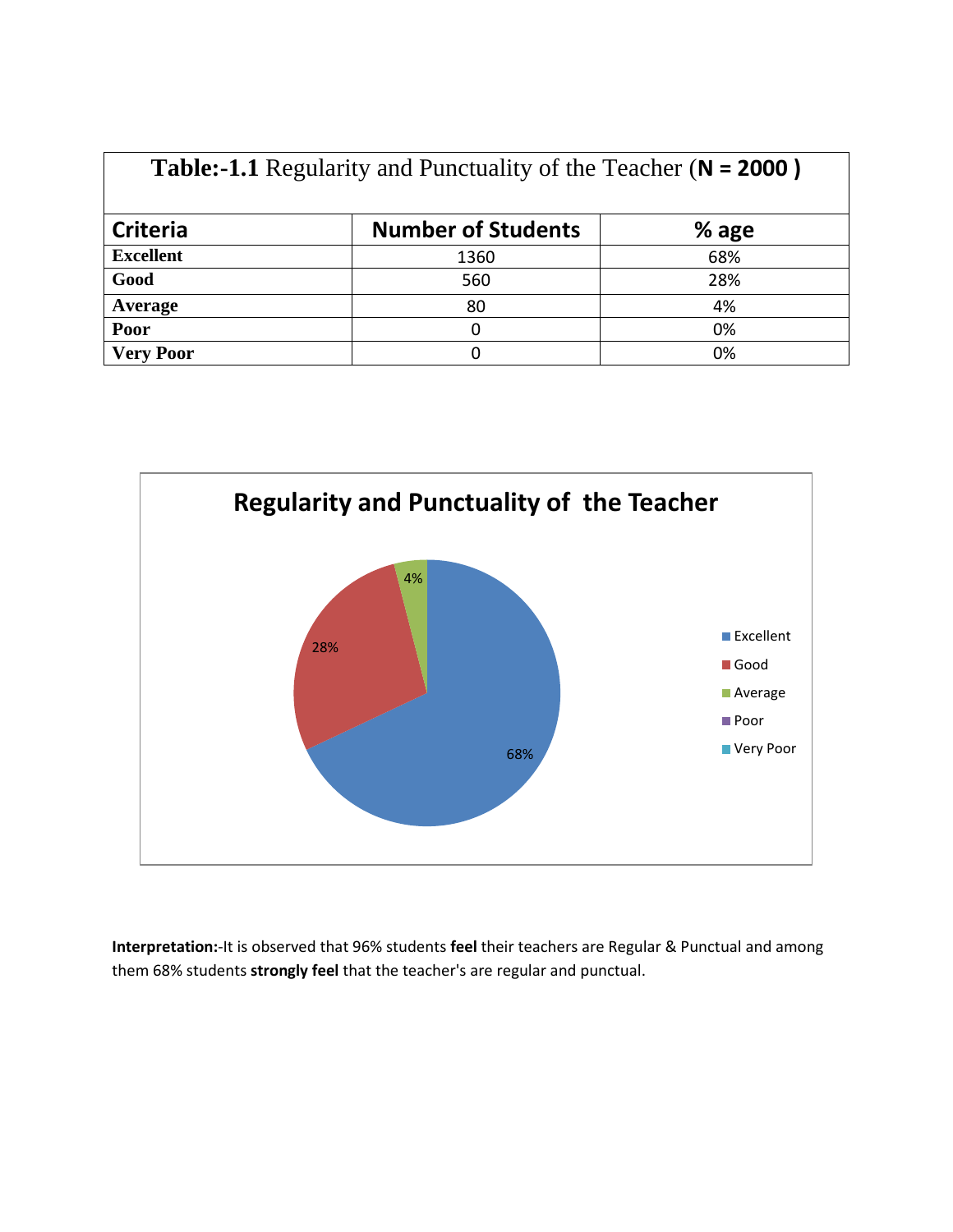| Table:-1.2 Use Helping material like Chart, Maps, White Board etc.<br>$(N = 2000)$ |                           |         |  |
|------------------------------------------------------------------------------------|---------------------------|---------|--|
| <b>Criteria</b>                                                                    | <b>Number of Students</b> | $%$ age |  |
| <b>Excellent</b>                                                                   | 1274                      | 63.7%   |  |
| Good                                                                               | 422                       | 21.1%   |  |
| Average                                                                            | 292                       | 14.6%   |  |
| Poor                                                                               | 12                        | 0.6%    |  |
| <b>Very Poor</b>                                                                   | 0                         | 0%      |  |



**Interpretation:**-It is observed that 84.80% students **feel** that their teachers use helping Material and 63.70% students **strongly feel** that the teachers use helping Material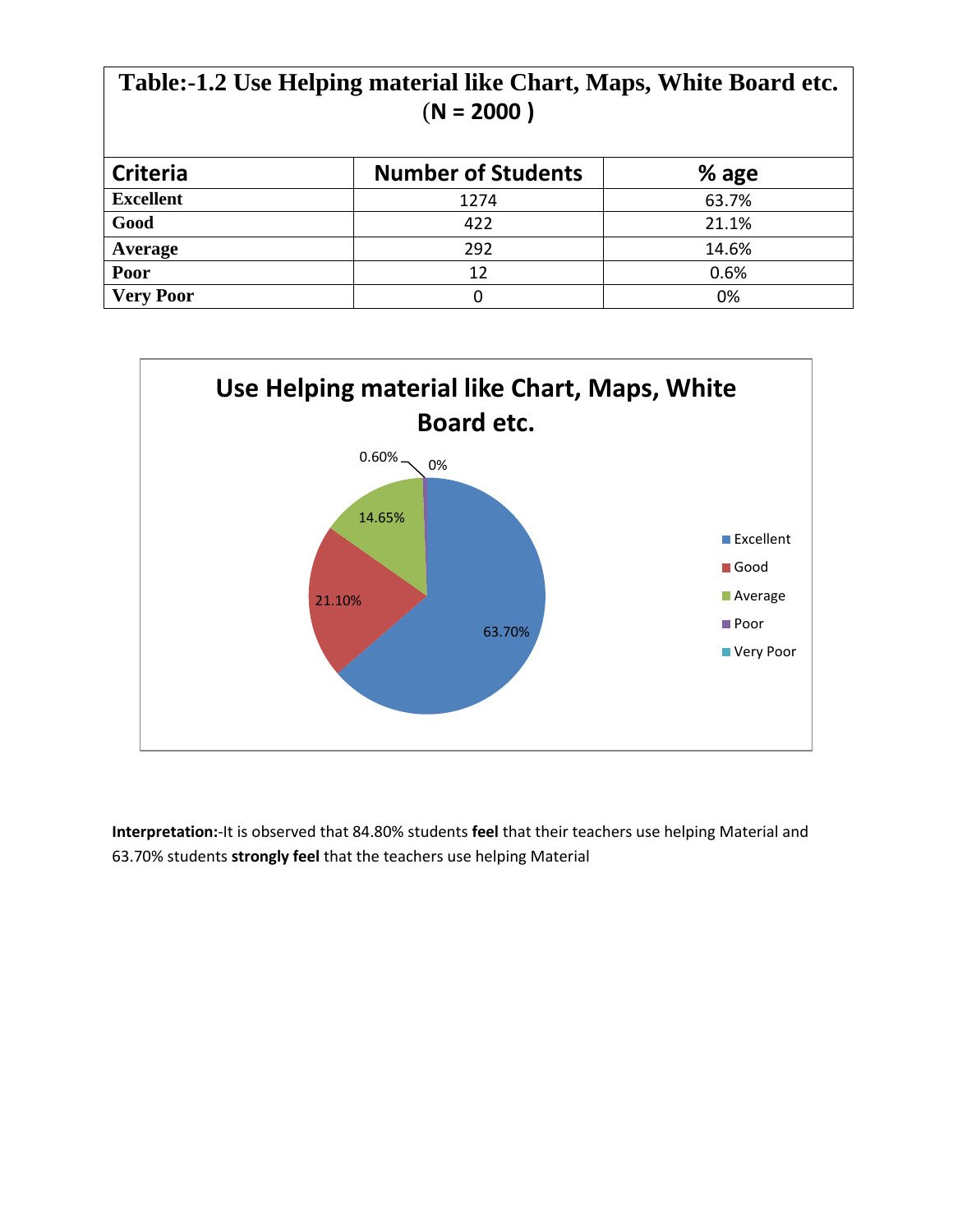## **Table:-1.3 Competency level of Teacher in bringing conceptual clarity and increasing thinking ability** (**N = 2000 )**

| <b>Criteria</b>  | <b>Number of Students</b> | $%$ age |
|------------------|---------------------------|---------|
| <b>Excellent</b> | 820                       | 41%     |
| Good             | 1100                      | 55%     |
| Average          | 60                        | 3%      |
| Poor             |                           | 0.45%   |
| <b>Very Poor</b> | 11                        | 0.55%   |



**Interpretation:**-It is observed that 96% students **feel** the competency of the teachers in bringing conceptual clarity and increasing thinking ability is good and among them 41% having excellent ability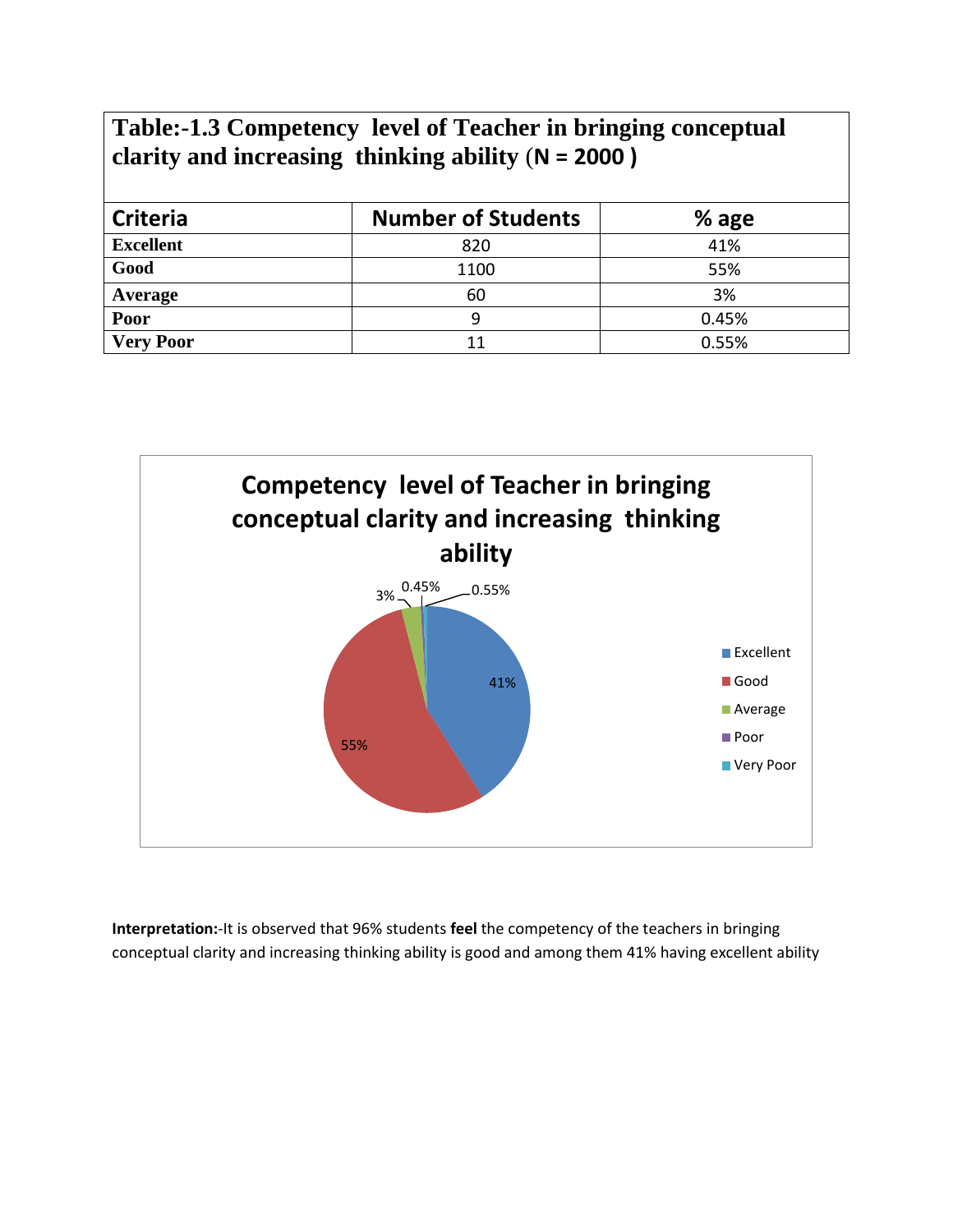| Table:-1.4 Depth of Subject Knowledge of the teacher $(N = 2000)$ |                           |         |  |
|-------------------------------------------------------------------|---------------------------|---------|--|
| <b>Criteria</b>                                                   | <b>Number of Students</b> | $%$ age |  |
| <b>Excellent</b>                                                  | 1160                      | 58%     |  |
| Good                                                              | 800                       | 40%     |  |
| Average                                                           | 38                        | 1.9%    |  |
| Poor                                                              | $\mathcal{P}$             | 0.1%    |  |
| <b>Very Poor</b>                                                  | 0                         | 0%      |  |



**Interpretation:-98%** students are highly satisfied with the knowledge about subject and concept clarity of teachers and among them 58% students are strongly agree with this.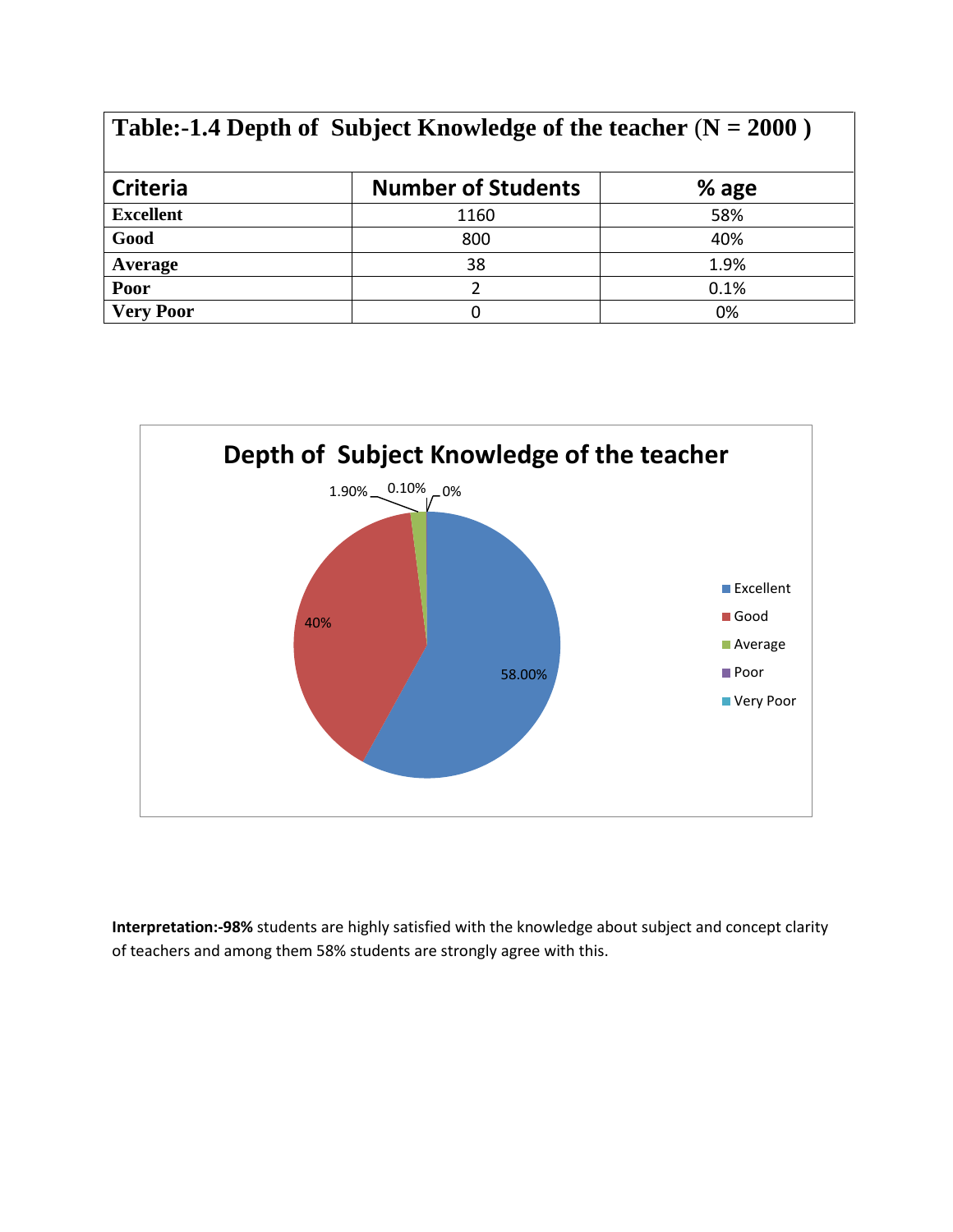#### **Table:-1.5 Proficiency in Communication and having soft Skills.**(**N = 2000 )**

| <b>Criteria</b>  | <b>Number of Students</b> | $%$ age |
|------------------|---------------------------|---------|
| <b>Excellent</b> | 1083                      | 54.15%  |
| Good             | 820                       | 41%     |
| Average          | 97                        | 4.85%   |
| Poor             |                           | 0%      |
| <b>Very Poor</b> |                           | 0%      |



**Interpretation**:-95.15% students are satisfied with the teacher's Proficiency in communication and soft skills and among them 54.15% are strongly satisfied with this factor.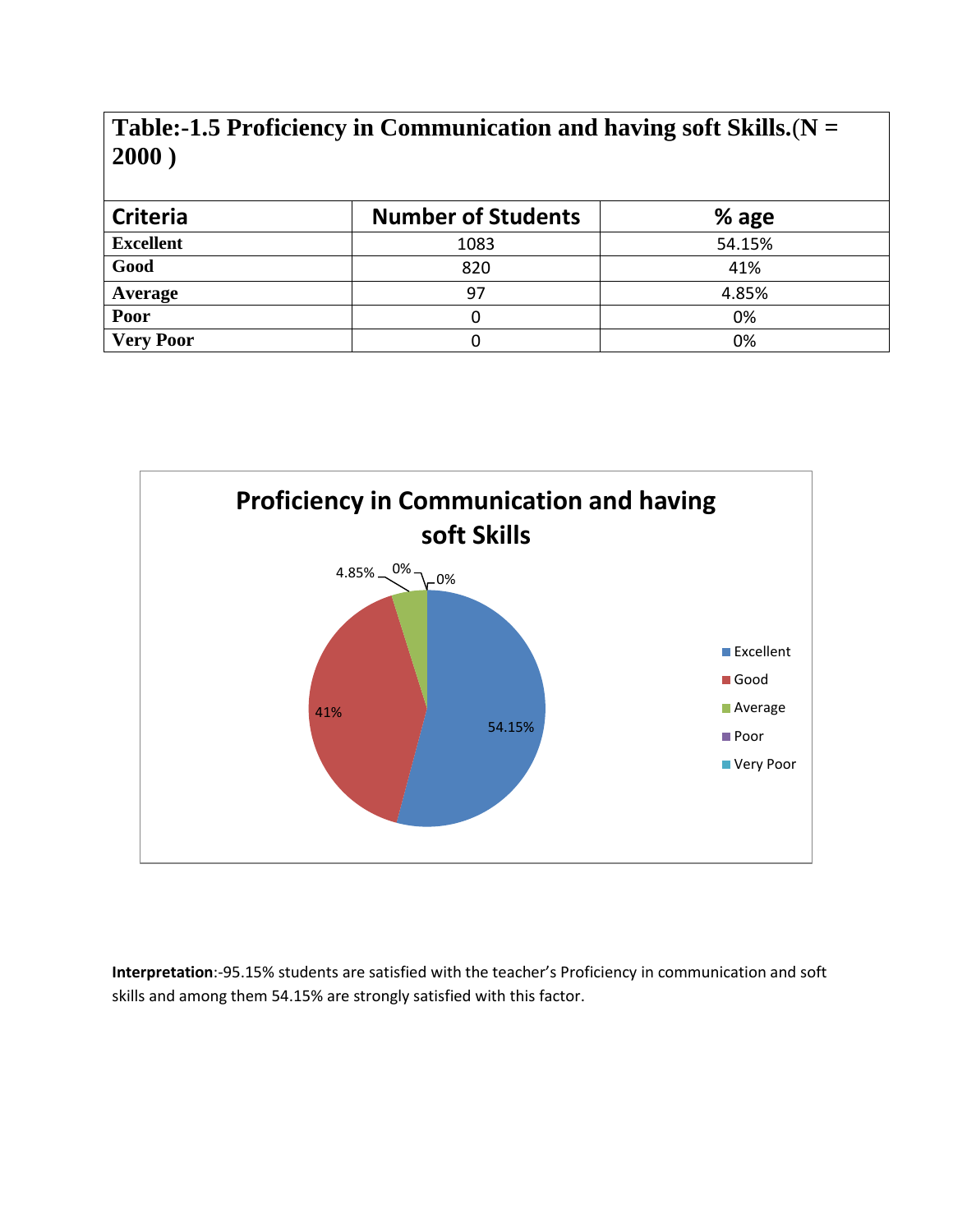| Table:-1.6 Competency in citing Practical examples ( $N = 2000$ ) |                           |         |  |
|-------------------------------------------------------------------|---------------------------|---------|--|
| <b>Criteria</b>                                                   | <b>Number of Students</b> | $%$ age |  |
| <b>Excellent</b>                                                  | 900                       | 45%     |  |
| Good                                                              | 926                       | 46.3%   |  |
| Average                                                           | 174                       | 8.7%    |  |
| Poor                                                              |                           |         |  |
| <b>Very Poor</b>                                                  |                           |         |  |



**Interpretation**:-91.3-% students are satisfied with the competency in citing Practical examples.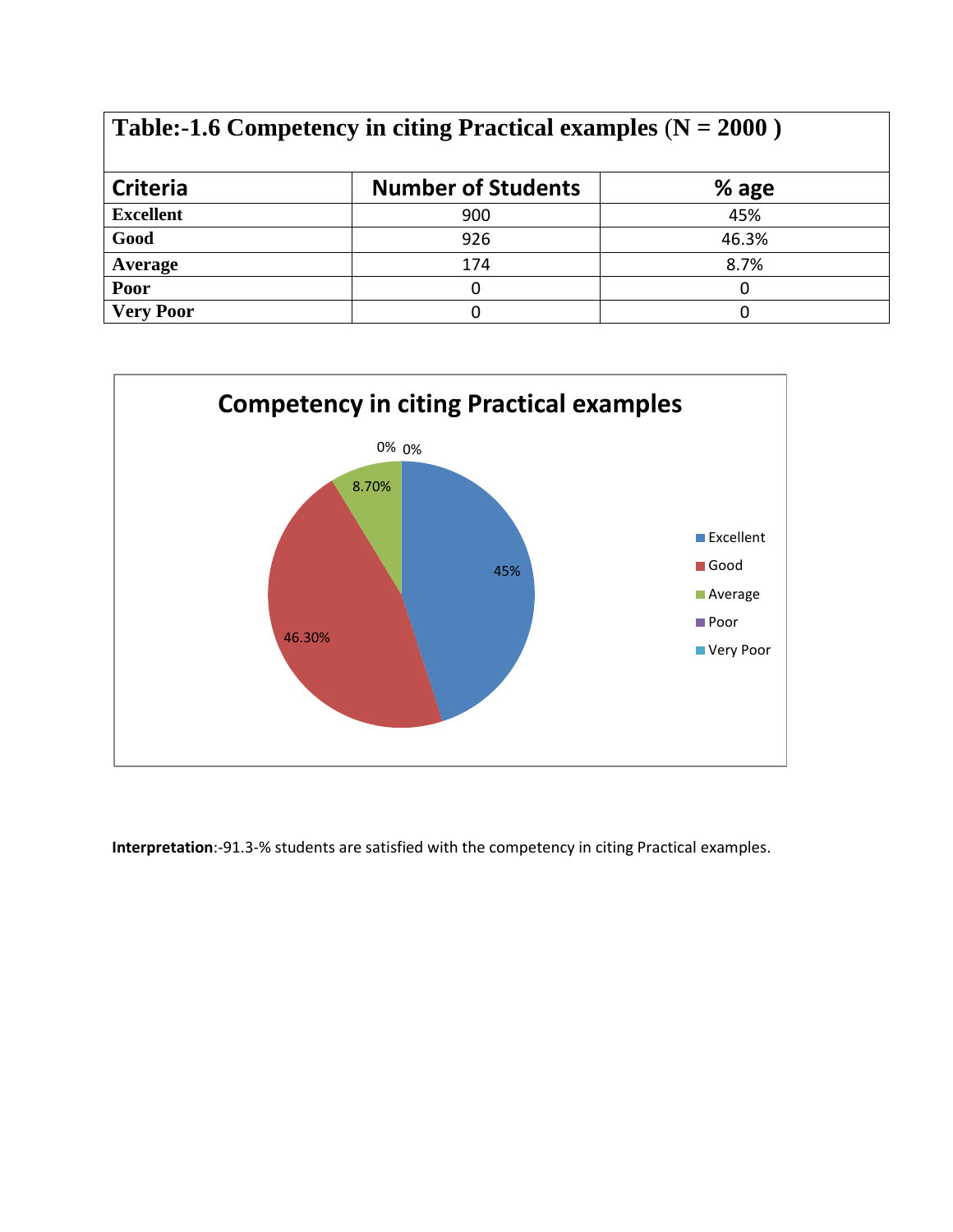| Table:-1.7 Computer Literacy and ICT skills of the teacher $(N = 2000)$ |                           |         |  |
|-------------------------------------------------------------------------|---------------------------|---------|--|
| <b>Criteria</b>                                                         | <b>Number of Students</b> | $%$ age |  |
| <b>Excellent</b>                                                        | 724                       | 36.2%   |  |
| Good                                                                    | 1020                      | 51.0%   |  |
| Average                                                                 | 192                       | 9.6%    |  |
| Poor                                                                    | 62                        | 3.1%    |  |
| <b>Very Poor</b>                                                        |                           | 0.1%    |  |



**Interpretation:** The above table reveals that 87.20% students have rated teacher's computer /IT Skills as good or excellent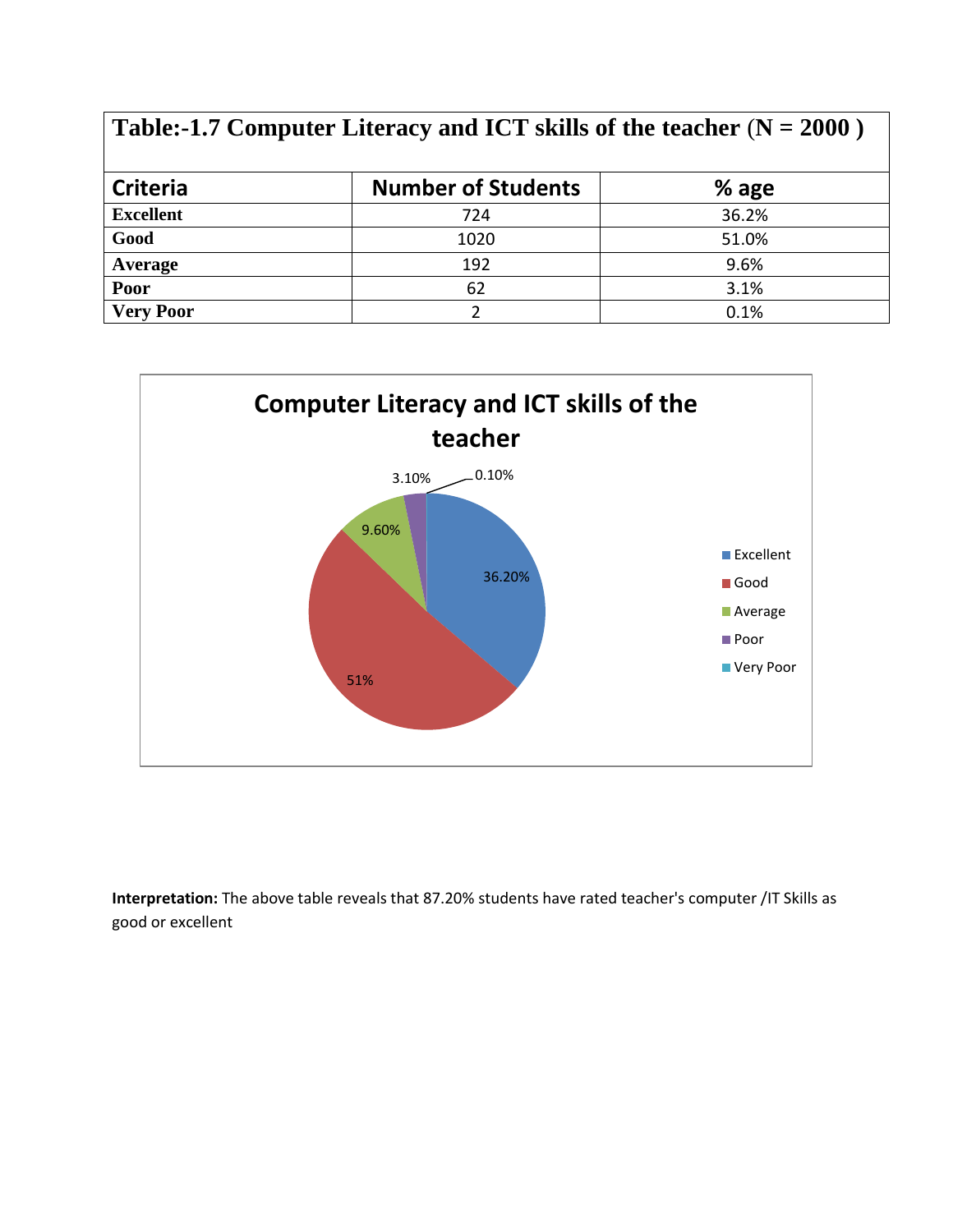**Table:-1.8 Interaction and guidance of the teacher outside the class**(**N = 2000 )**

| <b>Criteria</b>  | <b>Number of Students</b> | % age |
|------------------|---------------------------|-------|
| <b>Excellent</b> | 1020                      | 51%   |
| Good             | 632                       | 31.6% |
| Average          | 318                       | 15.9% |
| Poor             | 16                        | 0.8%  |
| <b>Very Poor</b> | 14                        | 0.7%  |



**Interpretation:** It is analyzed from above table that 82.60% respondents agree that teachers interact as well as guide outside class environment.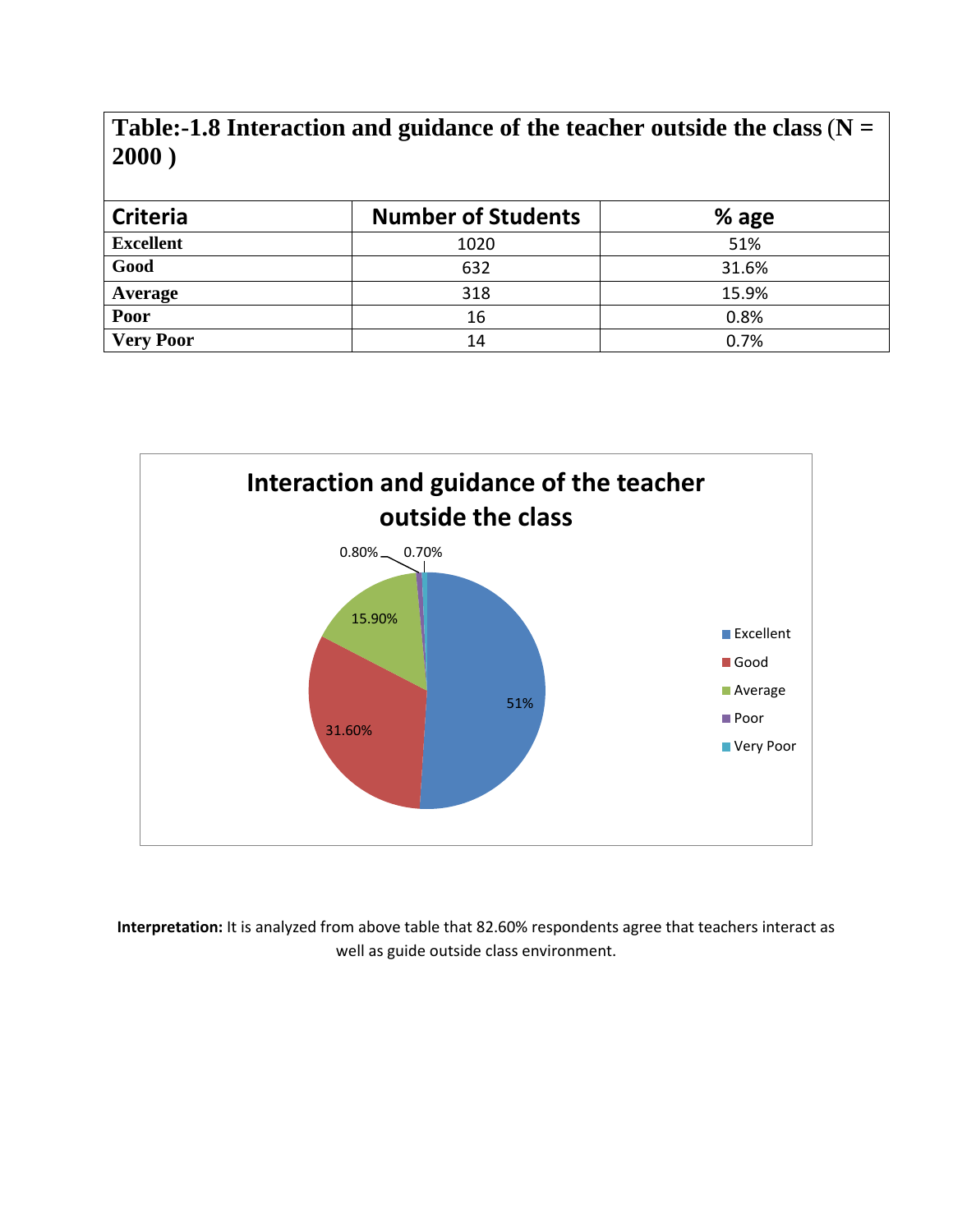| Table:-1.9 Inspirational Capacity of the teacher $(N = 2000)$ |                           |       |  |
|---------------------------------------------------------------|---------------------------|-------|--|
| <b>Criteria</b>                                               | <b>Number of Students</b> | % age |  |
| <b>Excellent</b>                                              | 784                       | 39.2% |  |
| Good                                                          | 1020                      | 51%   |  |
| Average                                                       | 165                       | 8.25% |  |
| Poor                                                          | 26                        | 1.3%  |  |
| <b>Very Poor</b>                                              | 5                         | 0.25% |  |



**Interpretation:** It is analyzed from above table that 90.2% respondents agree that Inspiration capacity of the teachers is good.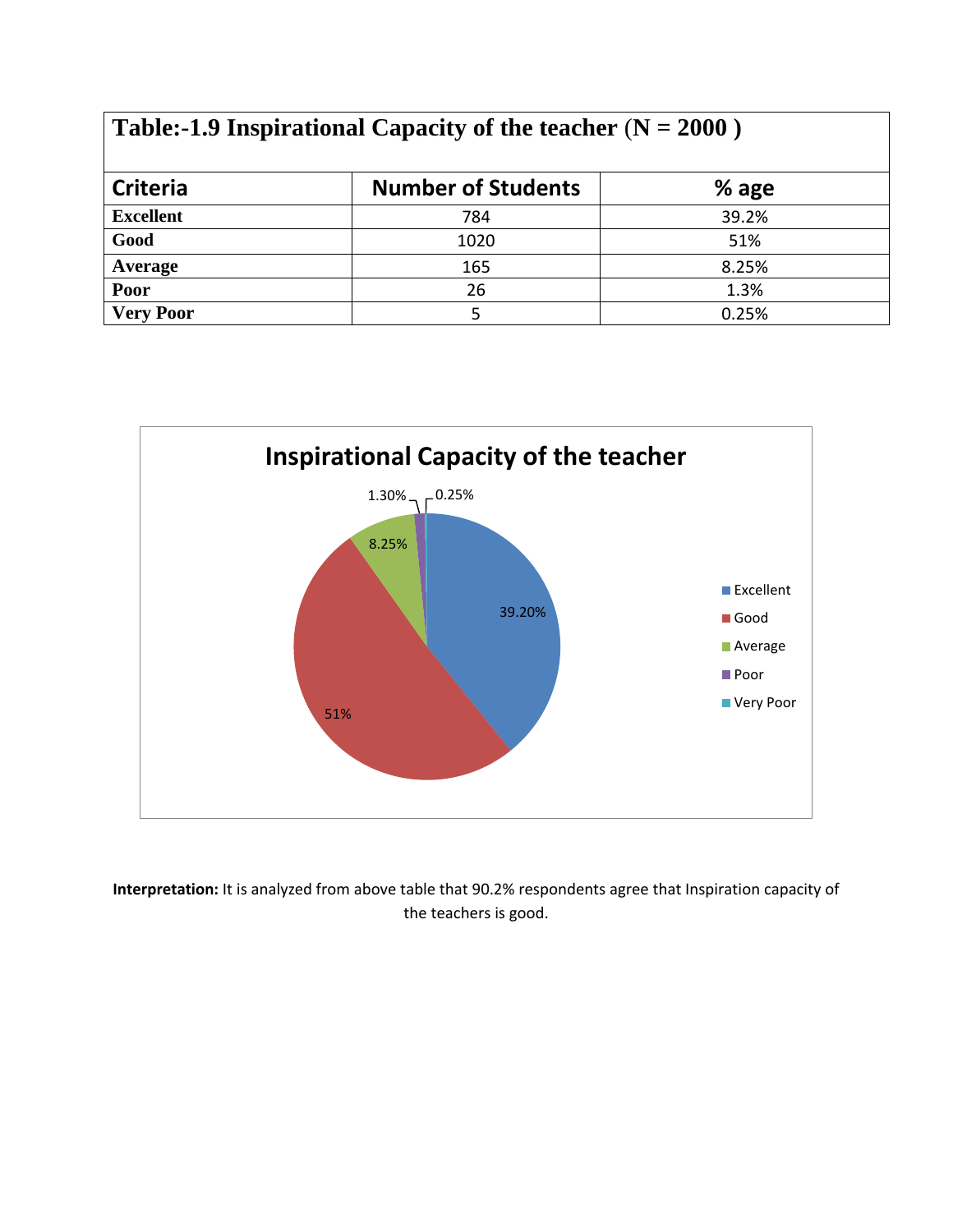| <b>Criteria</b>  | <b>Number of Students</b> | % age |
|------------------|---------------------------|-------|
| <b>Excellent</b> | 780                       | 39%   |
| Good             | 1100                      | 55%   |
| <b>Average</b>   | 120                       | 6%    |
| Poor             |                           | 0%    |
| <b>Very Poor</b> |                           | 0%    |



**Interpretation:** It is analyzed from above table that 94% respondents agree that Whole performance of teacher is good and among them 39% is Excellent.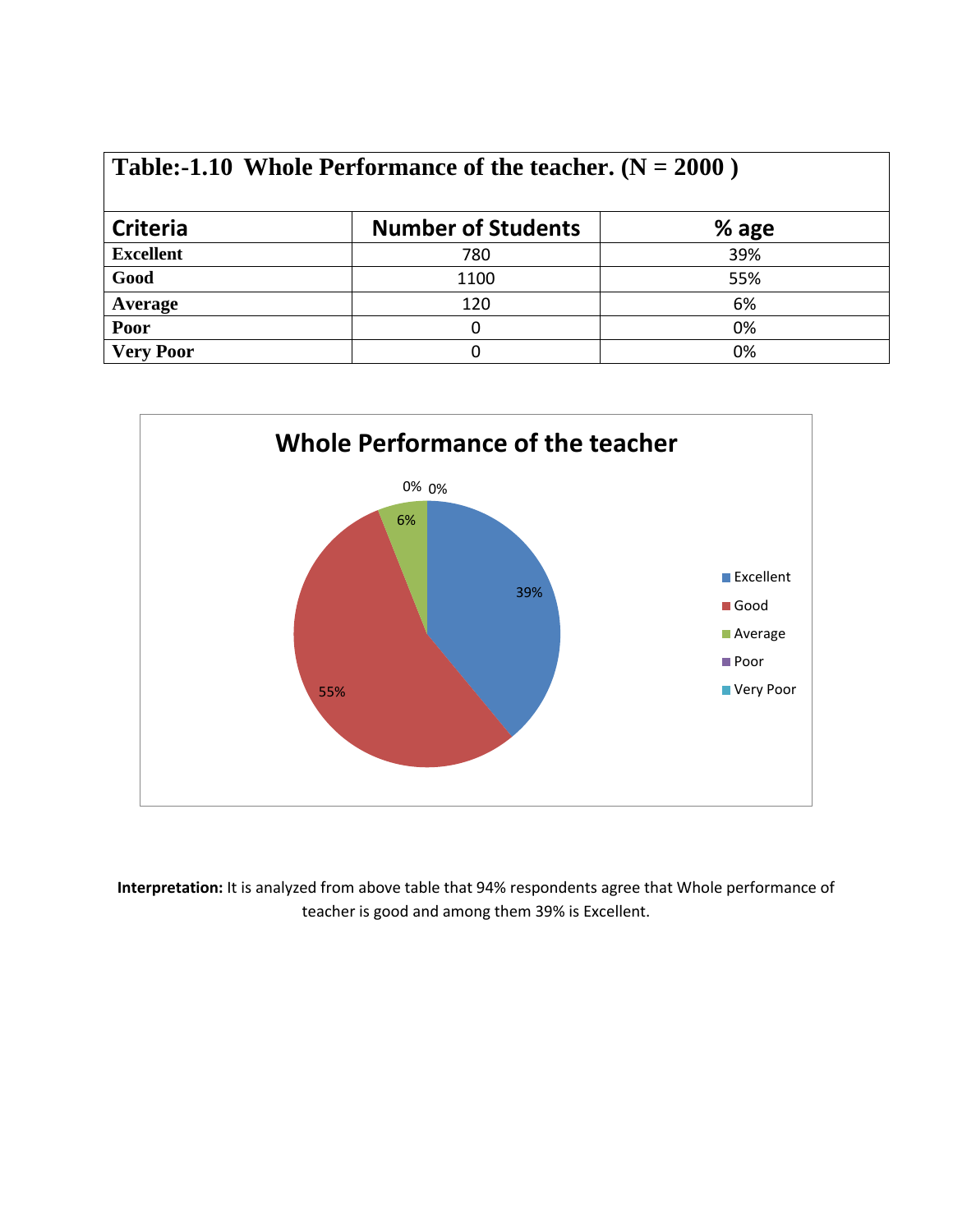# **(b) Section B: Questions related to Course syllabus, assignments and class Tests**

| Sr.       | <b>Contents</b>                                                                         | <b>Yes</b> | <b>No</b> | <b>No</b>       |
|-----------|-----------------------------------------------------------------------------------------|------------|-----------|-----------------|
| <b>No</b> |                                                                                         |            |           | <b>Comments</b> |
| 1.        | Whether in the starting of session introduction<br>was given about Subject and Syllabus | 1764       | 85        | 151             |
| 2.        | Whether the syllabus is adequate or not?                                                | 1885       | 71        | 44              |
| 3.        | Whether any Study material was given by teacher<br>related to Course                    | 1798       | 97        | 105             |
| 4.        | Whether all Syllabus is completed by teacher                                            | 1845       | 65        | 90              |
| 5.        | Whether extra knowledge is given by teacher<br>related to Subject                       | 1808       | 56        | 136             |
| 6.        | Whether the assignments are given or not?                                               | 1816       | 30        | 154             |
| 7.        | Whether the class Tests are given or not?                                               | 1628       | 105       | 267             |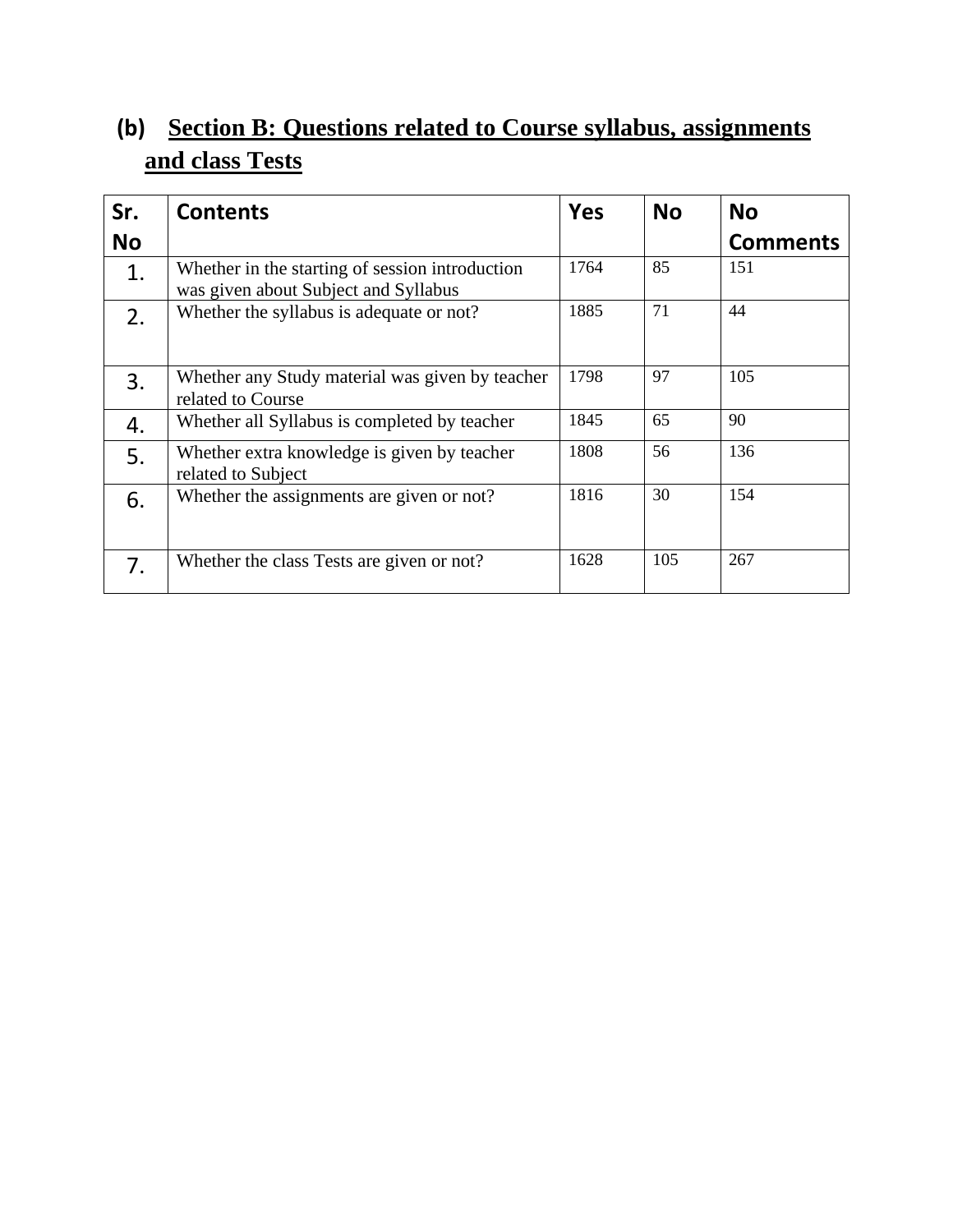**Table:-1.1** Whether in the starting of session introduction was given about Subject and

```
Syllabus (N = 2000 )
```

| <b>Criteria</b>   | <b>Number of Students</b> | $%$ age |
|-------------------|---------------------------|---------|
| <b>YES</b>        | 1764                      | 88.2%   |
| N <sub>O</sub>    | 85                        | 4.25%   |
| <b>NO COMMENT</b> | 151                       | 7.55%   |



**Interpretation:** It is analyzed from above table that 88.2% respondents agree that in the starting of session introduction was given about Subject and Syllabus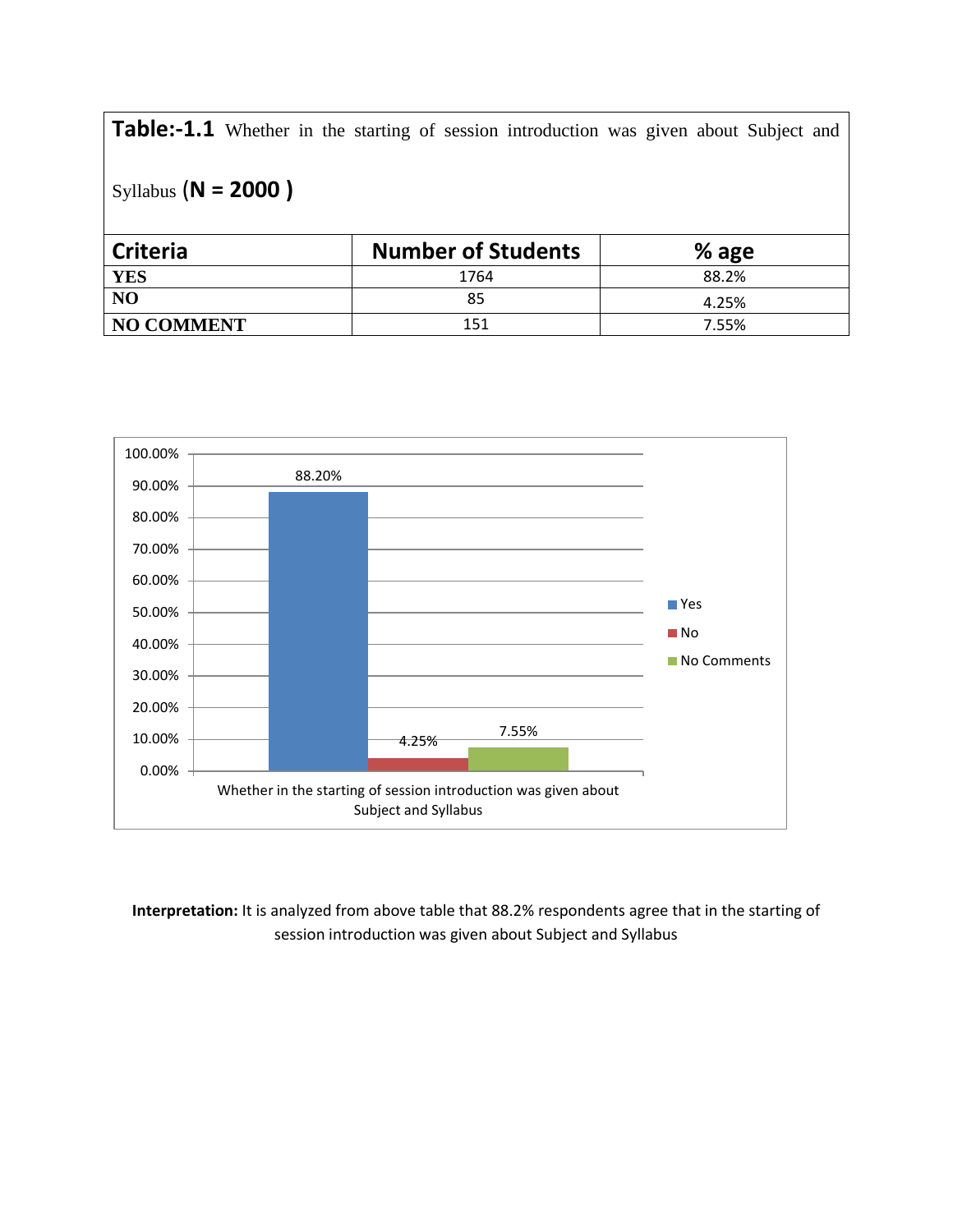|  | <b>Table:- 1.2</b> Whether the syllabus is adequate or not? $(N = 2000)$ |  |
|--|--------------------------------------------------------------------------|--|
|--|--------------------------------------------------------------------------|--|

| <b>Criteria</b>   | <b>Number of Students</b> | $%$ age |
|-------------------|---------------------------|---------|
| <b>YES</b>        | 1885                      | 94.25%  |
| NO                |                           | 3.55%   |
| <b>NO COMMENT</b> | 44                        | 2.2%    |



**Interpretation:** It is analyzed from above table that 94.25% respondents agree that Syllabus is always adequate.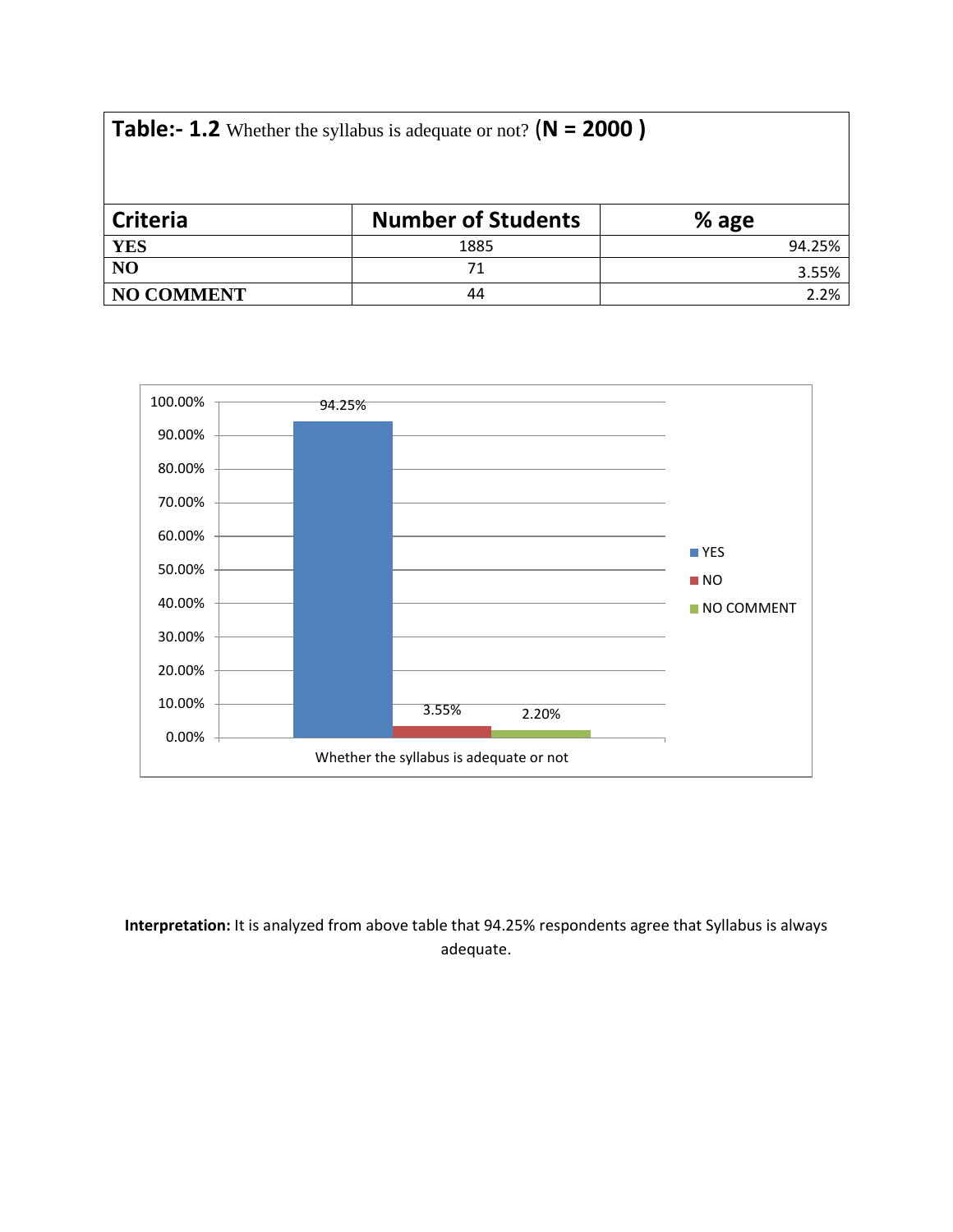**Table:-1.3** Whether any Study material was given by teacher related to Course (**N = 2000** 

**)**

| <b>Criteria</b>   | <b>Number of Students</b> | % age |
|-------------------|---------------------------|-------|
| <b>YES</b>        | 1798                      | 89.9% |
| N <sub>O</sub>    | 97                        | 4.85% |
| <b>NO COMMENT</b> | 105                       | 5.25% |



**Interpretation:** It is analyzed from above table that 89.9% respondents agree that Study material was given by teacher related to Course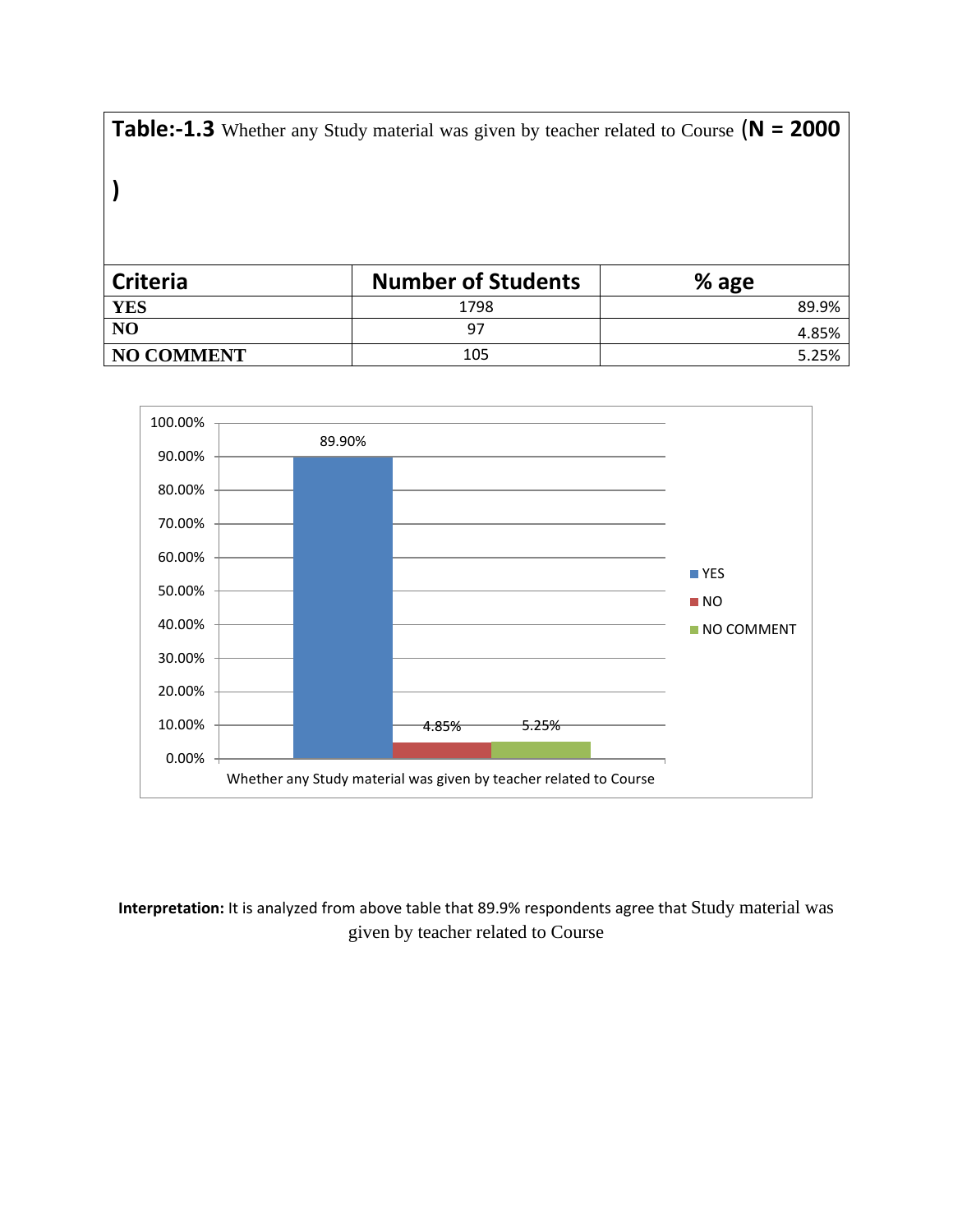| Table:-1.4 Whether all Syllabus is completed by teacher $?$ ( $N = 2000$ ) |  |  |  |
|----------------------------------------------------------------------------|--|--|--|
|----------------------------------------------------------------------------|--|--|--|

| <b>Criteria</b> | <b>Number of Students</b> | % age  |
|-----------------|---------------------------|--------|
| <b>YES</b>      | 1845                      | 92.25% |
| N <sub>O</sub>  | 65                        | 3.25%  |
| NO COMMENT      | 90                        | 4.5%   |



**Interpretation:** It is analyzed from above table that 92.25% respondents agree that all Syllabus is completed by teacher.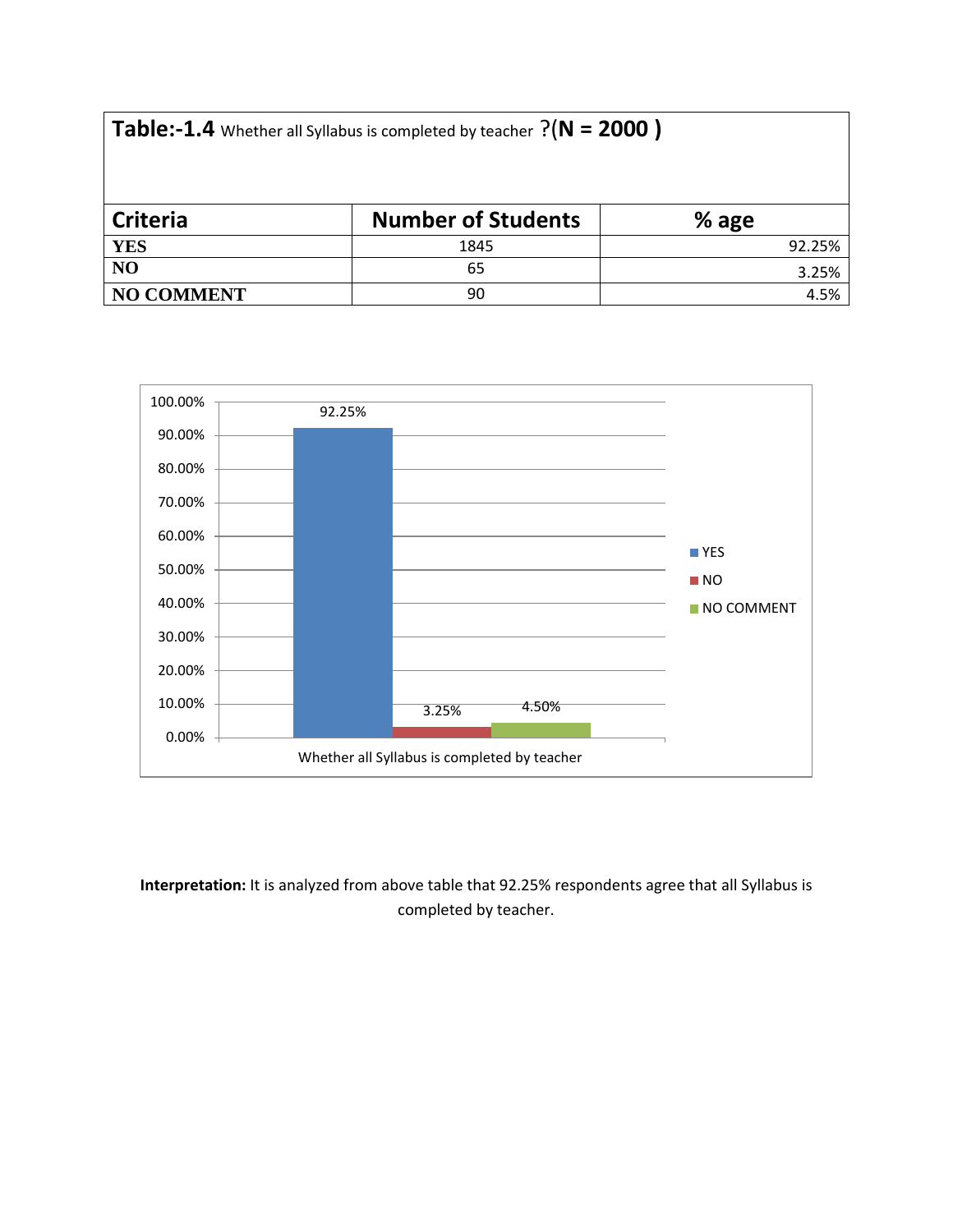| <b>Table:-1.5</b> Whether extra knowledge is given by teacher related to Subject? $(N = 2000)$ |      |       |  |  |  |
|------------------------------------------------------------------------------------------------|------|-------|--|--|--|
|                                                                                                |      |       |  |  |  |
| <b>YES</b>                                                                                     | 1808 | 90.4% |  |  |  |
| N <sub>O</sub>                                                                                 | 56   | 2.8%  |  |  |  |
| <b>NO COMMENT</b>                                                                              | 136  | 6.8%  |  |  |  |



**Interpretation:** It is analyzed from above table that 90.4% respondents agree that extra knowledge is given by teacher related to Subject.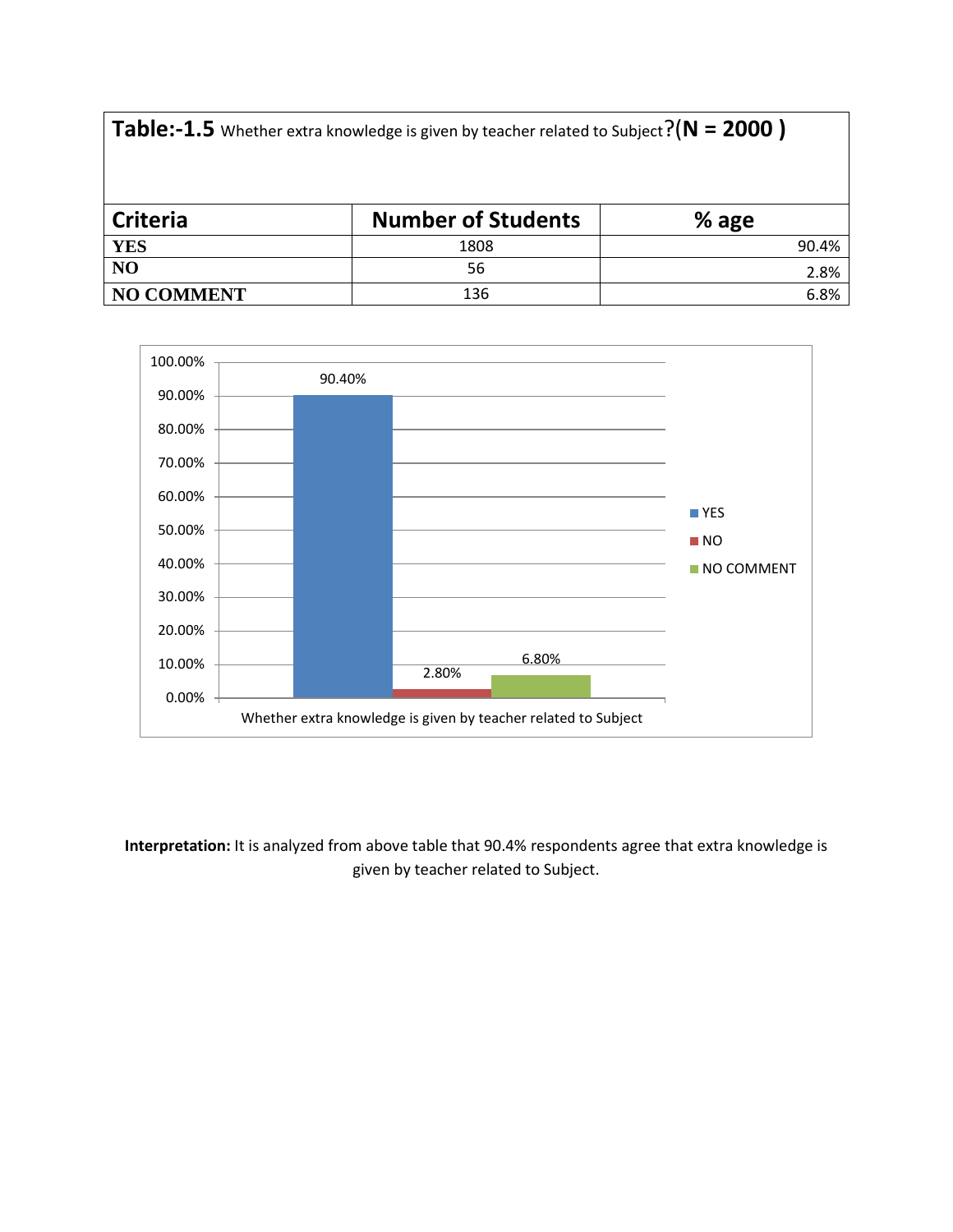**Table:-1.6** Whether the assignments are given or not?(**N = 2000 )**

| Criteria          | <b>Number of Students</b> | % age |
|-------------------|---------------------------|-------|
| <b>YES</b>        | 1816                      | 90.8% |
| NO                | 30                        | 1.5%  |
| <b>NO COMMENT</b> | 154                       | 7.7%  |



**Interpretation:** It is analyzed from above table that 90.8% respondents agree that the assignments are given.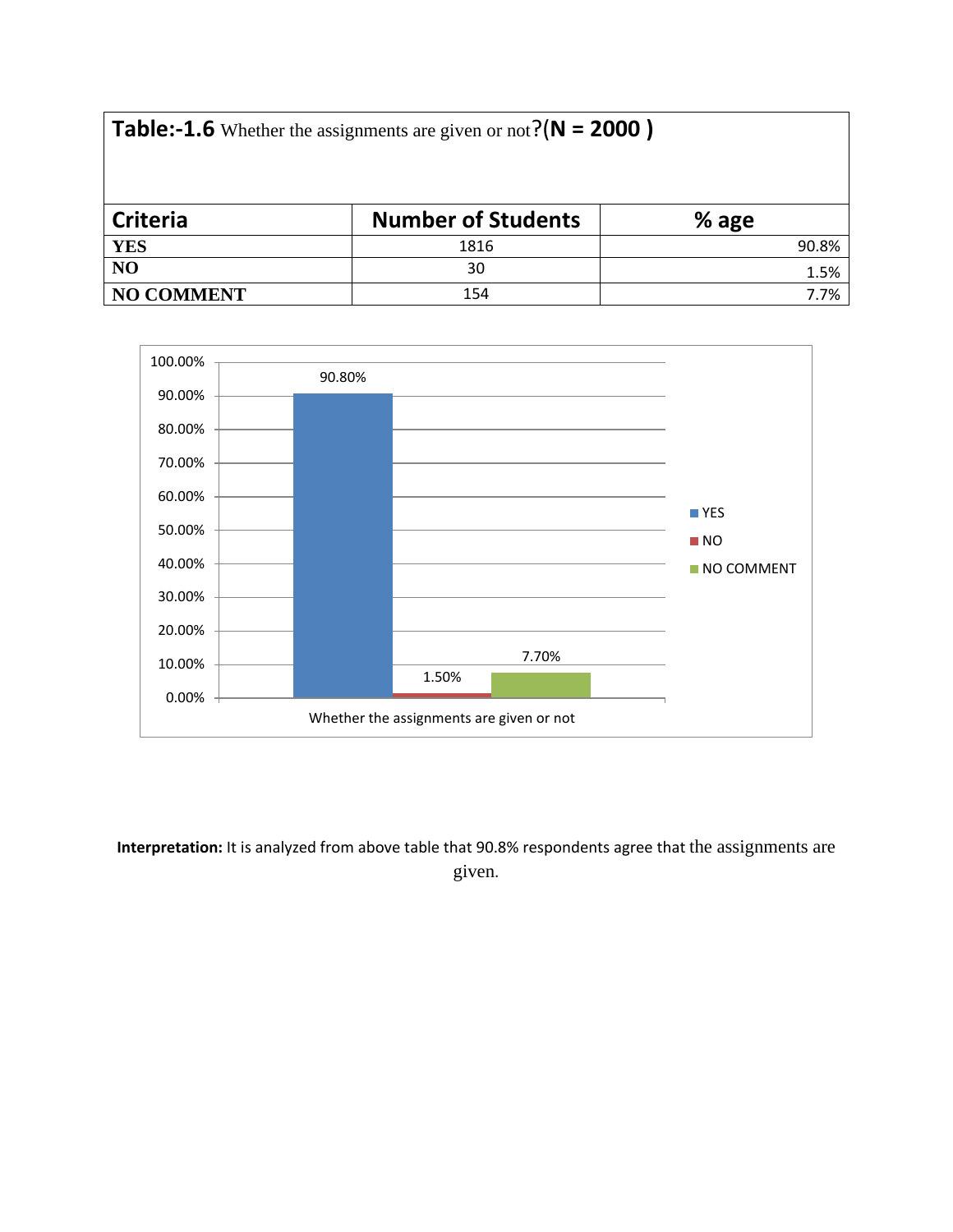| <b>Table:-1.7</b> Whether the class Tests are given or not?( $N = 2000$ ) |                           |         |  |  |
|---------------------------------------------------------------------------|---------------------------|---------|--|--|
| <b>Criteria</b>                                                           | <b>Number of Students</b> | $%$ age |  |  |
| <b>YES</b>                                                                | 1628                      | 81.4%   |  |  |
| N <sub>O</sub>                                                            | 105                       | 5.25%   |  |  |
| <b>NO COMMENT</b>                                                         | 267                       | 13.35%  |  |  |



**Interpretation:** It is analyzed from above table that 81.4% respondents agree that class Tests are given.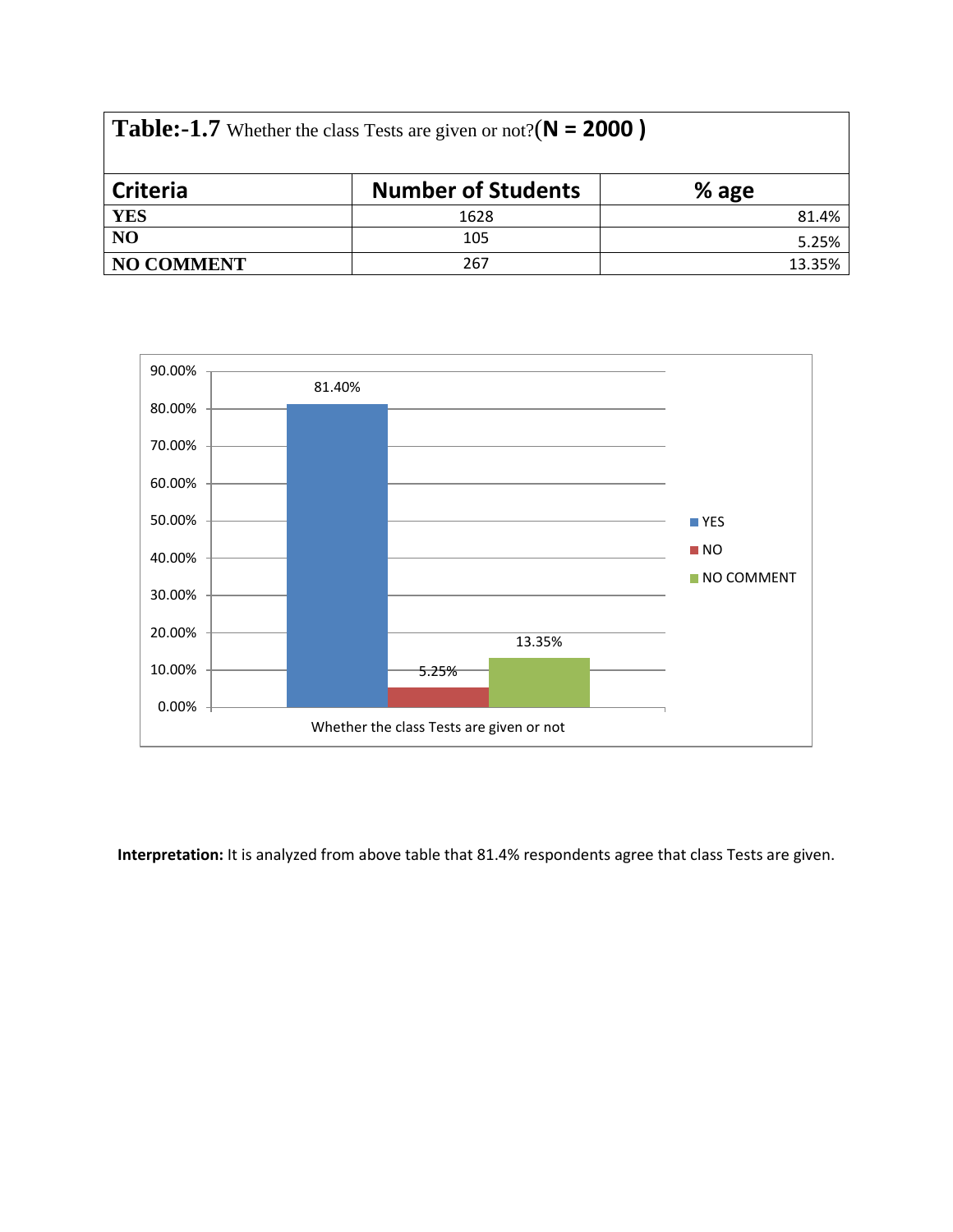| (c) Section C: Feedback on Administration |
|-------------------------------------------|
|-------------------------------------------|

| Sr.       | <b>Contents</b>                                                                                      | <b>Yes</b> | <b>No</b> |
|-----------|------------------------------------------------------------------------------------------------------|------------|-----------|
| <b>No</b> |                                                                                                      |            |           |
| 1.        | Are you satisfied with the behavior and communications of Non-<br>teaching and administration office | 1898       | 102       |
| 2.        | Are you satisfied with the services and facilities of College                                        | 1924       | 76        |
| 3.        | Is the campus eco-friendly                                                                           | 1913       | 87        |
| 4.        | Are you provided with enough and pure drinking water                                                 | 1936       | 64        |
| 5.        | Are you satisfied with the Sports and Culture facilities                                             | 1942       | 58        |
| 6.        | Are you satisfied with the facilities of transport and other related<br>services                     | 1955       | 45        |
| 7.        | Are you aware of the "NCC and NSS" activities in the college                                         | 1905       | 95        |
| 8.        | Are you aware of "Anti-sexual Harassment Cell", "Nanhi-<br>Chaan,"Anti-Ragging" and "Welfare" etc.   | 1895       | 105       |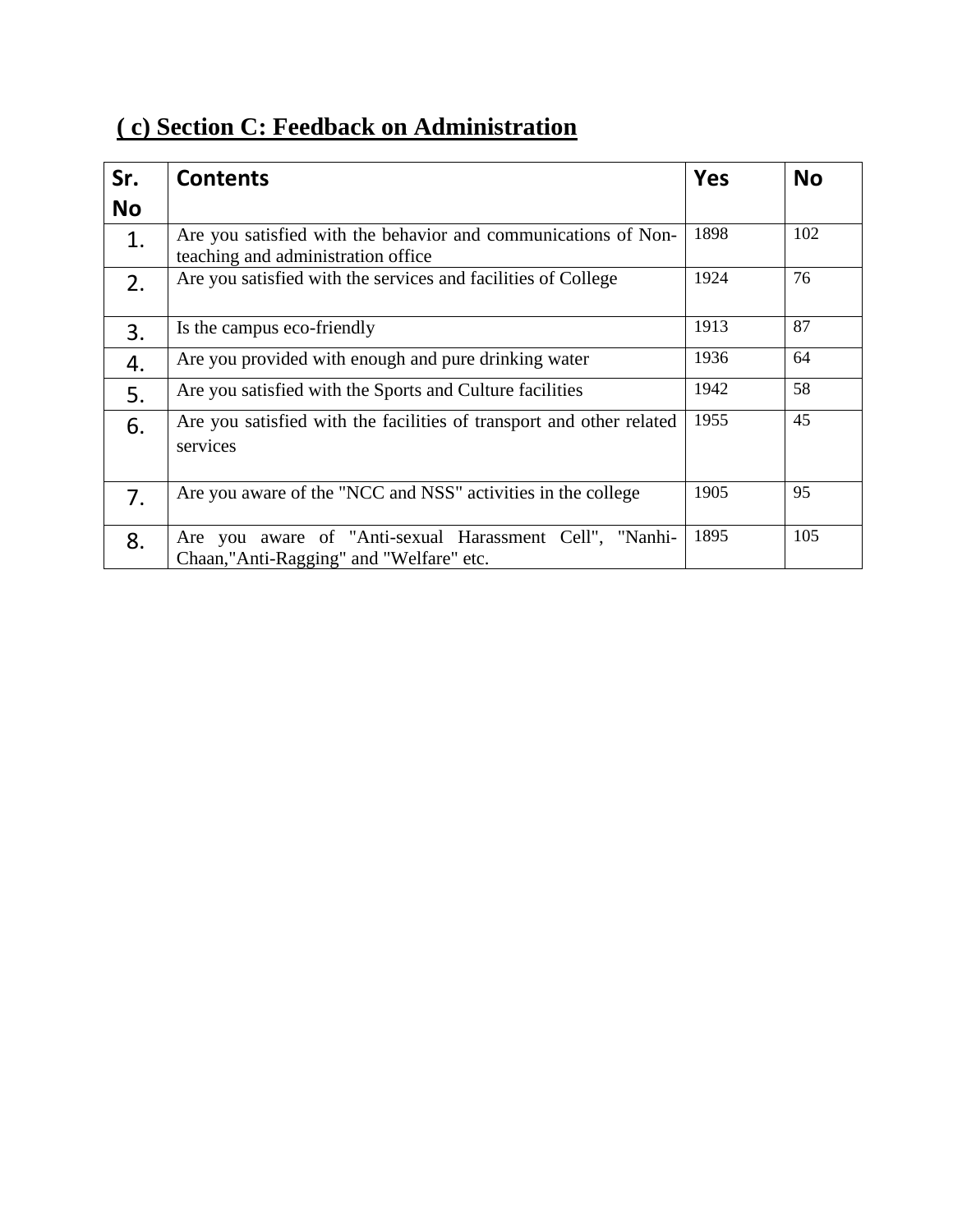**Table:-1.1** Are you satisfied with the behavior and communications of Non-teaching and administration office?(**N = 2000 )**

| <b>Criteria</b> | <b>Number of Students</b> | % age |
|-----------------|---------------------------|-------|
| <b>YES</b>      | 1898                      | 94.9% |
| N <sub>O</sub>  | 102                       | 5.1%  |



**Interpretation:-**It is analyzed from the table that 94.9% students are satisfied with the behavior of nonteaching staff.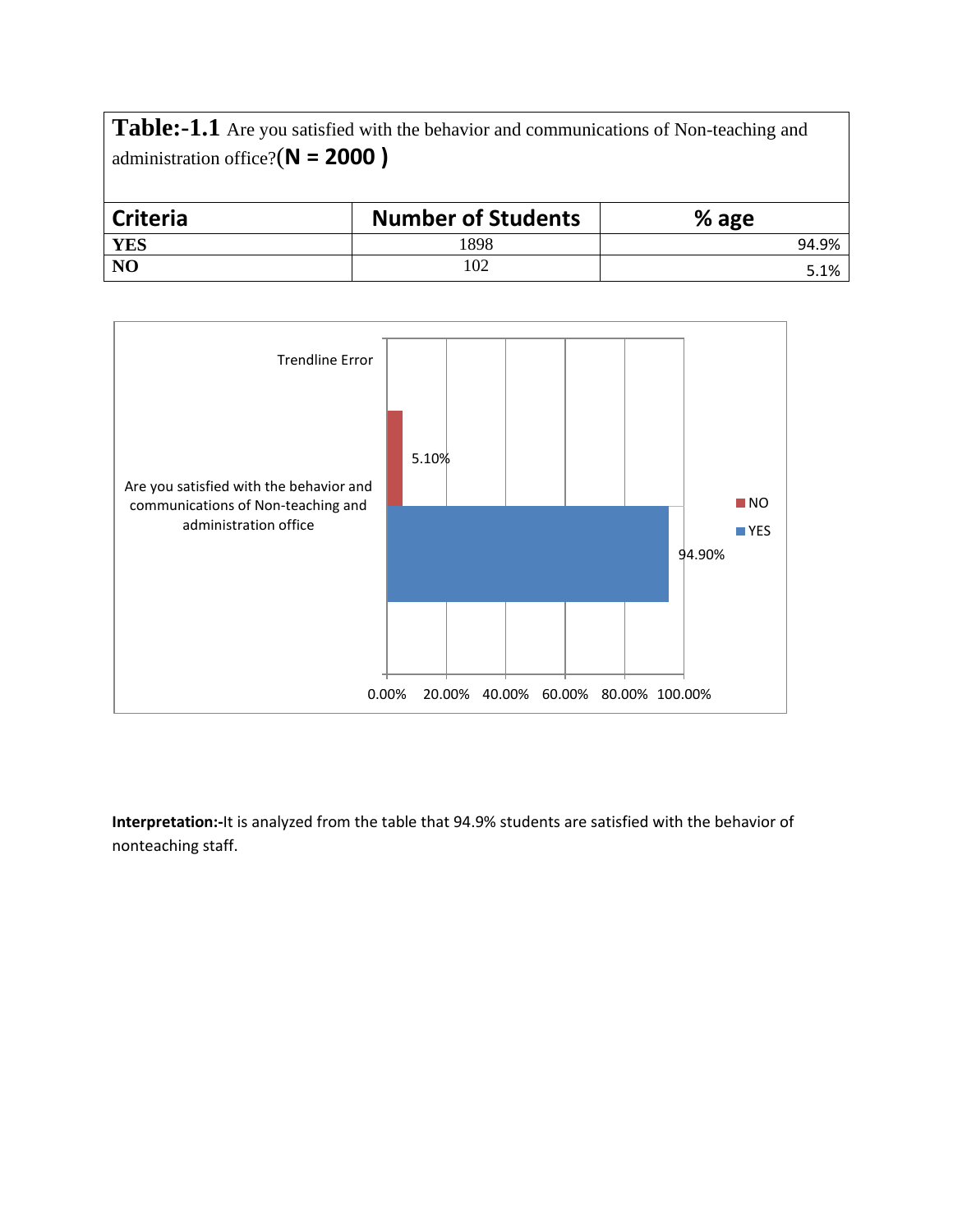| <b>Table:-1.2</b> Are you satisfied with the services and facilities of College? $(N = 2000)$ |                           |         |  |  |  |
|-----------------------------------------------------------------------------------------------|---------------------------|---------|--|--|--|
| <b>Criteria</b>                                                                               | <b>Number of Students</b> | $%$ age |  |  |  |
| <b>YES</b>                                                                                    | 1924                      | 96.2%   |  |  |  |
| N <sub>O</sub>                                                                                | 76                        | 3.8%    |  |  |  |



**Interpretation:-**It is analyzed from the table that 96.2% students are satisfied with the services and facilities of college.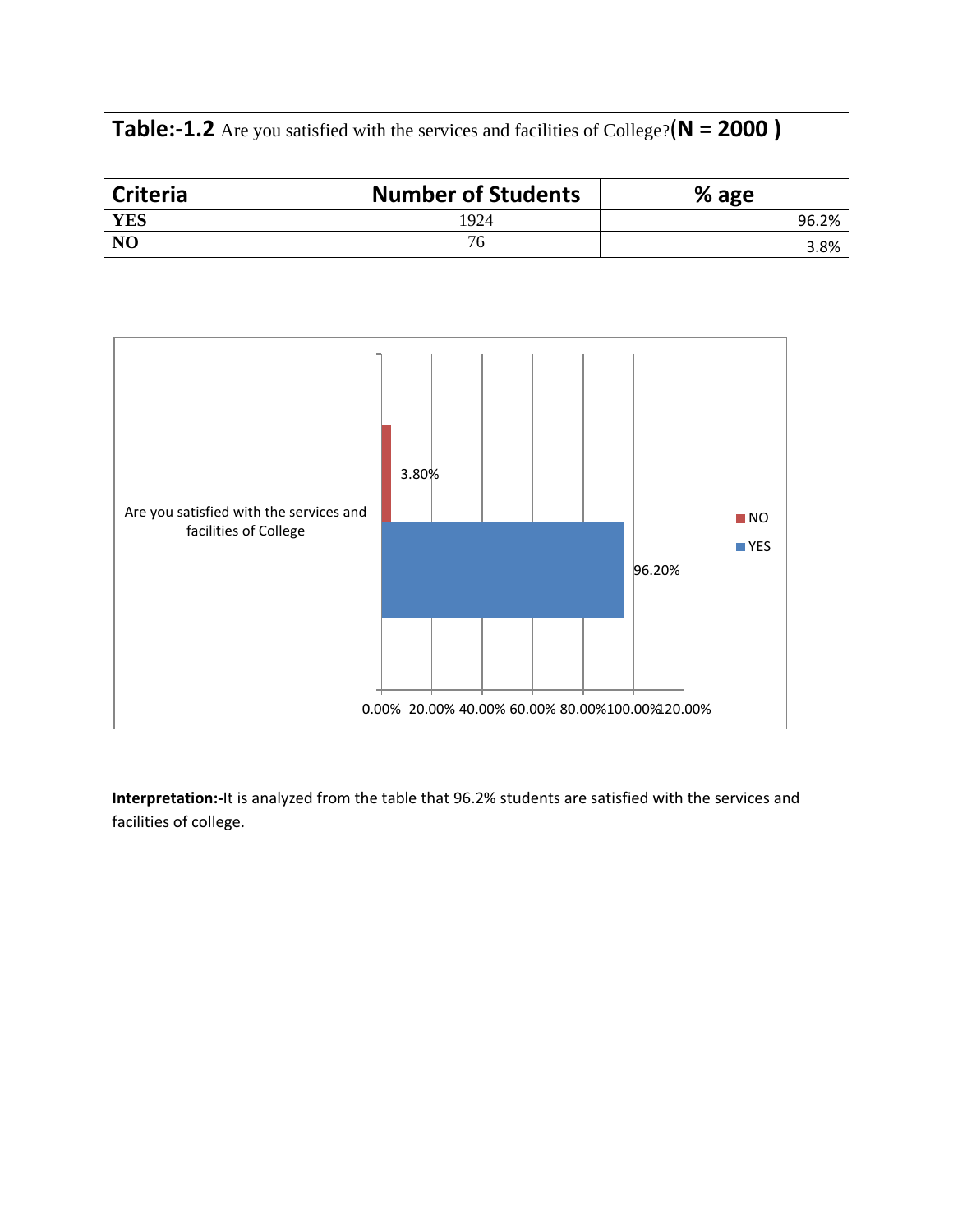| <b>Table:-1.3</b> Is the campus eco-friendly? $(N = 2000)$ |                           |         |  |  |  |  |
|------------------------------------------------------------|---------------------------|---------|--|--|--|--|
| <b>Criteria</b>                                            | <b>Number of Students</b> | $%$ age |  |  |  |  |
| <b>YES</b>                                                 | 1913                      | 95.65%  |  |  |  |  |
| NO                                                         | 87                        | 4.35%   |  |  |  |  |



**Interpretation:-**According to this table, 95.65% students agreed with the eco-friendly system of the college.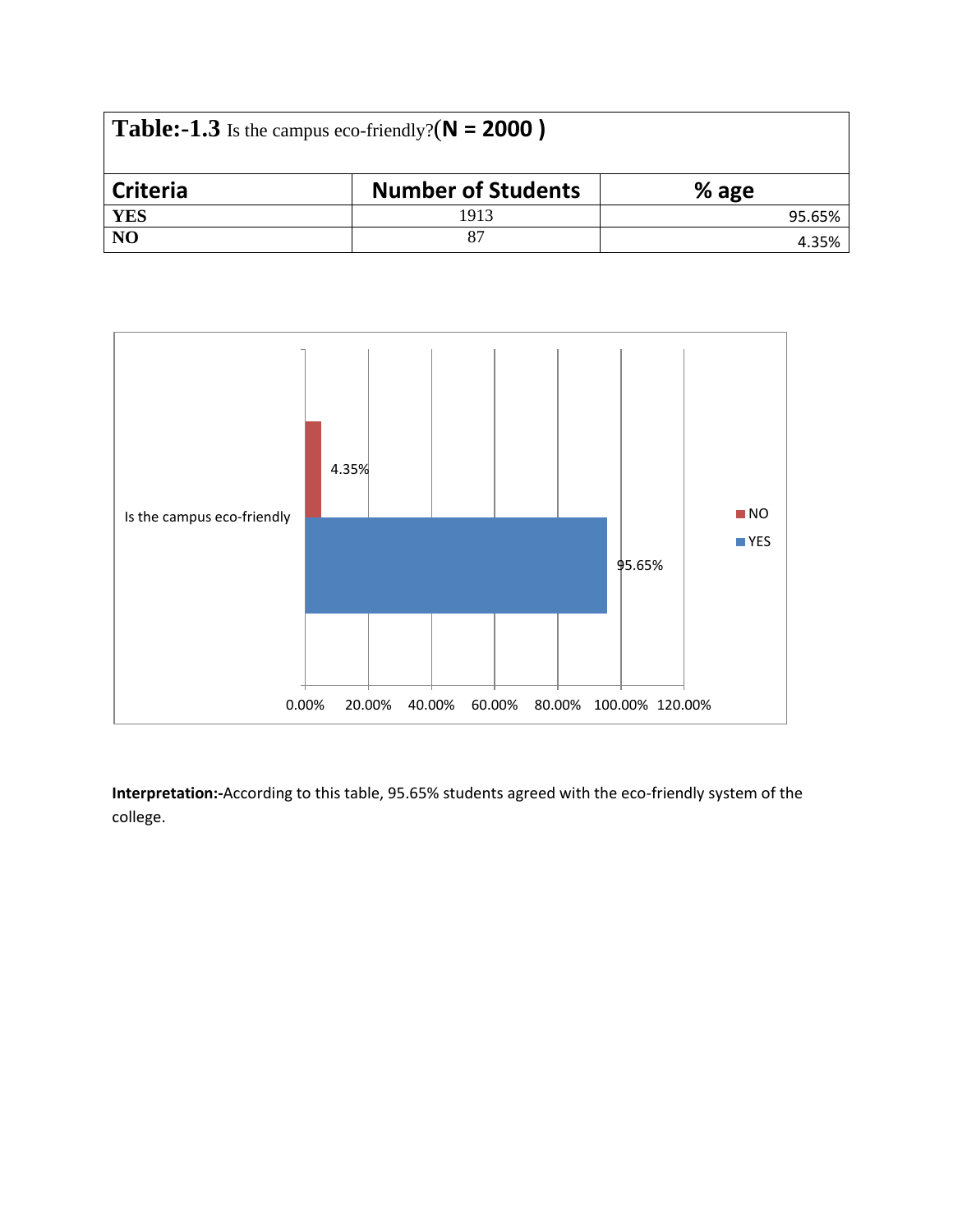| <b>Table:-1.4</b> Are you provided with enough and pure drinking water?( $N = 2000$ ) |                           |         |  |  |  |
|---------------------------------------------------------------------------------------|---------------------------|---------|--|--|--|
| <b>Criteria</b>                                                                       | <b>Number of Students</b> | $%$ age |  |  |  |
| <b>YES</b>                                                                            | 1936                      | 81.4%   |  |  |  |
| NO                                                                                    | 64                        | 5.25%   |  |  |  |



**Interpretation:-**According to this table, 81.4% students are satisfied with the quality of pure drinking water.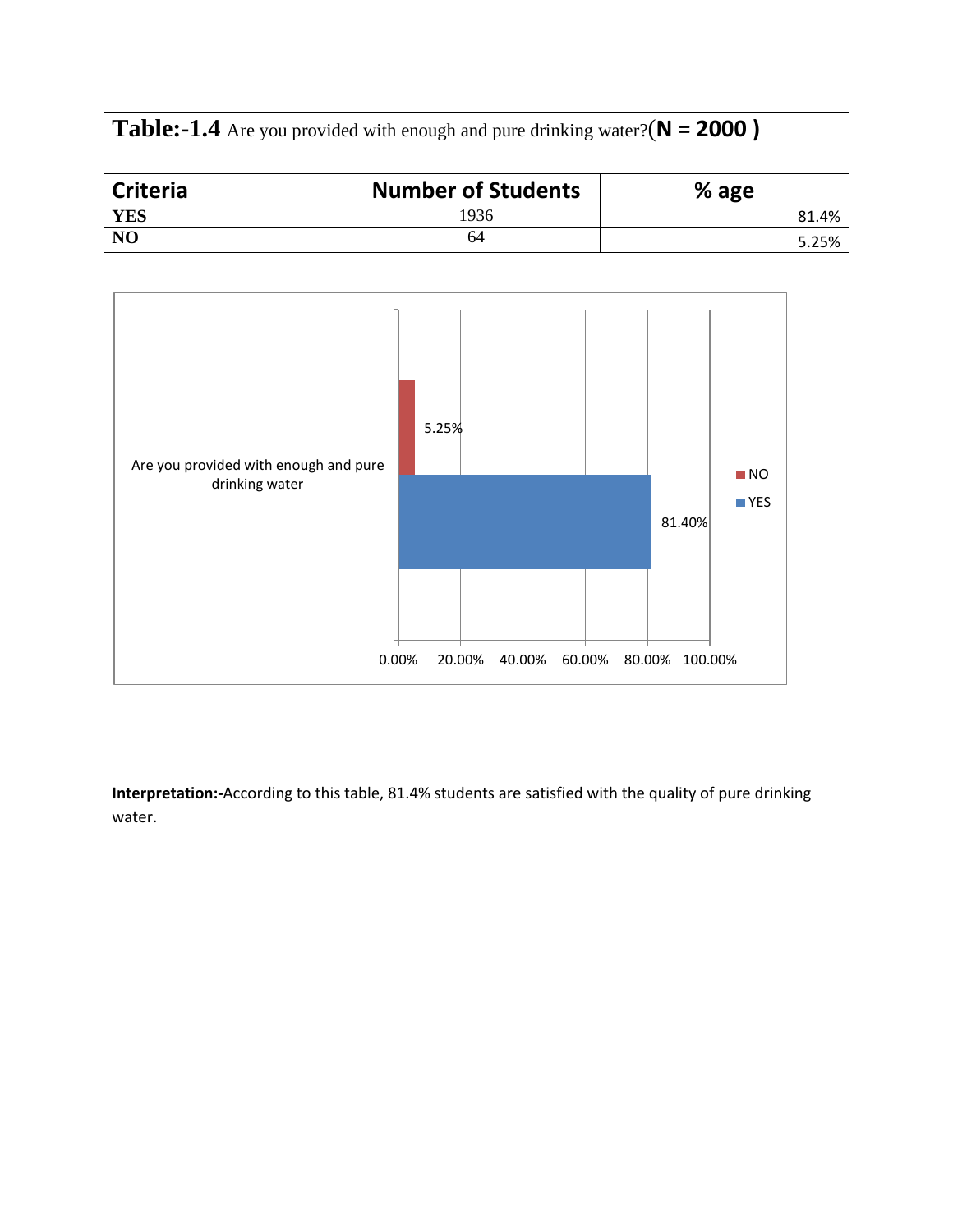| <b>Table:-1.5</b> Are you satisfied with the Sports and Culture facilities?( $N = 2000$ ) |                           |         |  |  |  |
|-------------------------------------------------------------------------------------------|---------------------------|---------|--|--|--|
| Criteria                                                                                  | <b>Number of Students</b> | $%$ age |  |  |  |
| <b>YES</b>                                                                                | 1942                      | 97.1%   |  |  |  |
| N <sub>O</sub>                                                                            | 58                        | 2.9%    |  |  |  |



**Interpretation:-**It is analyzed from the above table that 97.1% students are satisfied with the sports and cultural activities.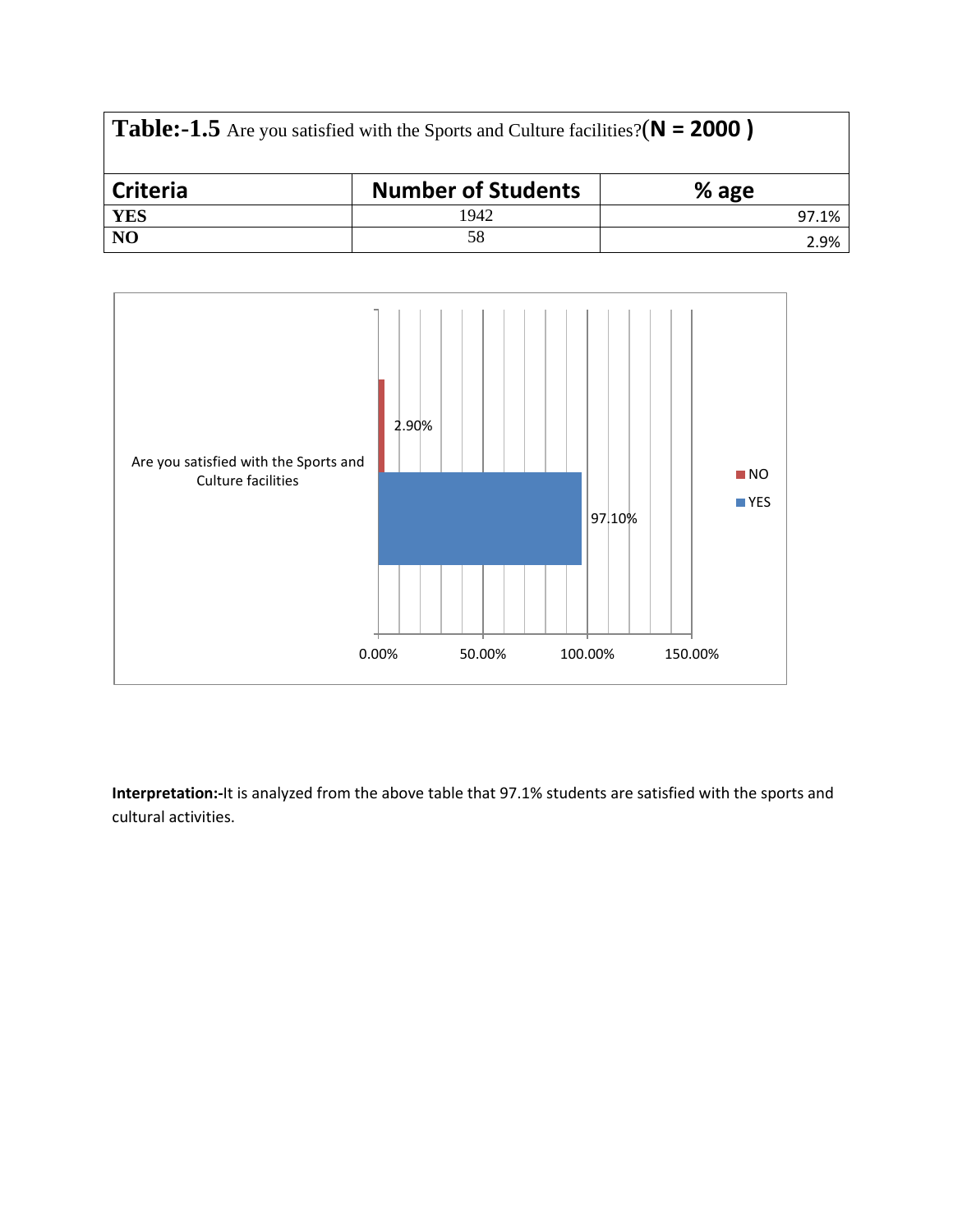**Table:-1.6** Are you satisfied with the facilities of transport and other related services?(**N = 2000 )**

| <b>Criteria</b> | <b>Number of Students</b> | % age  |
|-----------------|---------------------------|--------|
| <b>YES</b>      | 1955                      | 97.75% |
| N <sub>O</sub>  | 40                        | 2.25%  |



**Interpretation:-**According to this table analyzed that 97.75% students are satisfied with transport and other facilities.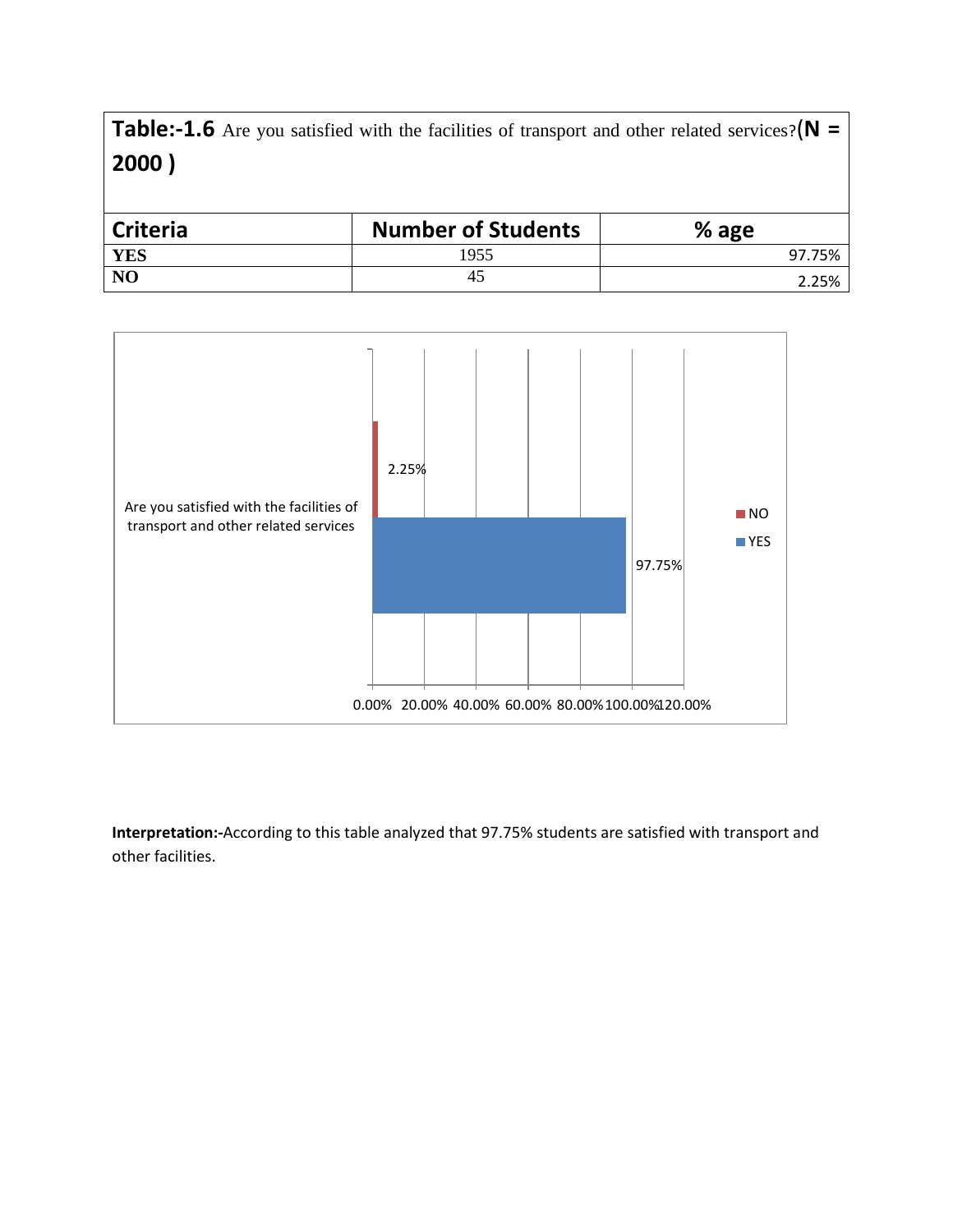| <b>Table:-1.7</b> Are you aware of the "NCC and NSS" activities in the college?( $N = 2000$ ) |                           |         |  |  |  |
|-----------------------------------------------------------------------------------------------|---------------------------|---------|--|--|--|
| Criteria                                                                                      | <b>Number of Students</b> | $%$ age |  |  |  |
| <b>YES</b>                                                                                    | 1905                      | 95.25%  |  |  |  |
| NO                                                                                            | 95                        | 4.75%   |  |  |  |



**Interpretation:-**it is analyzed from the above table that 95.25% students are known from NSS and NCC activities.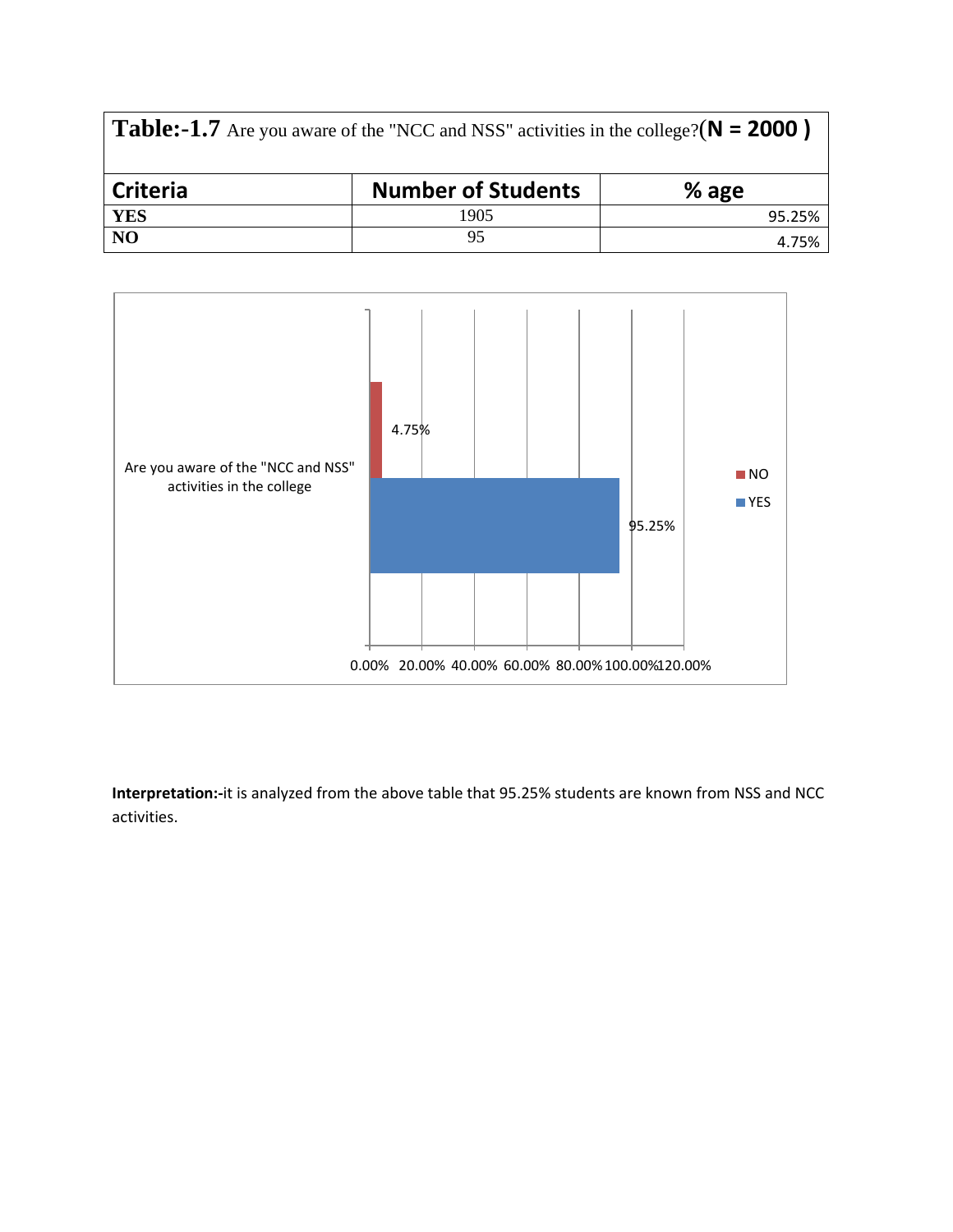**Table:-1.8** Are you aware of "Anti-sexual Harassment Cell", "Nanhi-Chaan,"Anti-Ragging" and "Welfare" etc.?(**N = 2000 )**

| <b>Criteria</b> | <b>Number of Students</b> | % age  |
|-----------------|---------------------------|--------|
| <b>YES</b>      | 1895                      | 94.75% |
| N <sub>O</sub>  | 105                       | 5.25%  |



**Interpretation:-**it is analyzed from the above table that 94.75% students are known about college cells and its activities and 5.25% are not known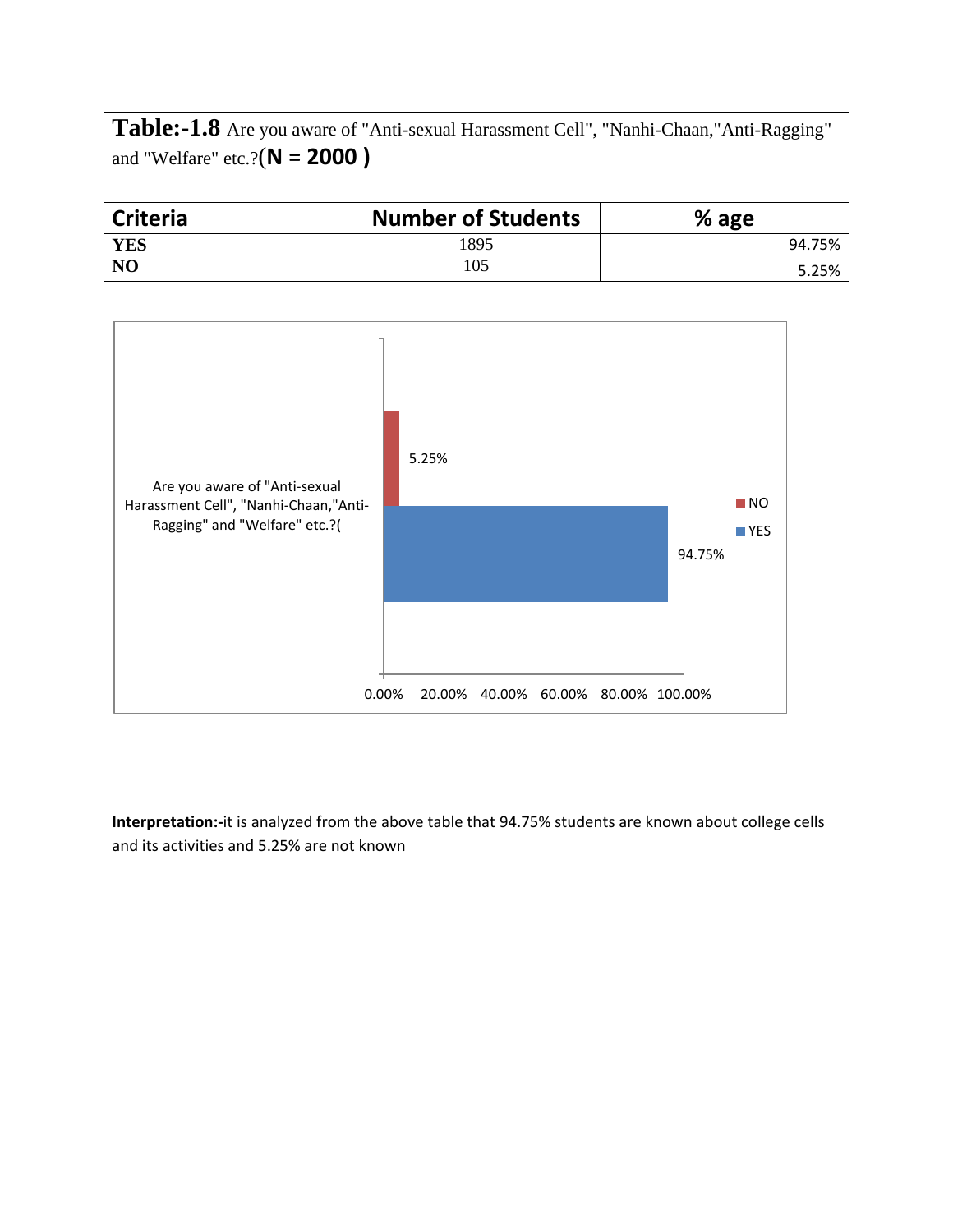### **( d) Section D: Library**

| 1) How often do you visit the library?                                                      |            | 1734 | 86.7%  | <b>No</b> | 266 | 13.3%  |
|---------------------------------------------------------------------------------------------|------------|------|--------|-----------|-----|--------|
| 2)<br>Are the required numbers of titles on<br>your subject available in the library?       |            | 1787 | 89.35% | <b>No</b> | 213 | 10.65% |
| Are you satisfied with the cataloguing<br>3)<br>and arrangement of books in the<br>library? | Yes        | 1810 | 90.4%  | <b>No</b> | 190 | 9.6%   |
| Are you satisfied with the availability of<br>4)<br>reading space in the library?           |            | 1845 | 92.25% | <b>No</b> | 155 | 7.75%  |
| Is the library staff co-operative and<br>5)<br>helpful?                                     | <b>Yes</b> | 1860 | 93%    | <b>No</b> | 140 | 7%     |



**Interpretation:**- It is analyzed that 90.30% students are satisfied with the facilities of the library.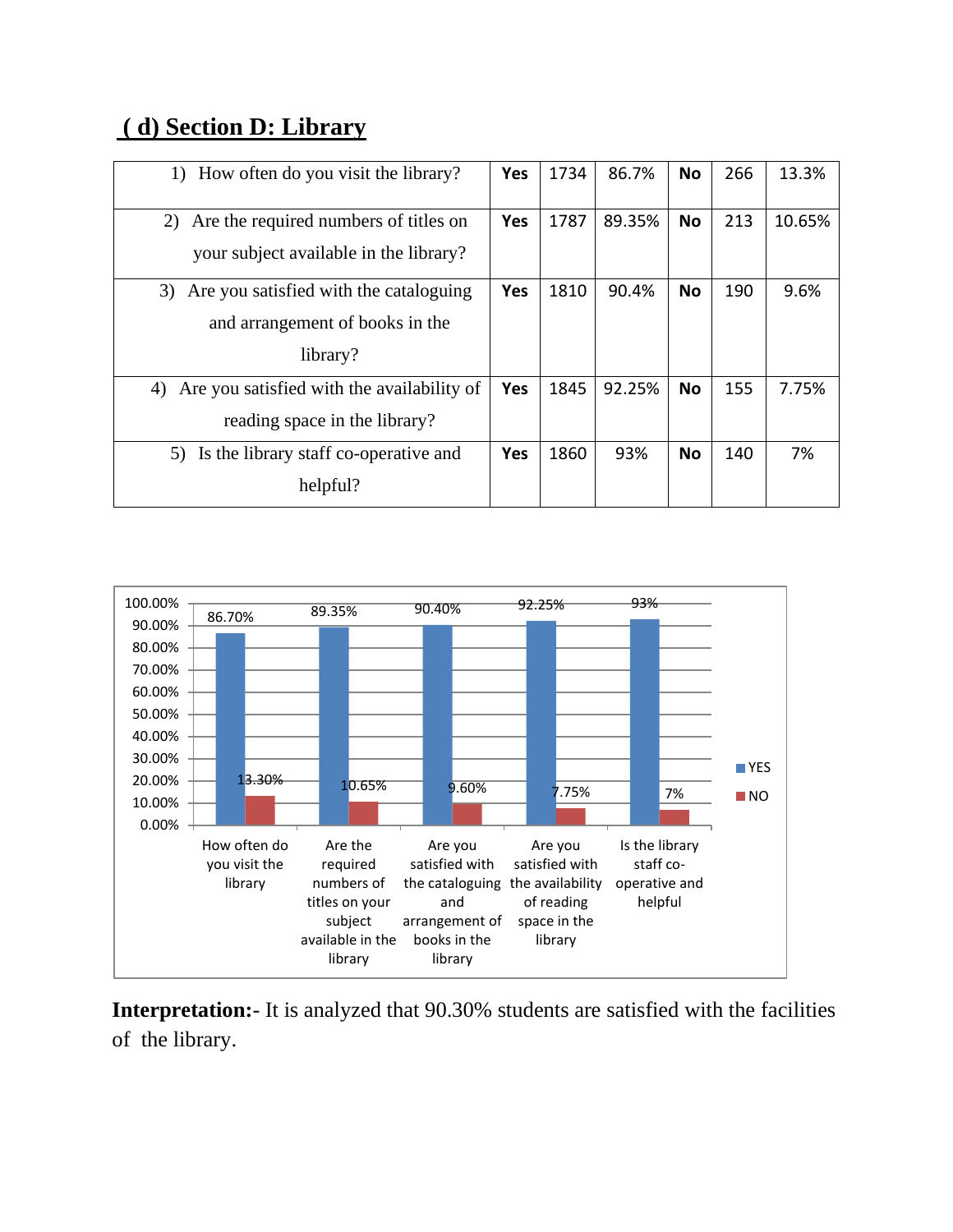### **( e) Section E: Other**

| Sr.       | <b>Contents</b>                                                                    | Yes  | ℅     | <b>No</b> | % age |
|-----------|------------------------------------------------------------------------------------|------|-------|-----------|-------|
| <b>No</b> |                                                                                    |      | age   |           |       |
|           | Workshop,<br>Guest<br>Lecture,<br>Any<br>Educational Tour and Industrial Tour etc. | 1898 | 94.9% | 102       | 5.1%  |
|           | Are Extra Curricular activities like Sports,<br>cultural activities, NSS and NCC   | 1924 | 96.2% | 76        | 3.8%  |



**Interpretation:**- It is analyzed that 95.55% students are satisfied that Guest lectures, Workshops, Tours and extra Curricular activities are organized.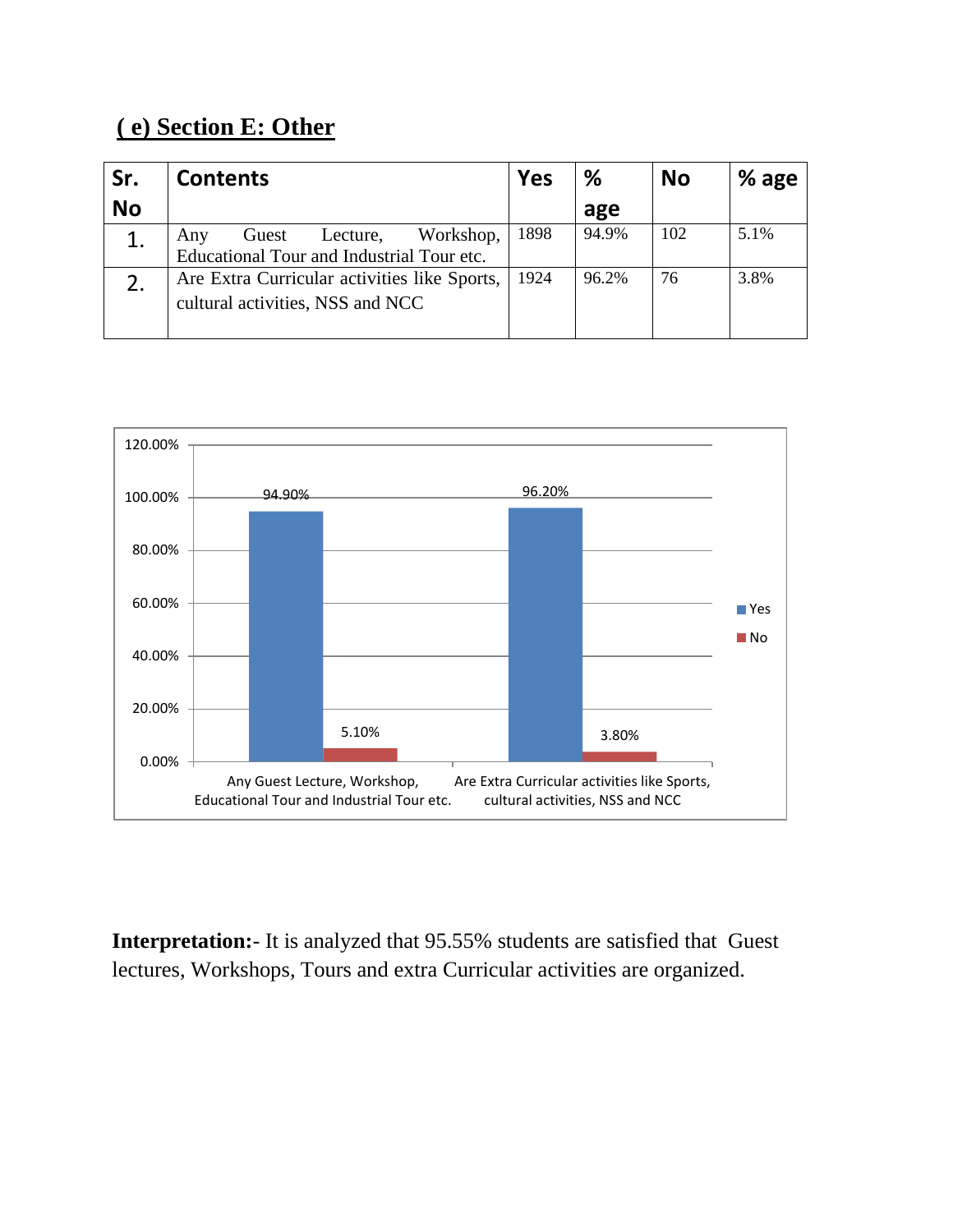#### **2. ANALYSIS OF HOSTEL FEED BACK FORM**

**This Question includes 3 sections like Section A, B & C. Section A describes Hostel Facilities, Section B describes Mess Facilities to the hostlers and Section C shown Warden and Staff Behavior to the hostlers.**

### **SECTION A: HOSTEL FACILITIES (N=58)**

| Sr.                     | Contents                               | Very        | Poor           | Average        | Good | Excellent |
|-------------------------|----------------------------------------|-------------|----------------|----------------|------|-----------|
| No                      |                                        | Poor        |                |                |      |           |
| 1.                      | <b>Cleanliness of Rooms</b>            | 0           | $\mathbf{1}$   | 10             | 29   | 18        |
| 2.                      | Availability of<br>Furniture Equipment | $\mathbf 0$ | $\overline{0}$ | 10             | 30   | 18        |
| $\overline{3}$          | Cleanliness of<br>Surroundings         | $\mathbf 0$ | $\mathbf 0$    | $\overline{7}$ | 30   | 21        |
| $\overline{\mathbf{4}}$ | <b>Recreational Services</b>           | $\mathbf 0$ | $\mathbf 0$    | 8              | 30   | 20        |
| 5                       | <b>Library Services</b>                | $\mathbf 0$ | $\overline{0}$ | 10             | 30   | 18        |
| 6                       | <b>Medical Facilities</b>              | $\mathbf 0$ | $\overline{0}$ | 8              | 30   | 20        |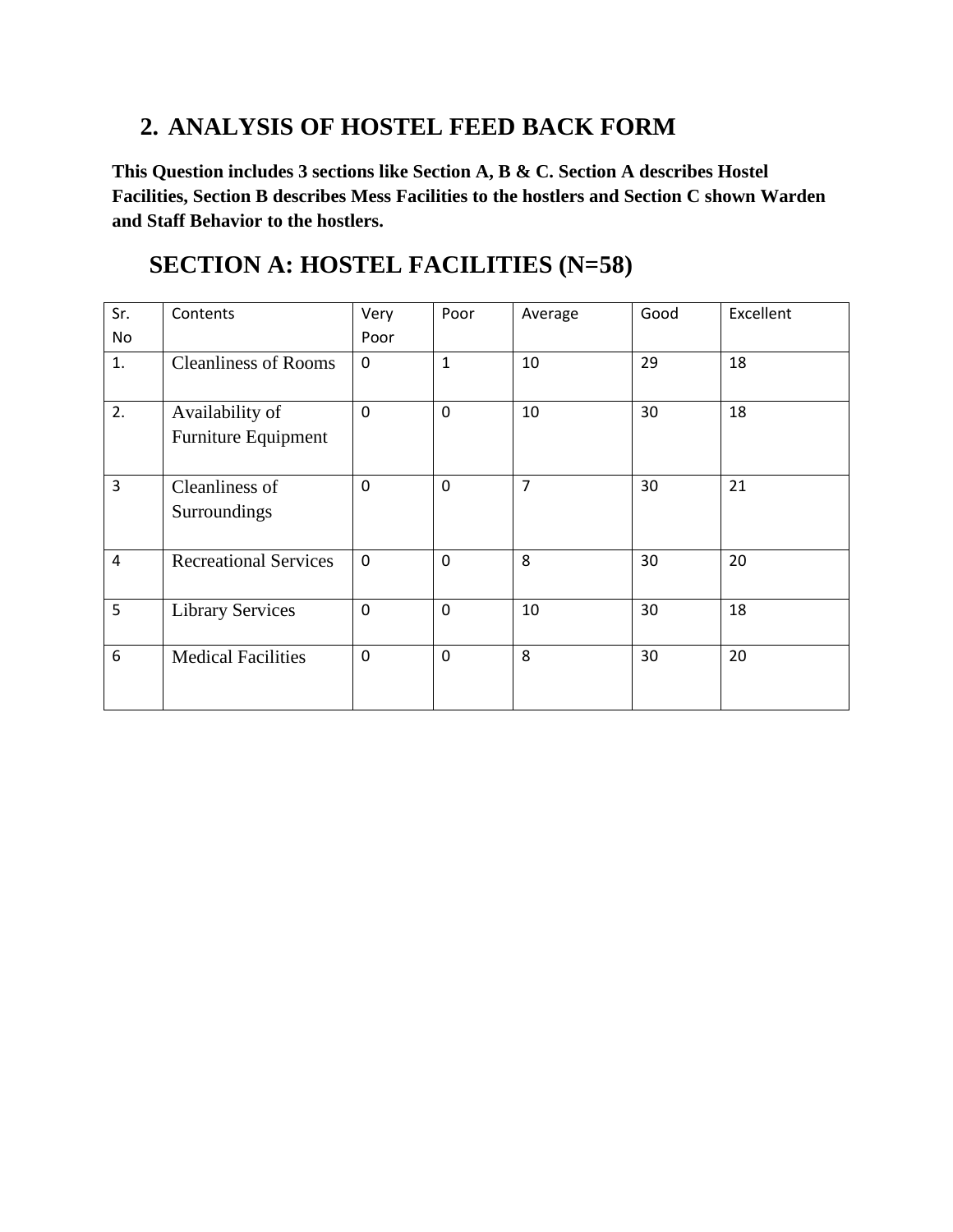| Table 1.1 Cleanliness of Rooms N=58              |    |        |  |  |  |  |  |
|--------------------------------------------------|----|--------|--|--|--|--|--|
| Criteria<br>No. of students<br><b>Percentage</b> |    |        |  |  |  |  |  |
| Excellent                                        | 18 | 31.03% |  |  |  |  |  |
| Good                                             | 29 | 50.00% |  |  |  |  |  |
| Average                                          | 10 | 17.24% |  |  |  |  |  |
| Poor                                             |    | 1.72%  |  |  |  |  |  |
| Very Poor                                        |    | 0.00%  |  |  |  |  |  |



**Interpretation:** It is analyzed from above table is that 81.03% respondents are strongly agreed with the cleanliness of rooms.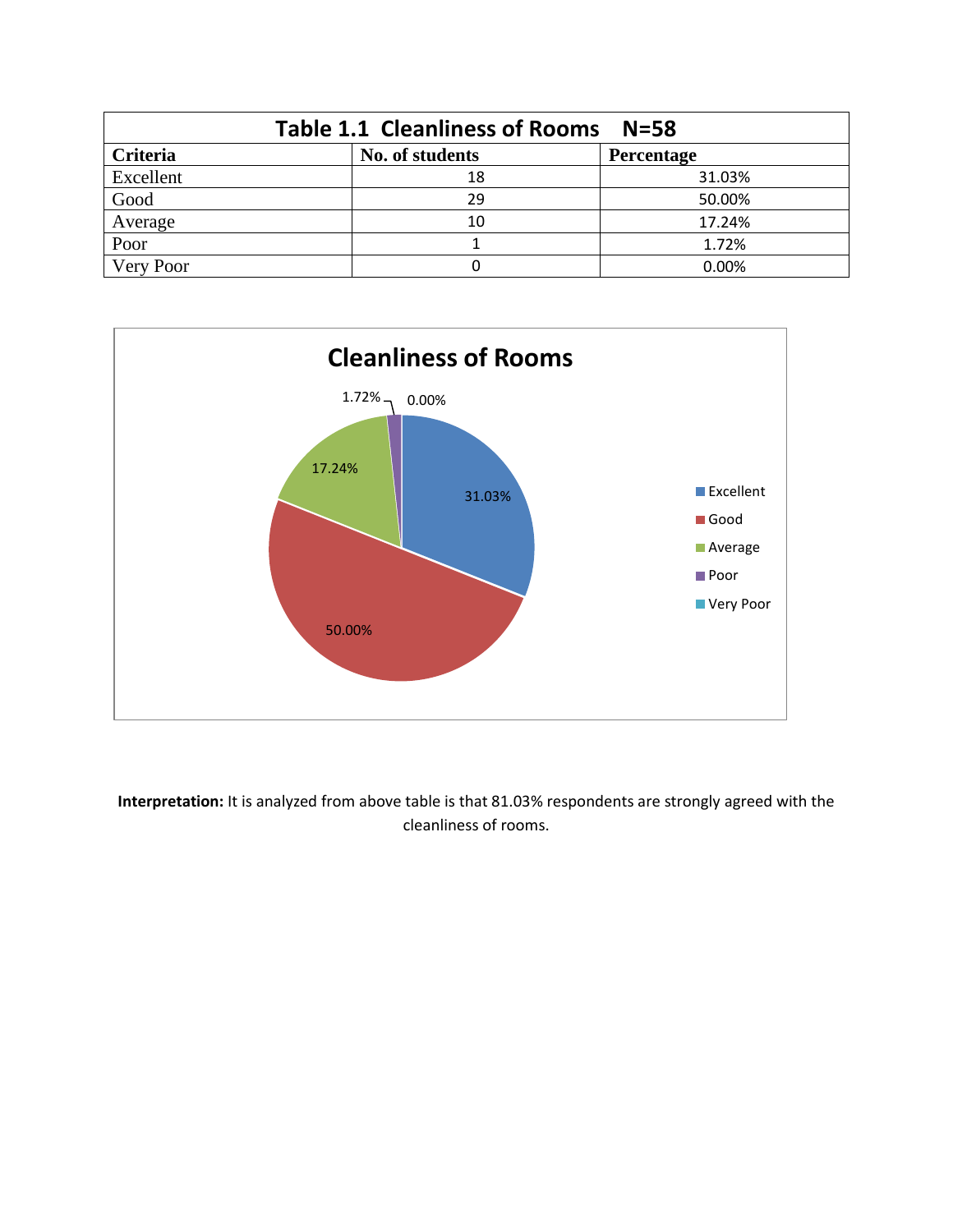| <b>Table 1.2 Availability of Furniture Equipment</b><br>$N = 58$ |                 |            |  |  |
|------------------------------------------------------------------|-----------------|------------|--|--|
| Criteria                                                         | No. of students | Percentage |  |  |
| Excellent                                                        | 18              | 31.03%     |  |  |
| Good                                                             | 30              | 51.72%     |  |  |
| Average                                                          | 10              | 17.25%     |  |  |
| Poor                                                             |                 | 0.00%      |  |  |
| Very Poor                                                        |                 | 0.00%      |  |  |



**Interpretation:** It is analyzed from above table is that 82.75% respondents are strongly agreed with the availability of Furniture.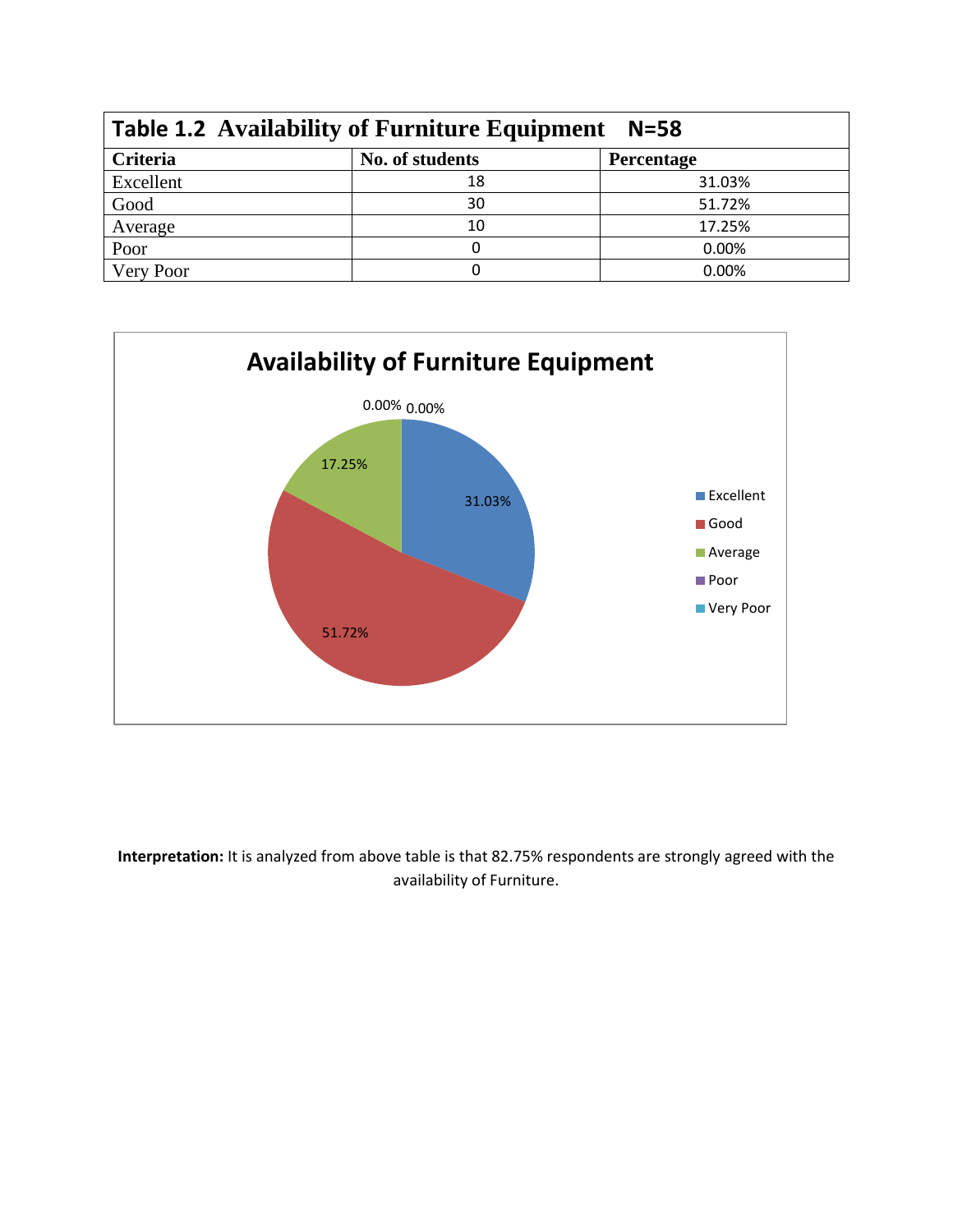| Table 1.3 Cleanliness of Surroundings N=58 |                 |                   |  |  |
|--------------------------------------------|-----------------|-------------------|--|--|
| <b>Criteria</b>                            | No. of students | <b>Percentage</b> |  |  |
| Excellent                                  | 21              | 36.20%            |  |  |
| Good                                       | 30              | 51.74%            |  |  |
| Average                                    |                 | 12.06%            |  |  |
| Poor                                       |                 | 0.00%             |  |  |
| Very Poor                                  |                 | 0.00%             |  |  |



**Interpretation:** It is analyzed from above table is that 87.94% respondents are strongly agreed with the cleanliness of surrounding.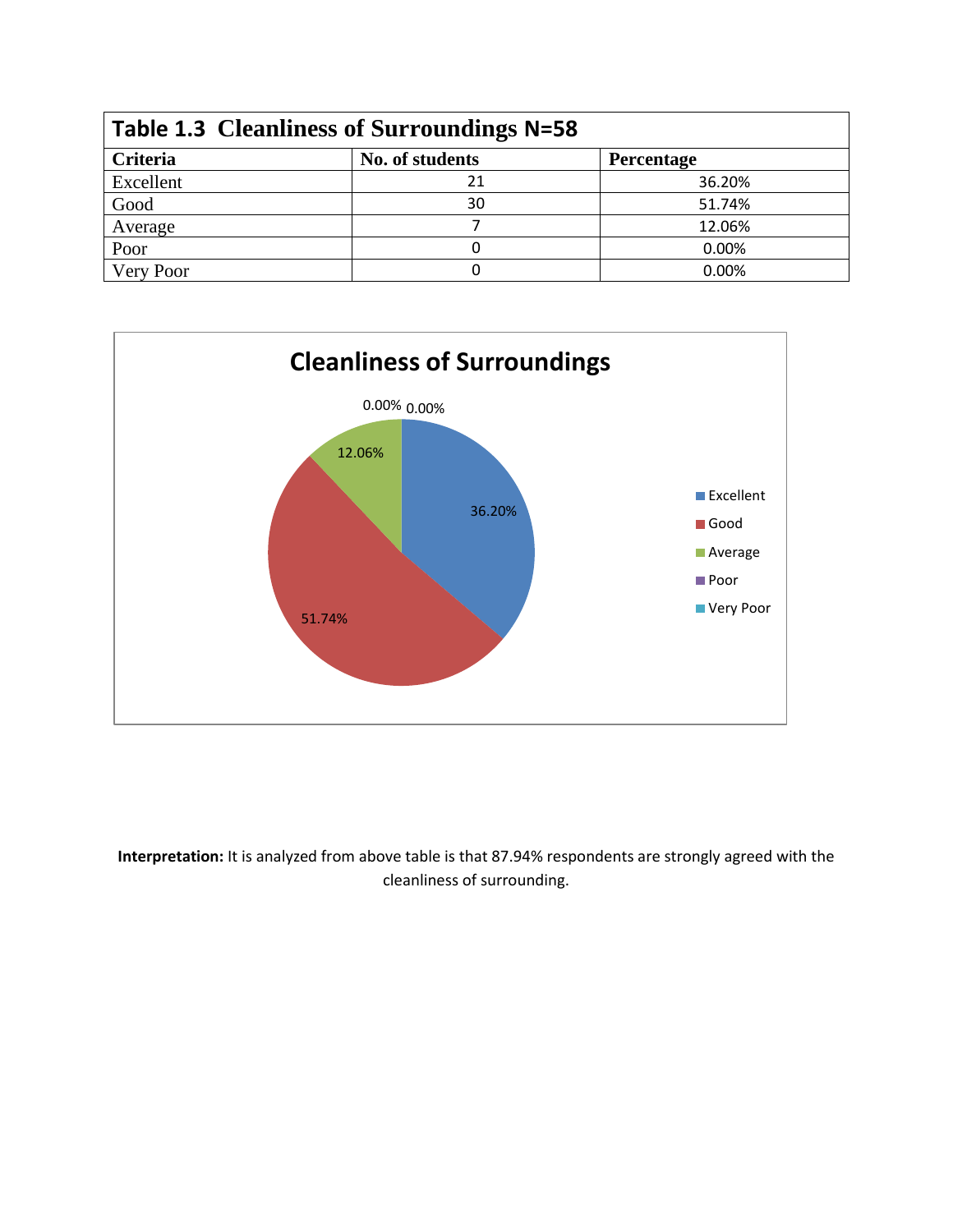| <b>Table 1.4 Recreational Services N=58</b> |                 |                   |  |  |
|---------------------------------------------|-----------------|-------------------|--|--|
| Criteria                                    | No. of students | <b>Percentage</b> |  |  |
| Excellent                                   | 20              | 34.48%            |  |  |
| Good                                        | 30              | 51.72%            |  |  |
| Average                                     |                 | 13.80%            |  |  |
| Poor                                        |                 | 0.00%             |  |  |
| Very Poor                                   |                 | 0.00%             |  |  |



**Interpretation:** It is analyzed from above table that 86.2% respondents are strongly agreed with the recreational services.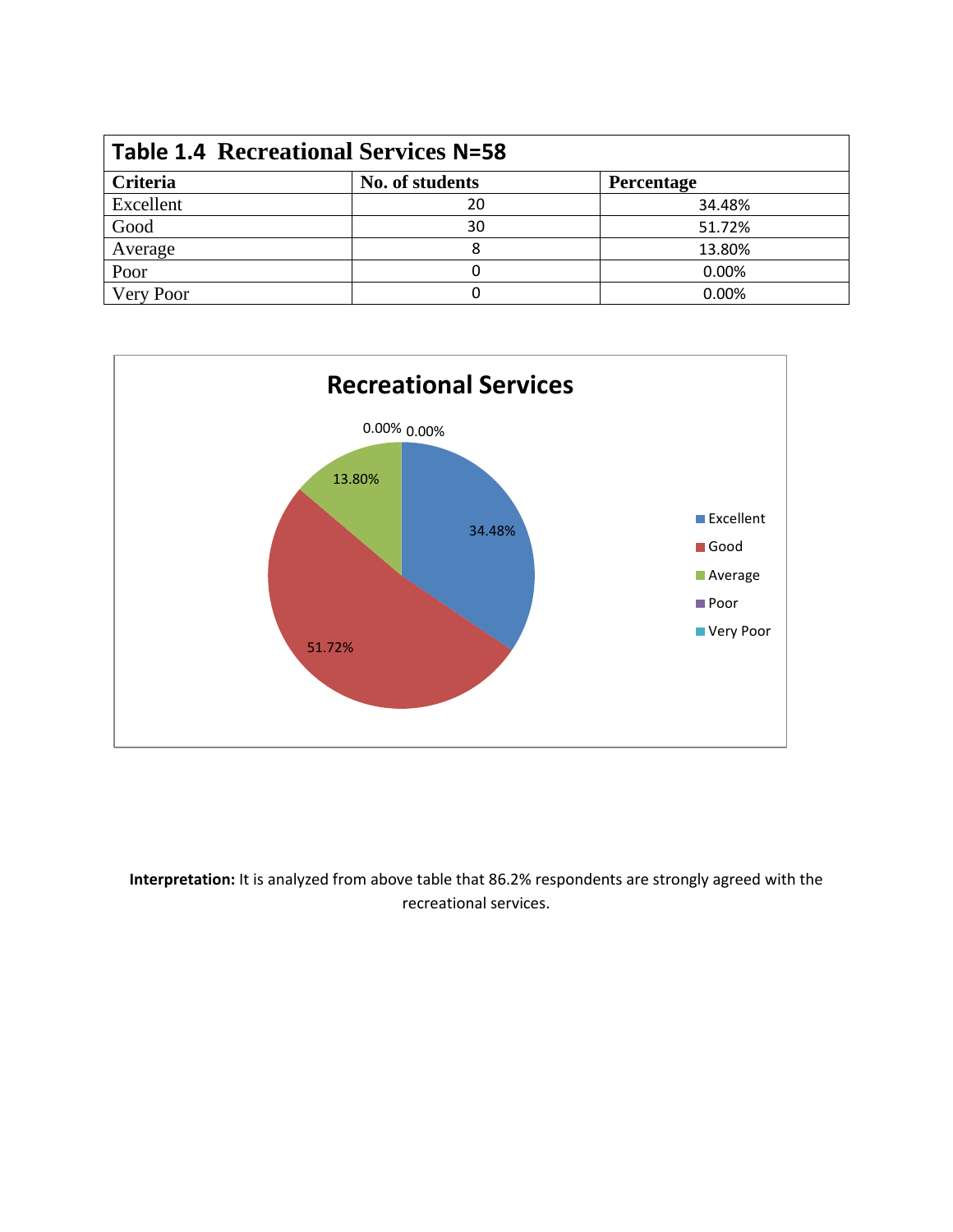| <b>Table 1.5 Library Services N=58</b> |                 |                   |  |  |
|----------------------------------------|-----------------|-------------------|--|--|
| <b>Criteria</b>                        | No. of students | <b>Percentage</b> |  |  |
| Excellent                              | 18              | 31.03%            |  |  |
| Good                                   | 30              | 51.72%            |  |  |
| Average                                | 10              | 17.24%            |  |  |
| Poor                                   |                 | 0.00%             |  |  |
| Very Poor                              |                 | 0.00%             |  |  |



**Interpretation:** It is analyzed from above table that 82.75% respondents are strongly agreed with the Library Services.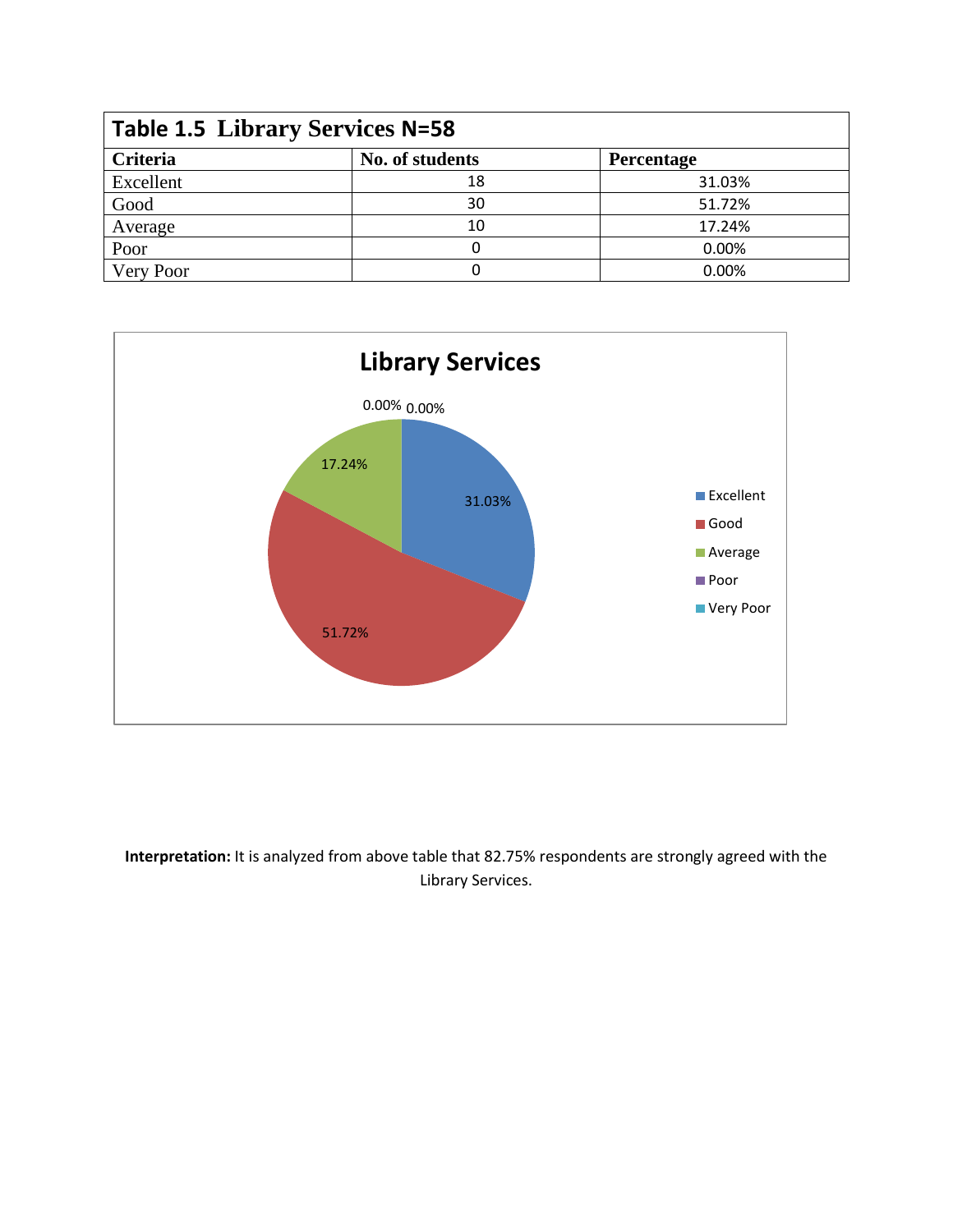| <b>Table 1.6 Medical Facilities N=58</b> |                 |            |  |  |  |
|------------------------------------------|-----------------|------------|--|--|--|
| <b>Criteria</b>                          | No. of students | Percentage |  |  |  |
| Excellent                                | 19              | 32.75%     |  |  |  |
| Good                                     | 31              | 53.44%     |  |  |  |
| Average                                  |                 | 12.06%     |  |  |  |
| Poor                                     |                 | 1.72%      |  |  |  |
| Very Poor                                |                 | 0.00%      |  |  |  |



**Interpretation:** It is analyzed from above table that 86.19% respondents are strongly agreed with the Medical Facilities provided by the College.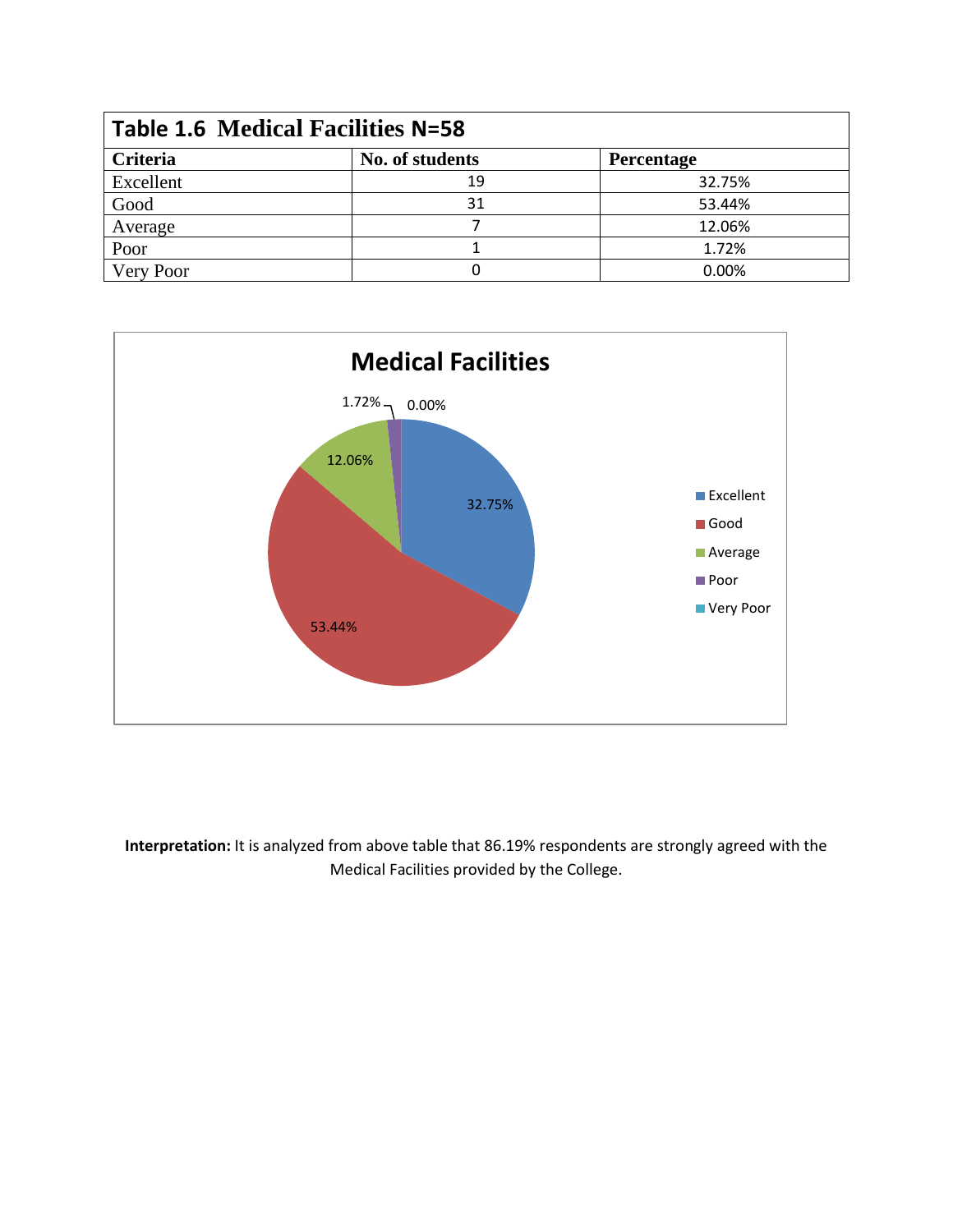#### **SECTION B: MESS FACILITIES (N=58)**

| Sr.<br>No      | Contents                            | Very<br>Poor | Poor           | Average         | Good | Excellent       |
|----------------|-------------------------------------|--------------|----------------|-----------------|------|-----------------|
| 1.             | Hygiene                             | $\pmb{0}$    | $\overline{3}$ | $6\overline{6}$ | 33   | 16              |
| 2.             | Kitchen and Dining<br>Hall          | $\pmb{0}$    | $\mathbf 0$    | $\overline{7}$  | 34   | 17              |
| $\overline{3}$ | Mess services                       | $\pmb{0}$    | $\overline{4}$ | $\overline{3}$  | 31   | 20              |
| $\overline{4}$ | <b>Quality of Drinking</b><br>Water | $\mathbf 0$  | $\overline{3}$ | 5               | 32   | 18              |
| 5              | Quality of Food                     | $\pmb{0}$    | $\pmb{0}$      | $\overline{7}$  | 23   | 28              |
| $\overline{6}$ | Seating arrangement                 | $\pmb{0}$    | $\mathbf 0$    | $\overline{3}$  | 34   | $\overline{21}$ |
| $\overline{7}$ | Timings of Mess                     | $\pmb{0}$    | $\mathbf 0$    | 8               | 35   | 15              |
| 8              | Variety of Meals                    | $\pmb{0}$    | $\pmb{0}$      | 13              | 36   | 9               |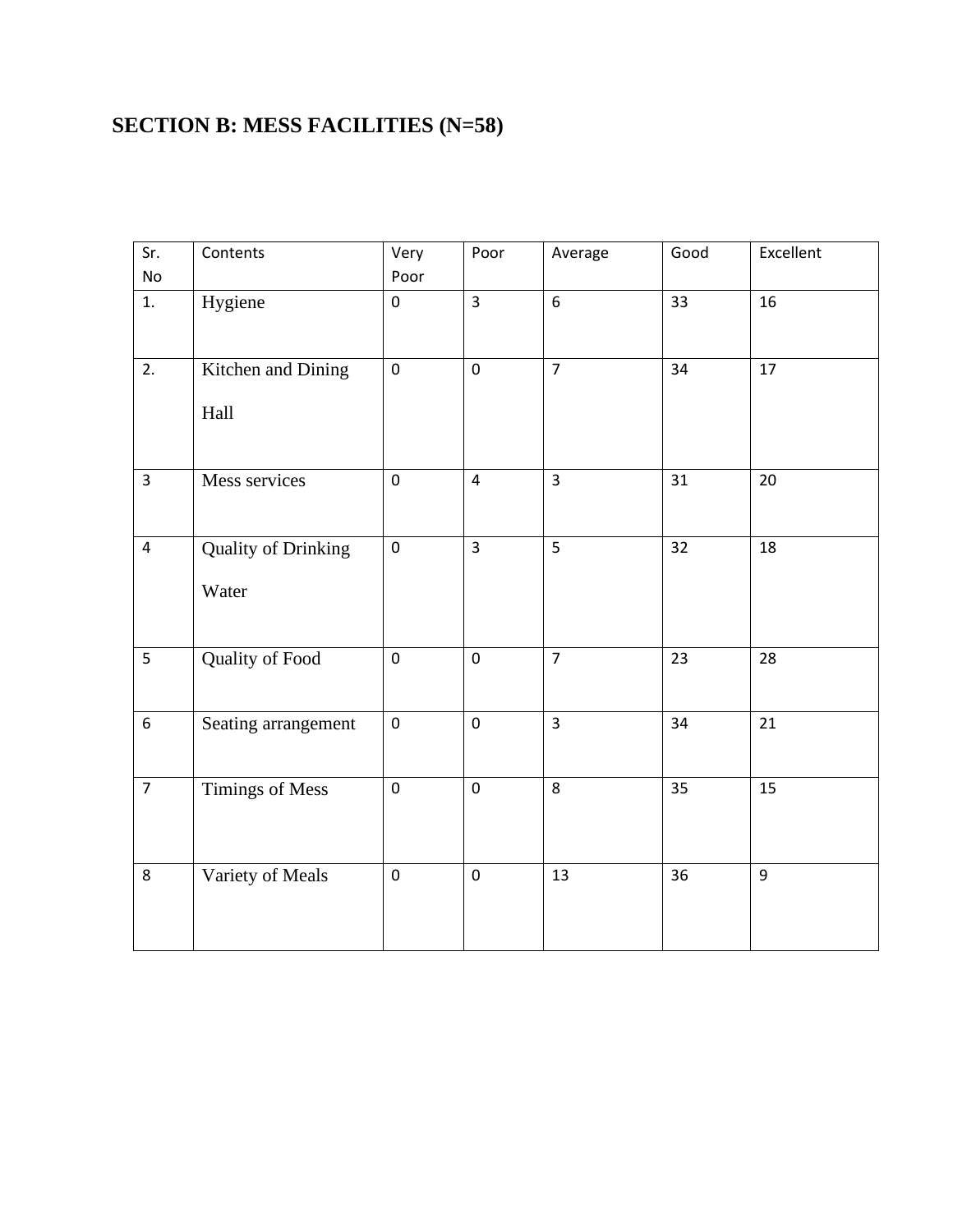| Table 1.1 Room Hygiene<br>$N = 58$ |                 |            |  |  |  |
|------------------------------------|-----------------|------------|--|--|--|
| Criteria                           | No. of students | Percentage |  |  |  |
| Excellent                          | 16              | 27.58%     |  |  |  |
| Good                               | 33              | 56.89%     |  |  |  |
| Average                            | 6               | 10.34%     |  |  |  |
| Poor                               | 3               | 5.19%      |  |  |  |
| Very Poor                          | $\theta$        | 0%         |  |  |  |



**Interpretation**: 84.47% students say that they have found the rooms of the college hostel to be good hygiene.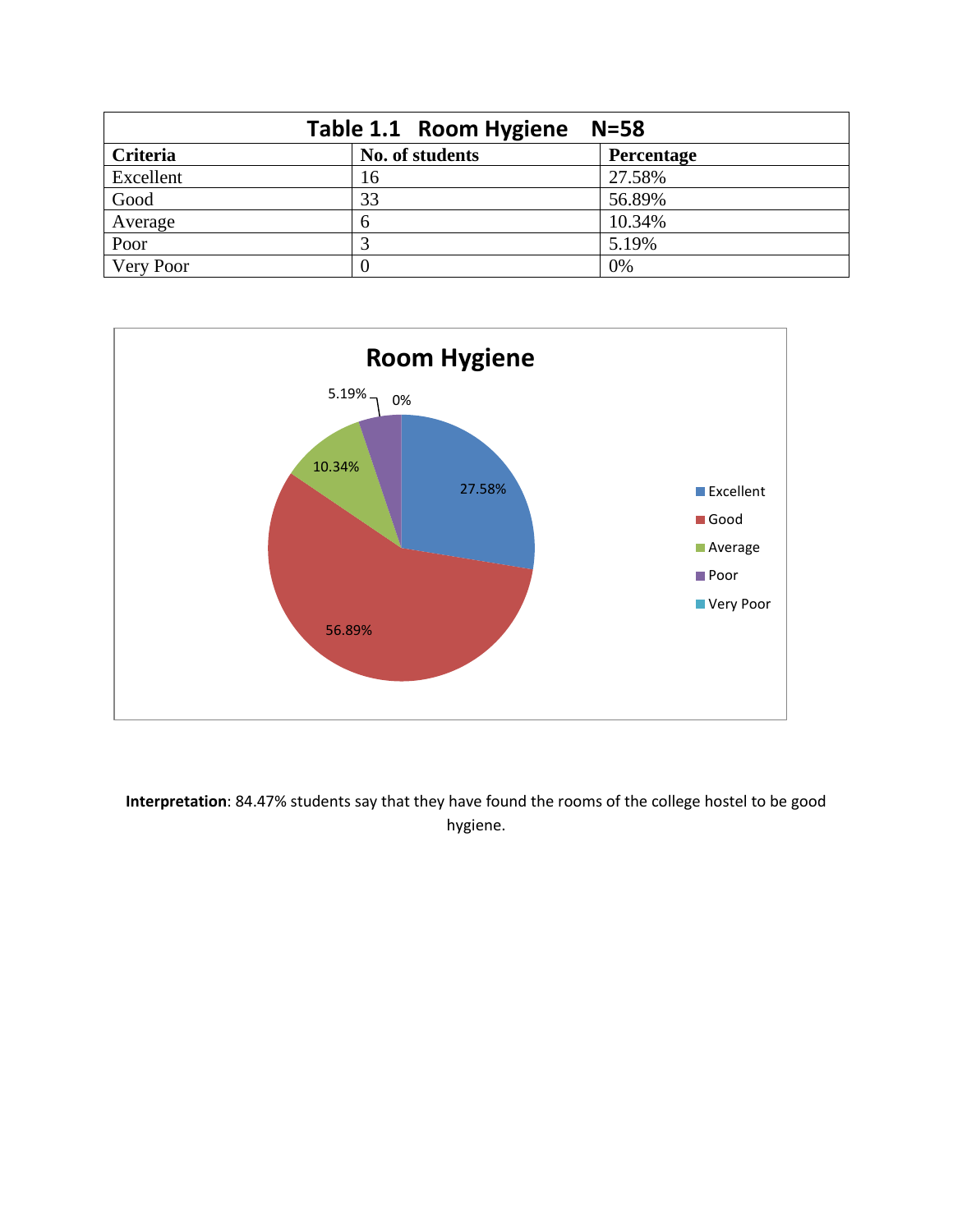| <b>Table 1.2</b> Kitchen and Dining Hall<br>$N = 58$ |                 |                   |  |  |  |
|------------------------------------------------------|-----------------|-------------------|--|--|--|
| Criteria                                             | No. of students | <b>Percentage</b> |  |  |  |
| Excellent                                            |                 | 29.31%            |  |  |  |
| Good                                                 | 34              | 58.62%            |  |  |  |
| Average                                              |                 | 12.07%            |  |  |  |
| Poor                                                 |                 | 0%                |  |  |  |
| Very Poor                                            |                 | 0%                |  |  |  |



**Interpretation**: 87.93% students said that their kitchen and Dining Hall are always clean among these 29.31% said strictly agree with this factor.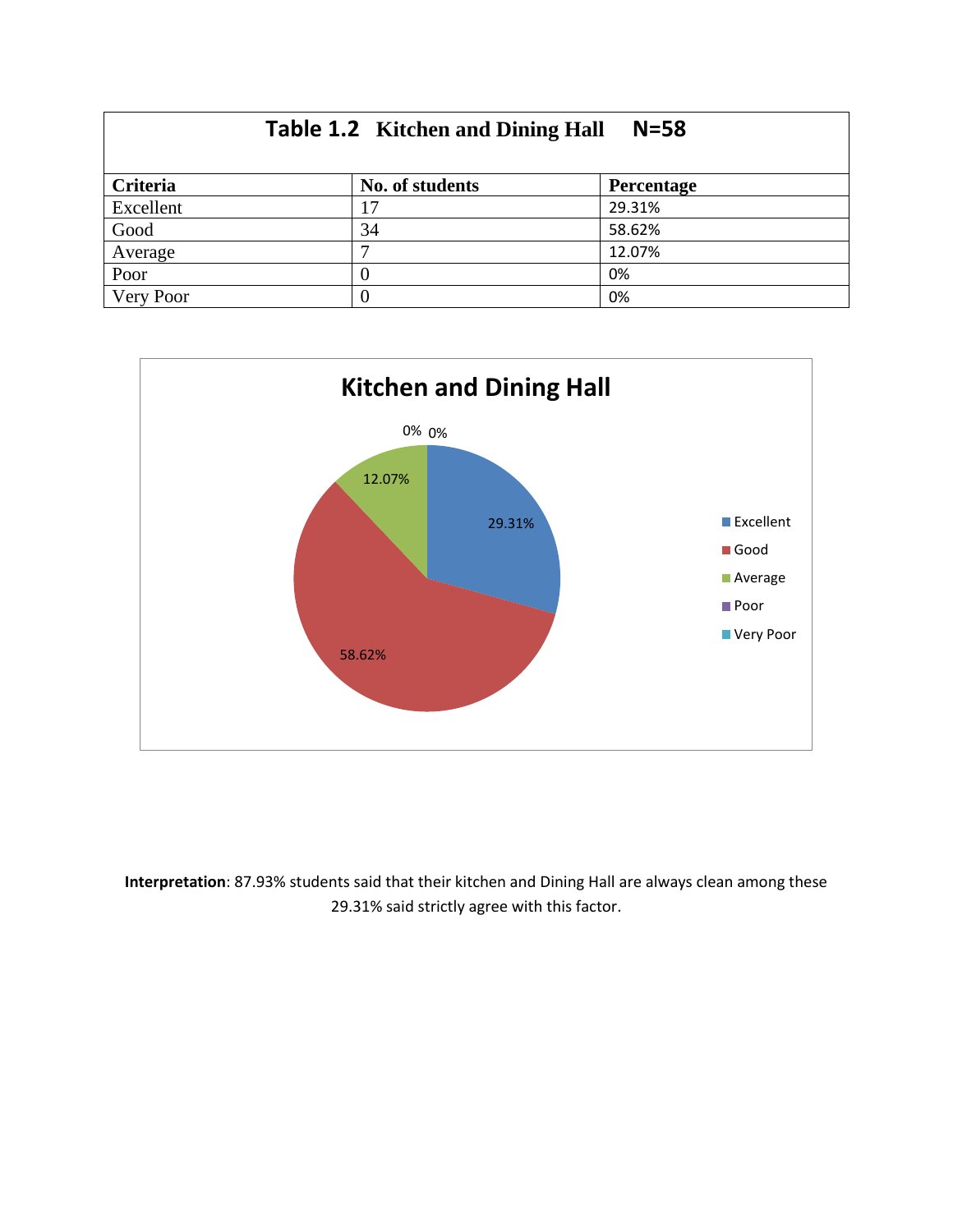| <b>Table 1.3 Mess Service</b><br>$N = 58$ |                 |            |  |  |  |  |
|-------------------------------------------|-----------------|------------|--|--|--|--|
| <b>Criteria</b>                           | No. of students | Percentage |  |  |  |  |
| Excellent                                 | 20              | 34.48%     |  |  |  |  |
| Good                                      | 31              | 53.44%     |  |  |  |  |
| Average                                   |                 | 5.17%      |  |  |  |  |
| Poor                                      |                 | 6.18%      |  |  |  |  |
| Very Poor                                 |                 |            |  |  |  |  |



**Interpretation**: 87.92% students said that mess services are always good.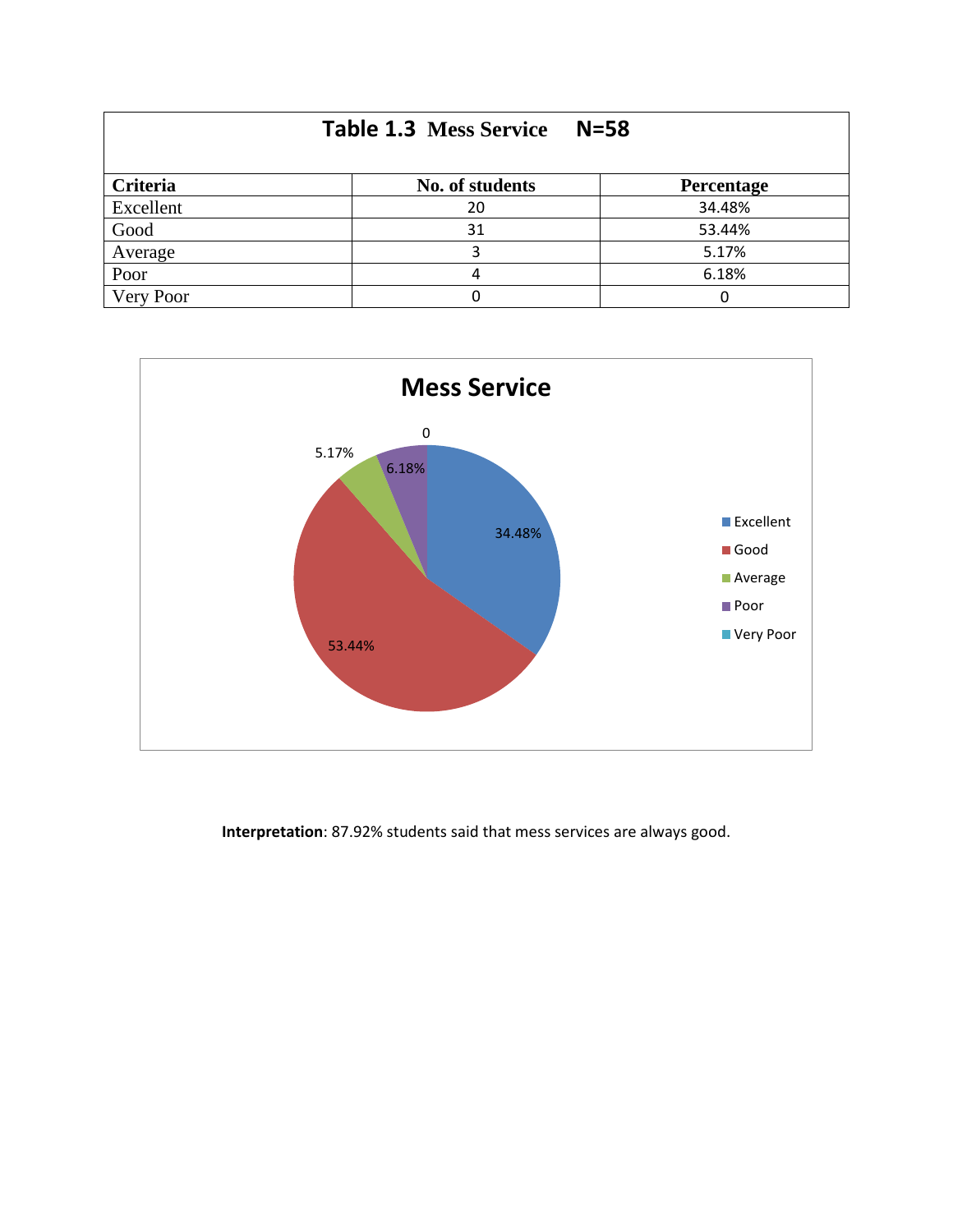|           | Table 1.4 Quality of Drinking Water N=58 |            |  |  |  |  |
|-----------|------------------------------------------|------------|--|--|--|--|
| Criteria  | No. of students                          | Percentage |  |  |  |  |
| Excellent | 18.00                                    | 31.03%     |  |  |  |  |
| Good      | 32.00                                    | 55.17%     |  |  |  |  |
| Average   | 5.00                                     | 8.62%      |  |  |  |  |
| Poor      | 3.00                                     | 5.17%      |  |  |  |  |
| Very Poor | 0.00                                     | 0%         |  |  |  |  |



**Interpretation**: 55.17% students said that quality of drinking water is always good and 31.03% said it is excellent.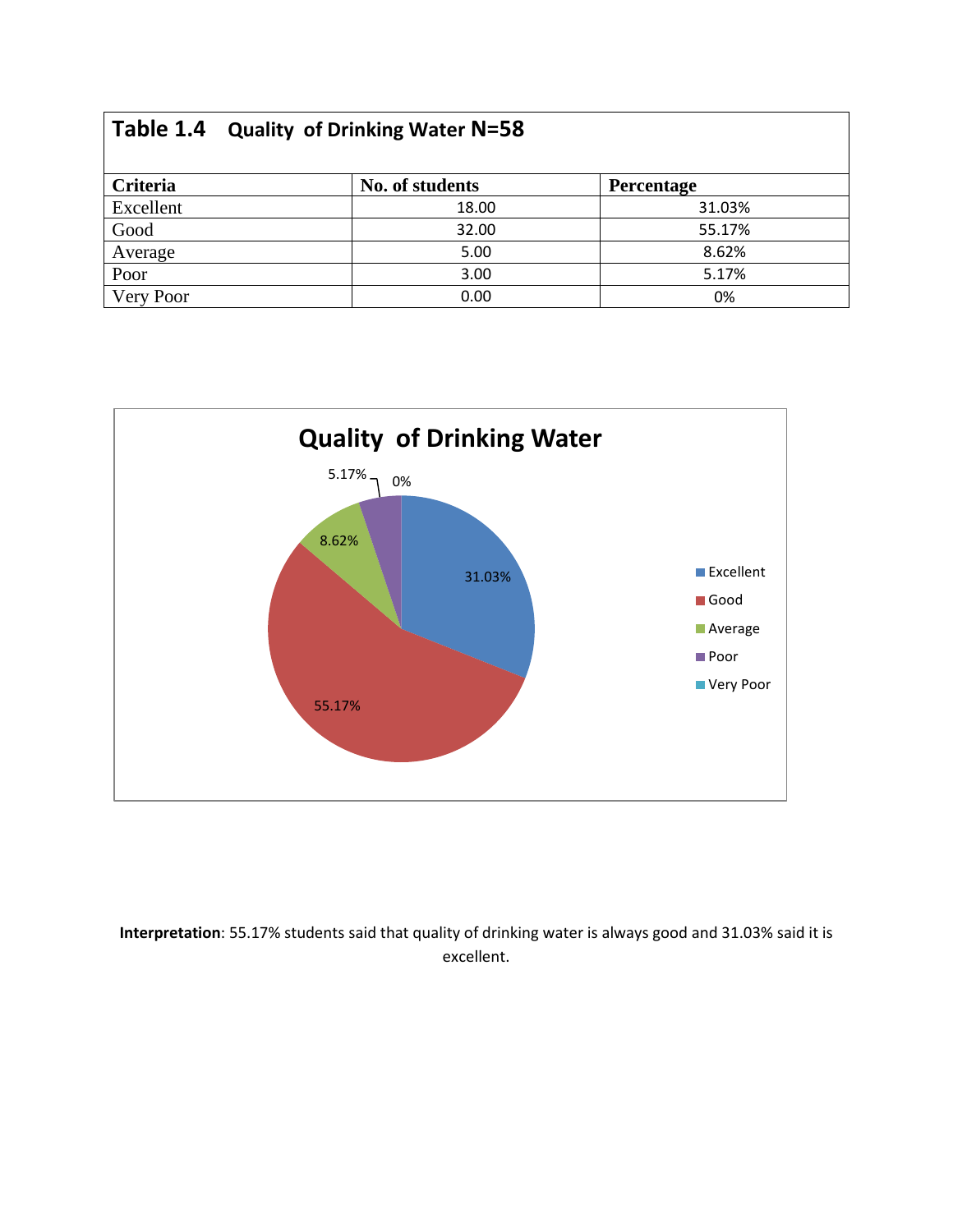|           | Table 1.5 Quality of Food N=58 |                 |                   |  |  |  |
|-----------|--------------------------------|-----------------|-------------------|--|--|--|
| Criteria  |                                | No. of students | <b>Percentage</b> |  |  |  |
| Excellent |                                | 28              | 48.27%            |  |  |  |
| Good      |                                | 23              | 39.65%            |  |  |  |
| Average   |                                |                 | 12.06%            |  |  |  |
| Poor      |                                | ი               | 0.00%             |  |  |  |
| Very Poor |                                |                 | 0.00%             |  |  |  |



**Interpretation**:48.27% students said that quality of food is Excellent and 39.65% said it is good.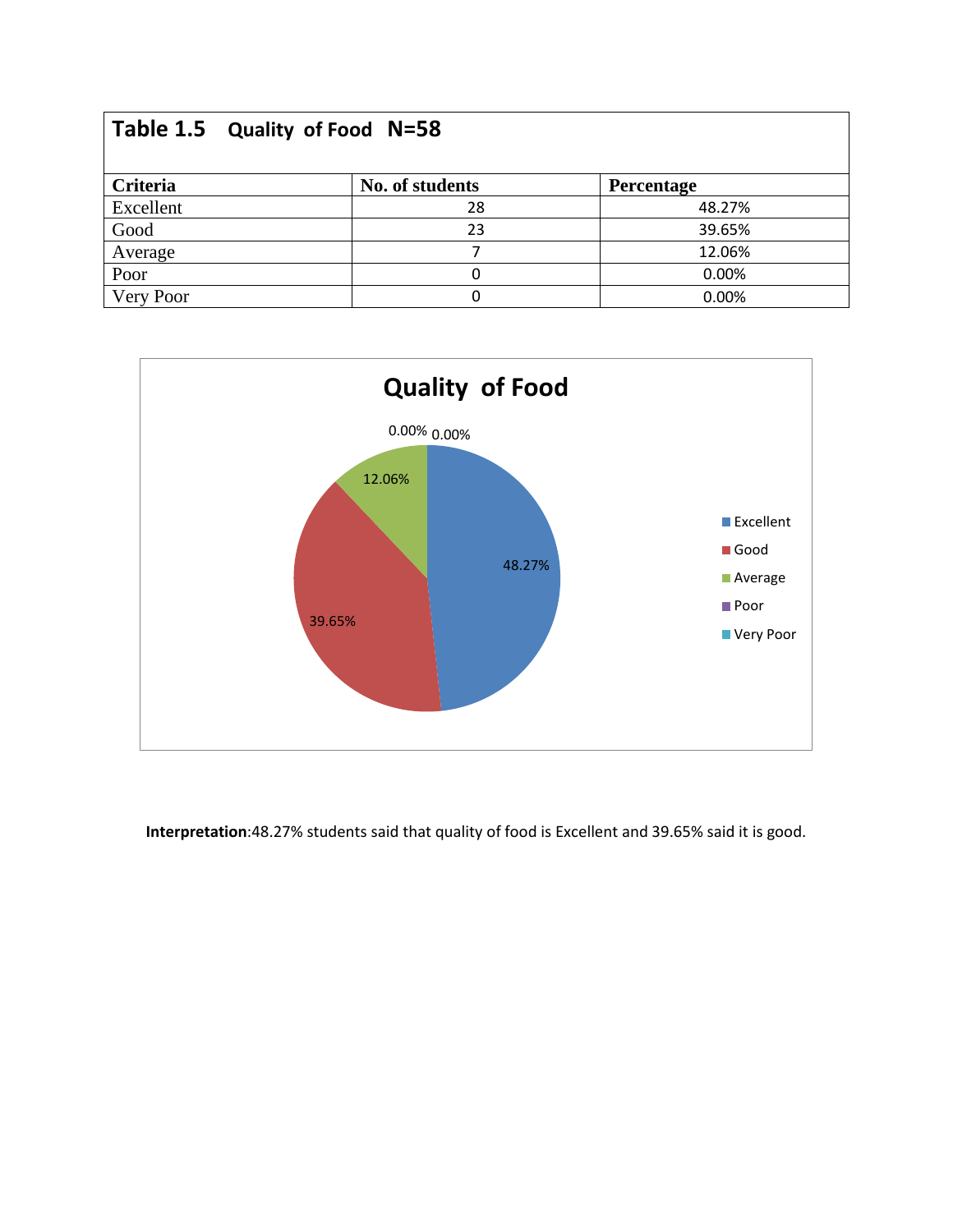|           | Table 1.6 Seating Arrangement N=58 |                   |
|-----------|------------------------------------|-------------------|
| Criteria  | No. of students                    | <b>Percentage</b> |
| Excellent | 21                                 | 36.20%            |
| Good      | 34                                 | 58.62%            |
| Average   | 3                                  | 5.17%             |
| Poor      |                                    | 0.00%             |
| Very Poor | 0                                  | 0.00%             |



**Interpretation**: 94.82% students said that seating arrangement of students is always good.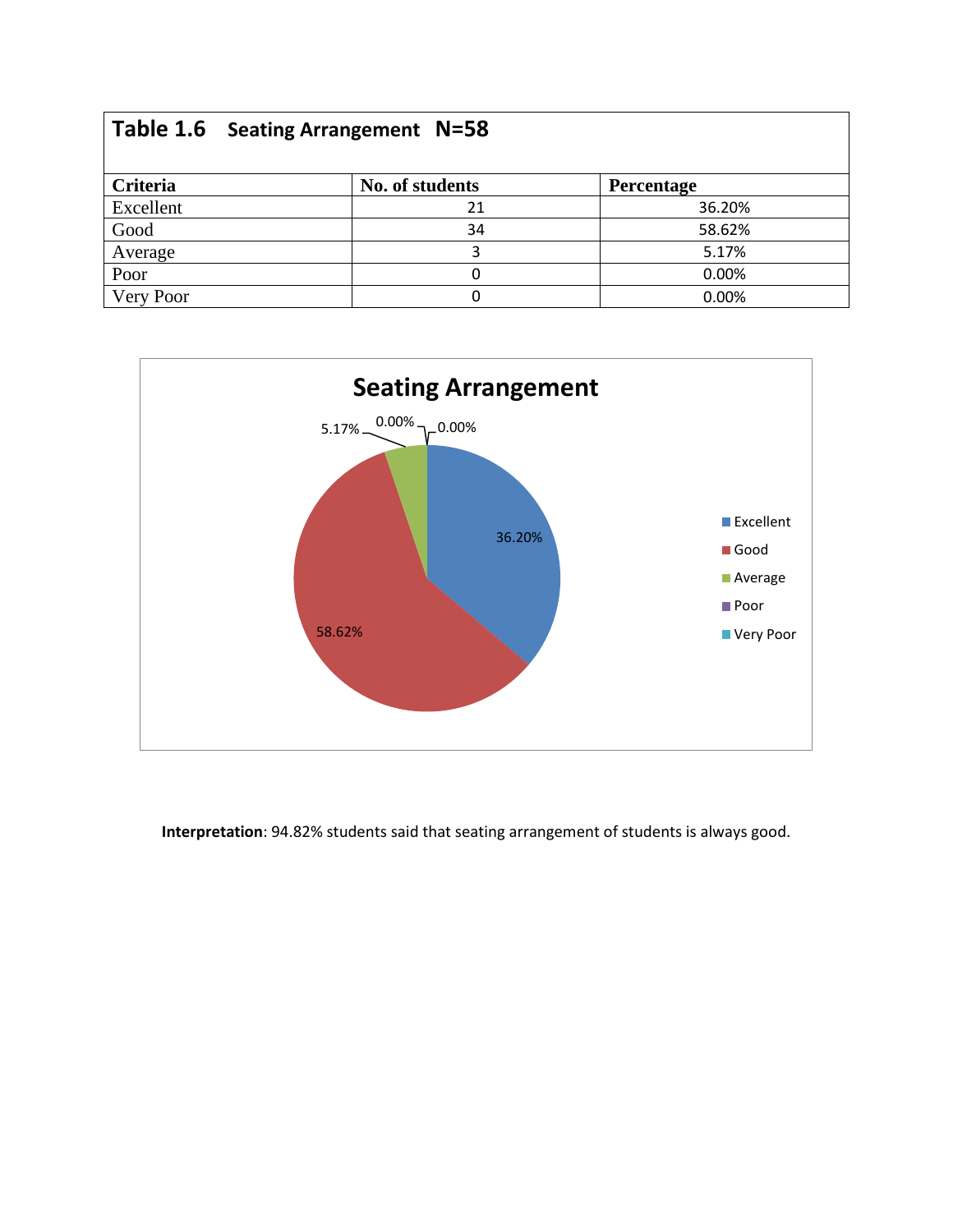| Table 1.7 Timing of Mess N=58 |  |                 |            |  |  |
|-------------------------------|--|-----------------|------------|--|--|
| Criteria                      |  | No. of students | Percentage |  |  |
| Excellent                     |  | 15              | 25.86%     |  |  |
| Good                          |  | 35              | 60.34%     |  |  |
| Average                       |  | 8               | 13.79%     |  |  |
| Poor                          |  | O               | 0.00%      |  |  |
| Very Poor                     |  |                 | 0.00%      |  |  |



**Interpretation**: 25.86% students said that time of opening and closing of mess is Excellent & 60.34% said it is good and 13.79% said it is average.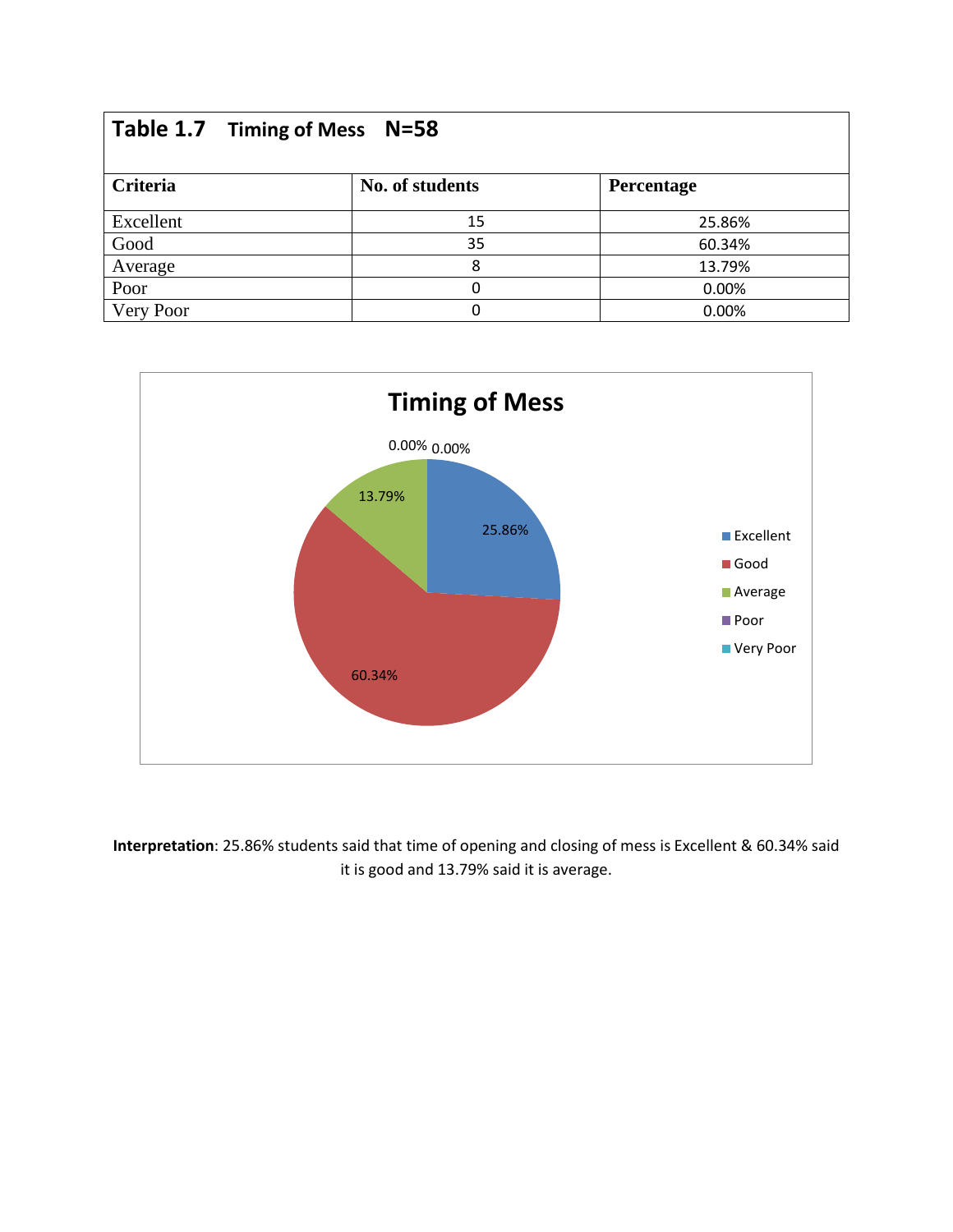|           | Table 1.8 Variety of Meals N=58 |                 |            |  |  |  |
|-----------|---------------------------------|-----------------|------------|--|--|--|
| Criteria  |                                 | No. of students | Percentage |  |  |  |
| Excellent |                                 | 9               | 15.51%     |  |  |  |
| Good      |                                 | 36              | 65.45%     |  |  |  |
| Average   |                                 | 13              | 23.63%     |  |  |  |
| Poor      |                                 | O               | 0.00%      |  |  |  |
| Very Poor |                                 | O               | 0.00%      |  |  |  |



**Interpretation**: 15.51% students said that there is variety of meal available in mess but 65.45% students said that not all but a number of varieties of food is available.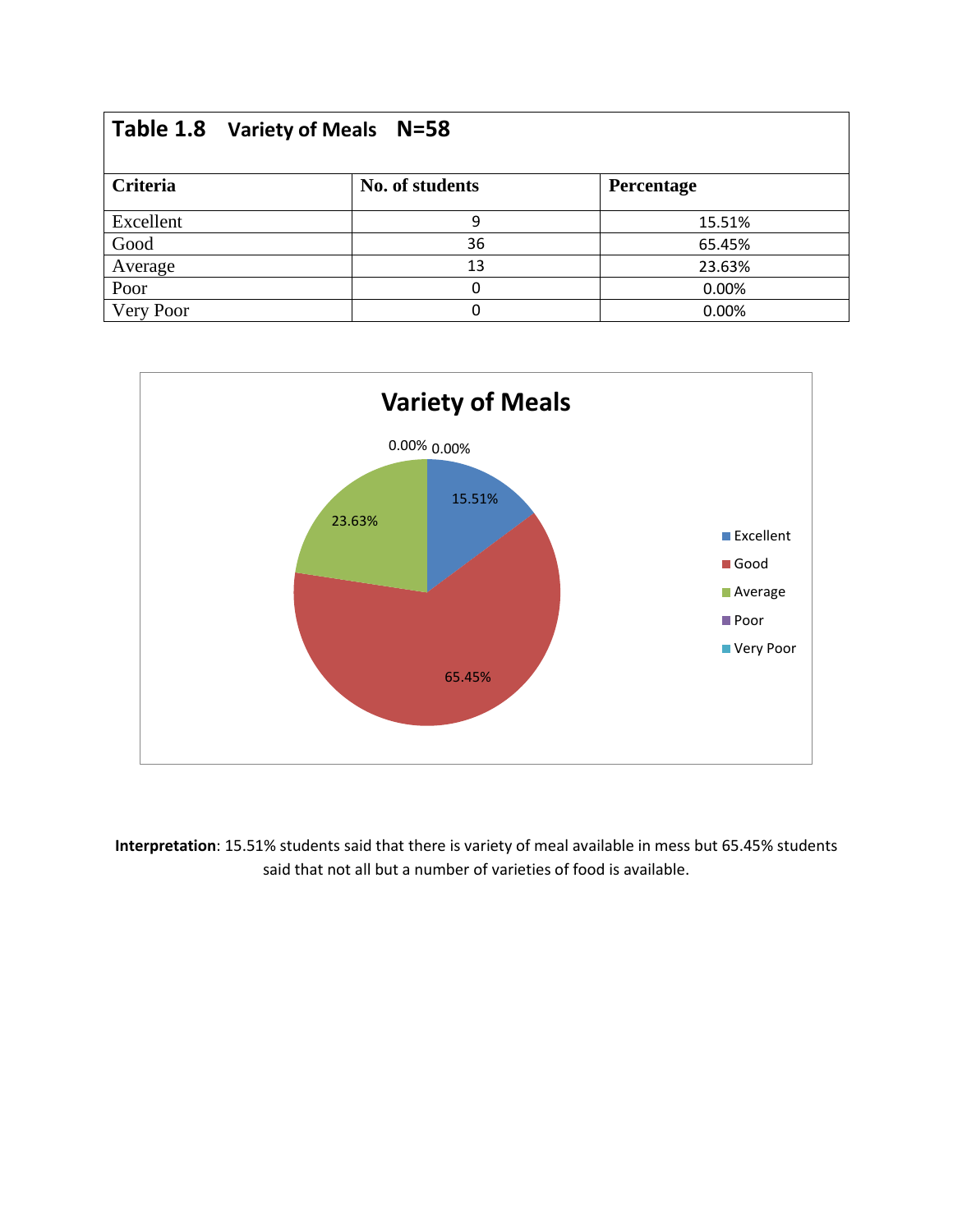| Sr. | Contents            | Very | Poor | Average | Good | Excellent |
|-----|---------------------|------|------|---------|------|-----------|
| No  |                     | Poor |      |         |      |           |
| 1.  | Behavior of Warden. | 0    | 0    |         | 26   | 25        |
| 2.  | Focus on problems.  | 0    | 0    | 3       | 15   | 40        |
| 3   | Visits by warden.   | 0    | 0    | 0       | 13   | 45        |

#### **SECTION C: WARDEN AND STAFF (N=58)**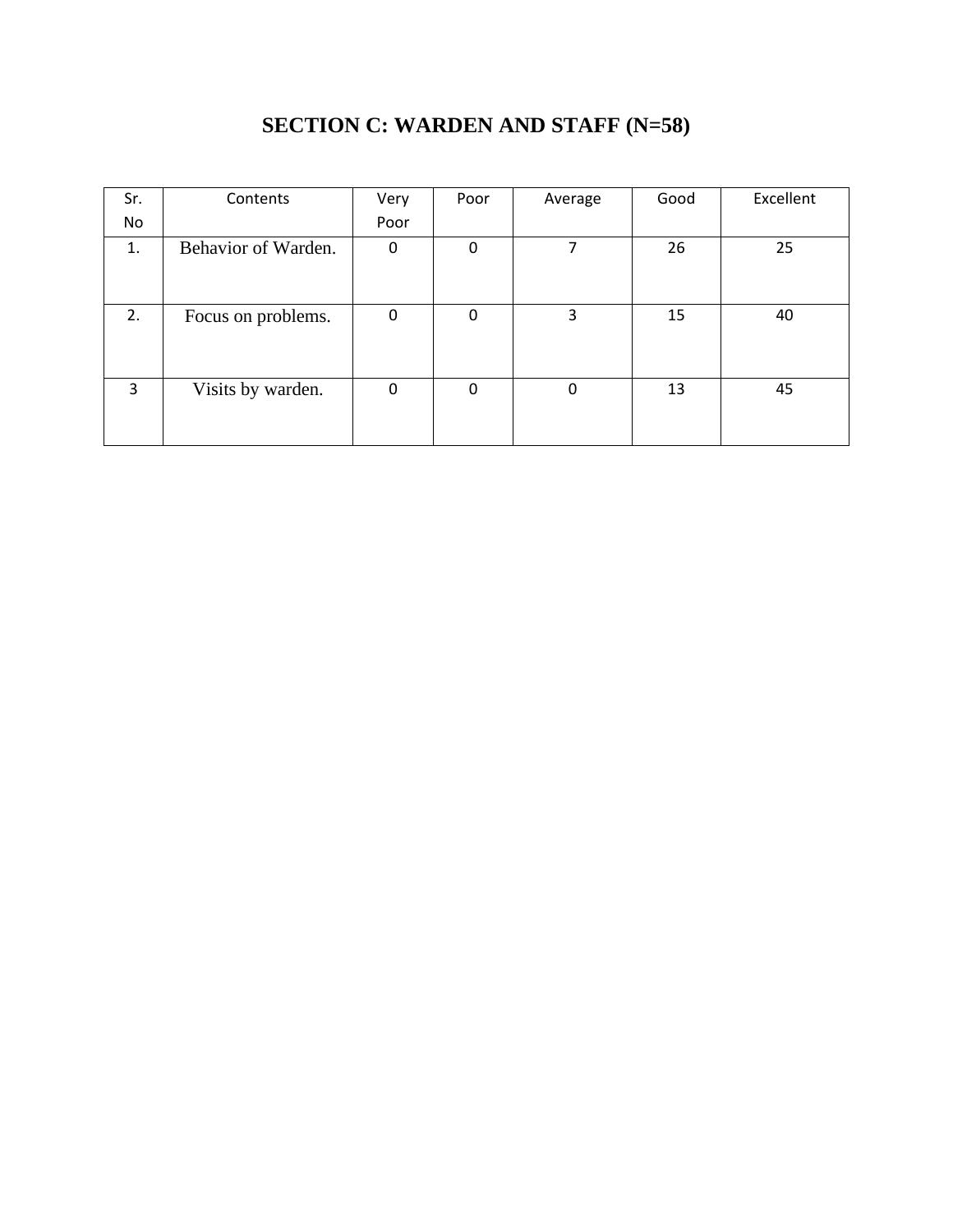|                 | Table 1.1 Behavior of Warden | $N = 58$   |
|-----------------|------------------------------|------------|
| <b>Criteria</b> | No. of students              | Percentage |
| Excellent       | 25                           | 43.10%     |
| Good            | 26                           | 44.82%     |
| Average         |                              | 12.06%     |
| Poor            |                              | 0.00%      |
| Very Poor       |                              | 0.00%      |



**Interpretation**: 43.10 % students strongly satisfied with the behavior of warden and 44.82% said that it is good.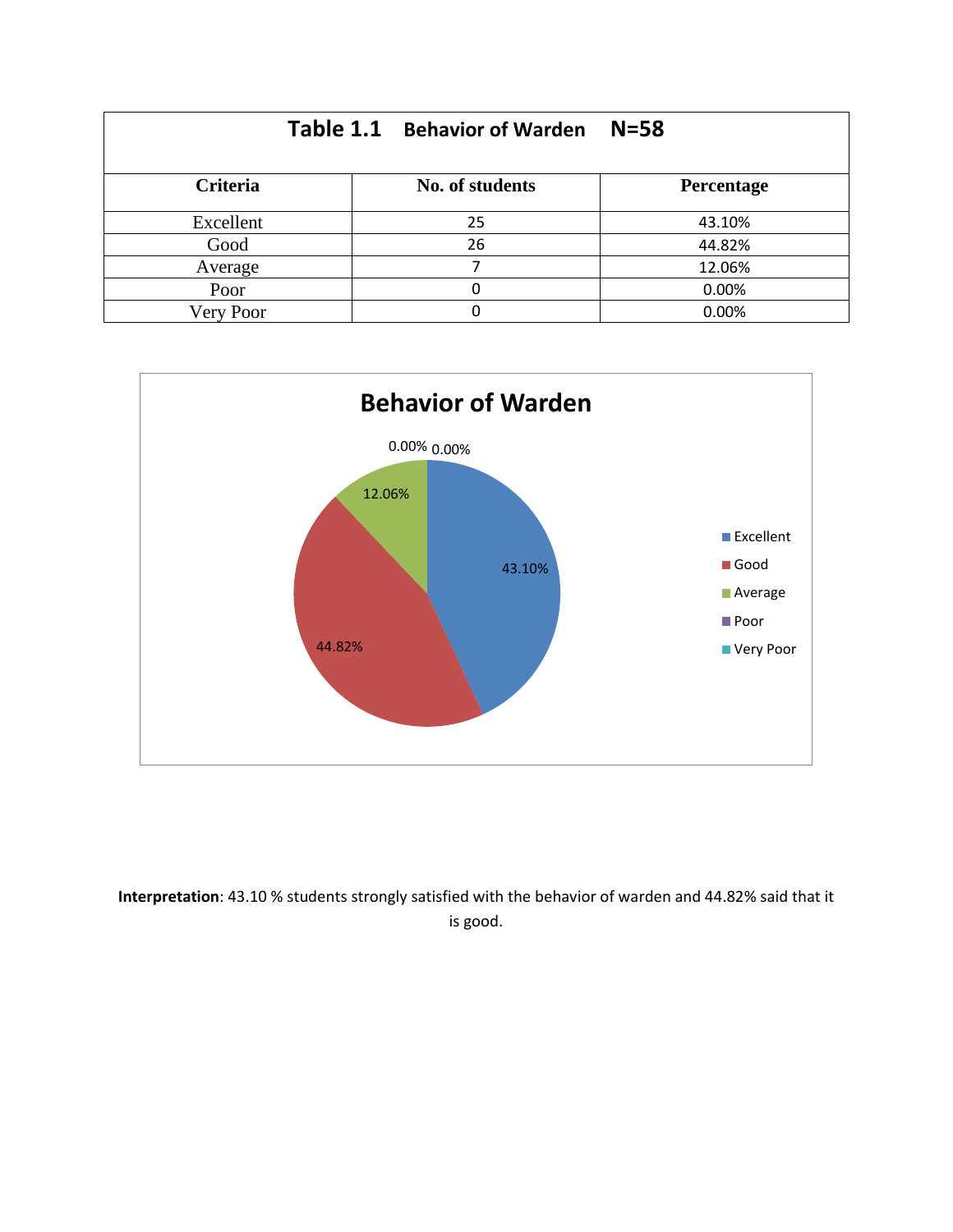|                 | Table 1.2 Focus on Problem | $N = 58$   |
|-----------------|----------------------------|------------|
| <b>Criteria</b> | No. of students            | Percentage |
| Excellent       | 40                         | 68.96%     |
| Good            | 15                         | 25.86%     |
| Average         | 3                          | 5.17%      |
| Poor            |                            | 0.00%      |
| Very Poor       |                            | 0.00%      |



**Interpretation:-**68.96% students are strongly agreed and 25.86% are agreeing that hostel warden focus on their problems regularly.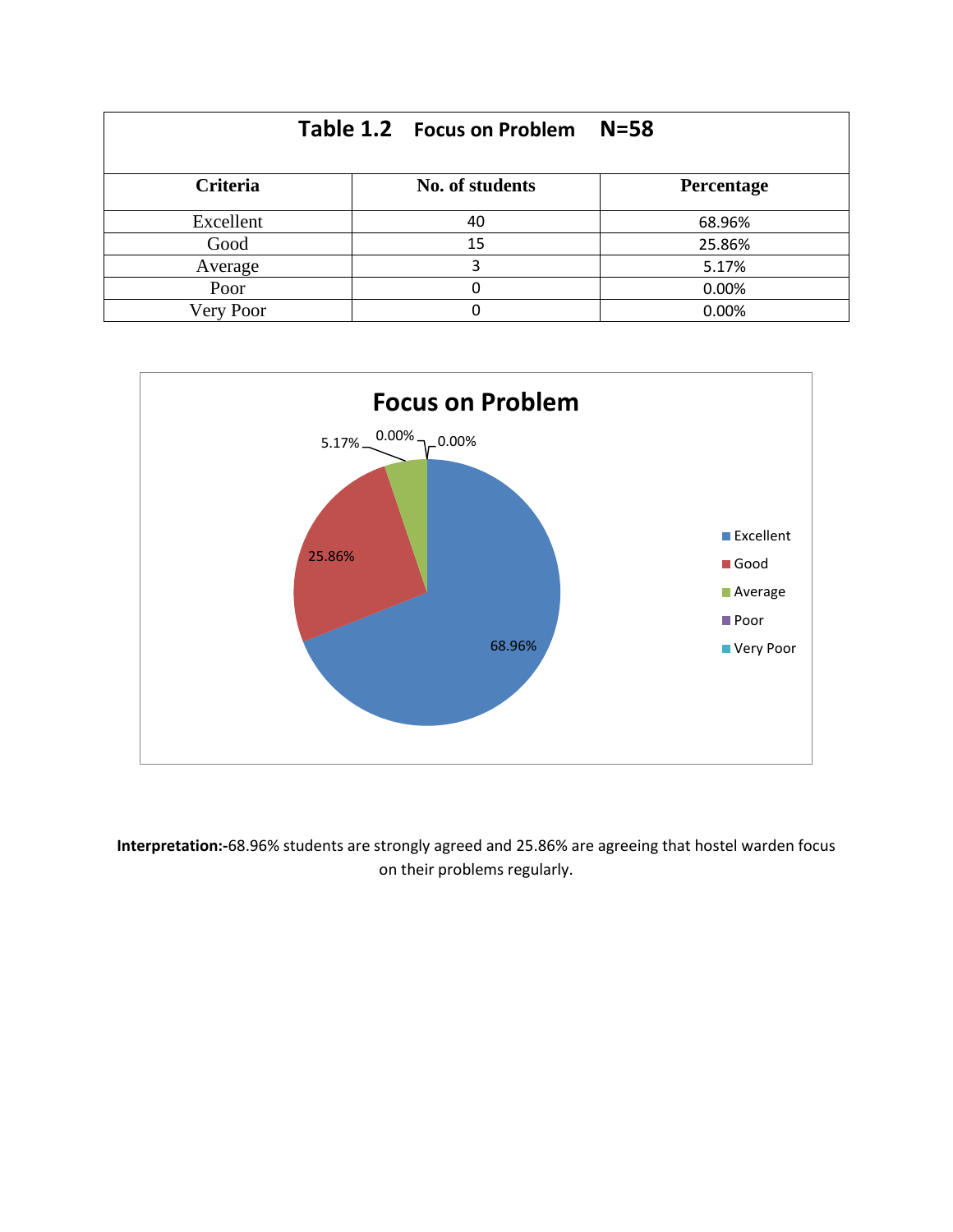|           | Table 1.3 Visits By Warden | $N = 58$   |
|-----------|----------------------------|------------|
| Criteria  | No. of students            | Percentage |
| Excellent | 45                         | 77.59%     |
| Good      | 13                         | 22.41%     |
| Average   |                            | 0.00%      |
| Poor      |                            | 0.00%      |
| Very Poor |                            | 0.00%      |



**Interpretation:-**77.59% students are strongly agreed and 22.41% are agreeing that hostel warden always visit their rooms.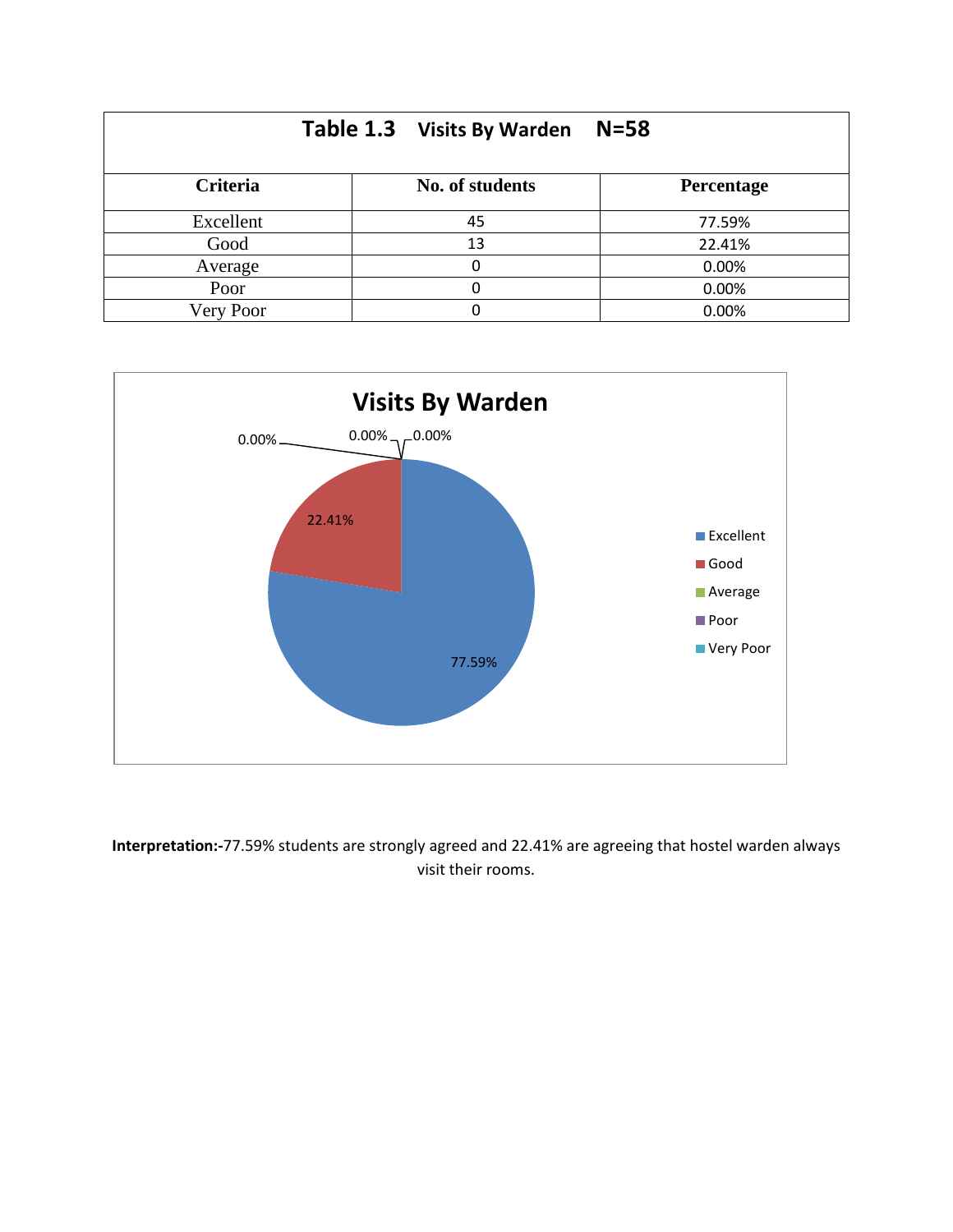## **3. ANALYSIS OF PARENT'S FEEDBACK FORM (N=500)**

### **(a) Section-A : Parent's Satisfaction**

| Sr. No | Contents`                                                                             | <b>Very</b><br>Poor | Poor           | Average | Good | <b>Excellent</b> |
|--------|---------------------------------------------------------------------------------------|---------------------|----------------|---------|------|------------------|
| 1.     | <b>Admission Process</b>                                                              | 5                   | 11             | 57      | 92   | 335              |
| 2.     | Improvement in knowledge of your<br>daughter/son                                      | $\overline{4}$      | 10             | 56      | 94   | 336              |
| 3.     | Improvement in skills of your daughter/son                                            | $\mathbf{1}$        | 9              | 59      | 83   | 348              |
| 4.     | Improvement in Attitude of your<br>daughter/son                                       | $\overline{0}$      | 13             | 45      | 80   | 362              |
| 5.     | Improvement in the level of self-confidence<br>of your_daughter/son                   | $\overline{3}$      | 15             | 41      | 67   | 374              |
| 6.     | Enhancement in the job opportunities of<br>your daughter/son                          | $\mathbf{1}$        | 8              | 55      | 87   | 349              |
| 7.     | Overall Performance(Academic and Extra<br>Curricular activities) of your daughter/son | $\Omega$            | 6              | 55      | 74   | 365              |
| 8.     | Interaction/communication with the college<br>administration                          | $\mathbf{1}$        | $\overline{4}$ | 72      | 83   | 340              |
| 9.     | The College ambience is conductive for<br>learning                                    | $\overline{2}$      | 5              | 51      | 74   | 368              |
| 10.    | Safety of your daughter/son in the college<br>campus                                  | $\mathbf 0$         | 3              | 80      | 71   | 346              |
| 11.    | The facilities including library, hostel,<br>transport etc.                           | $\mathbf{1}$        | $\overline{3}$ | 53      | 64   | 379              |
| 12.    | Overall rating of the college                                                         | 3                   | $\overline{2}$ | 58      | 82   | 355              |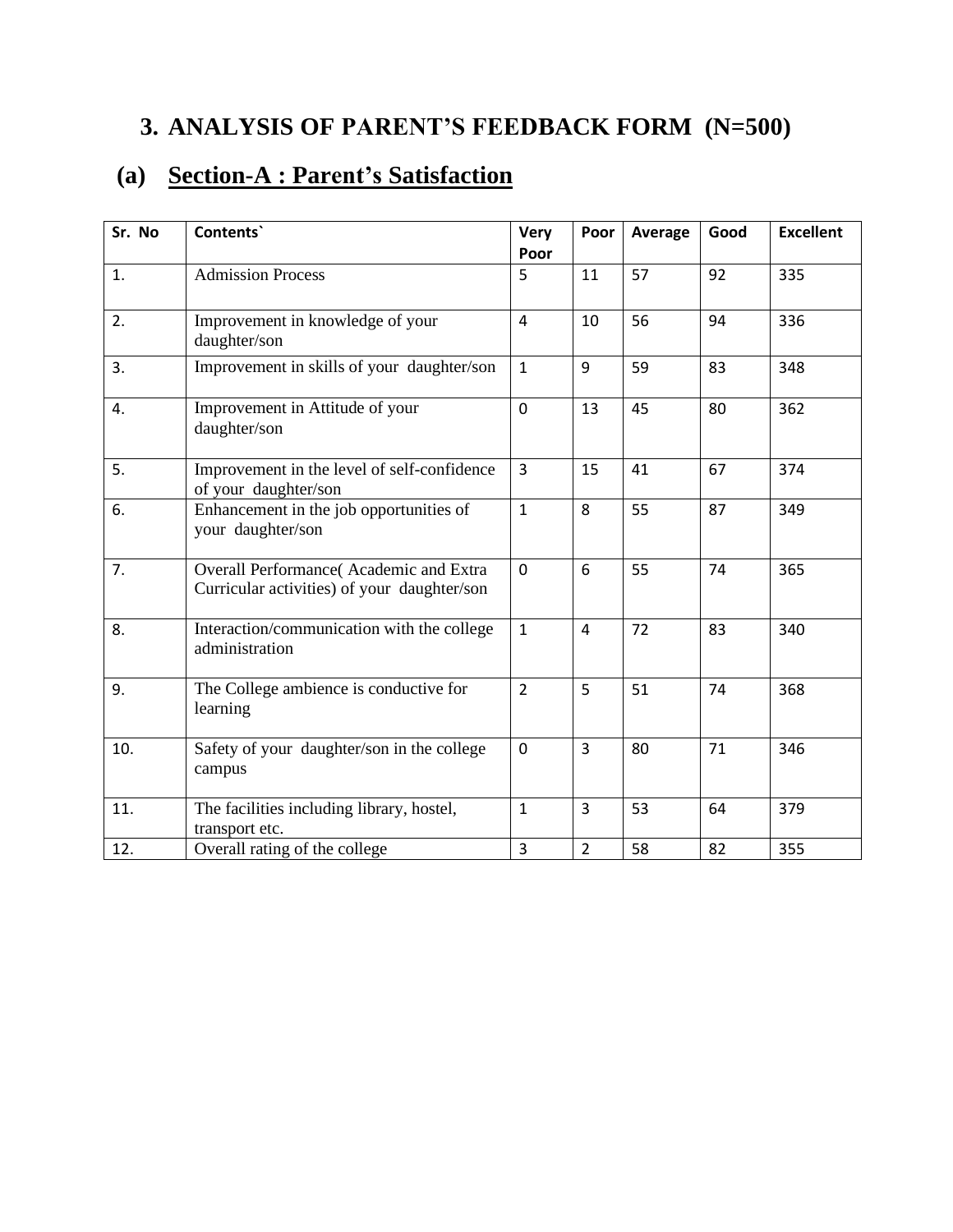| Table:-1.1 Admission Process ( $N = 500$ ) |                           |         |  |
|--------------------------------------------|---------------------------|---------|--|
| <b>Criteria</b>                            | <b>Number of Students</b> | $%$ age |  |
| <b>Excellent</b>                           | 335                       | 67%     |  |
| Good                                       | 92                        | 18.4%   |  |
| Average                                    | 57                        | 11.4%   |  |
| Poor                                       | 11                        | 2.2%    |  |
| <b>Very Poor</b>                           |                           | 1%      |  |



**Interpretation:-** 67% Parents are strongly agreed and 18.4%are agreeing that Admission Process is Good.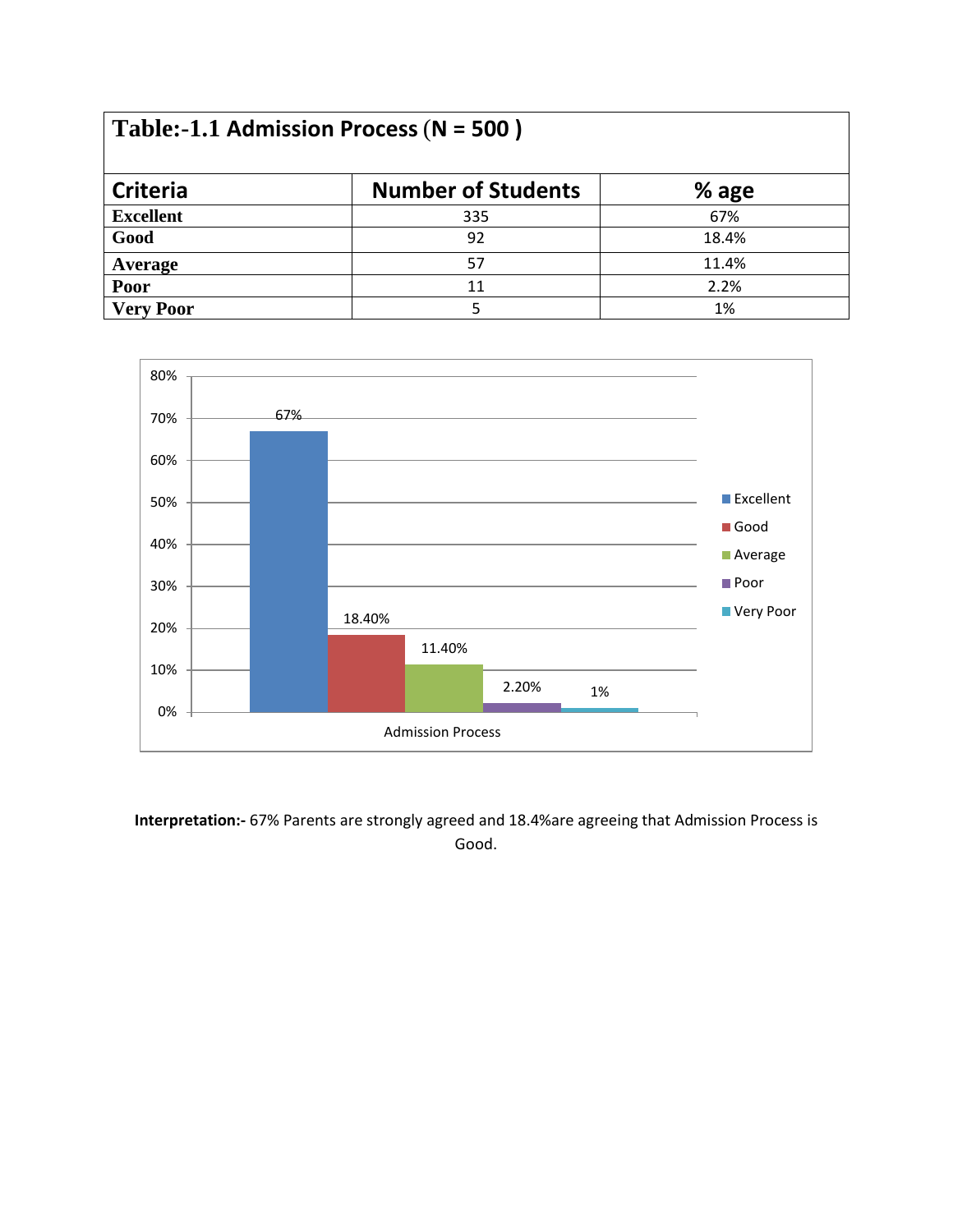| Table:-1.2 Improvement in knowledge of your daughter/son ( $N = 500$ |                           |       |  |
|----------------------------------------------------------------------|---------------------------|-------|--|
| <b>Criteria</b>                                                      | <b>Number of Students</b> | % age |  |
| <b>Excellent</b>                                                     | 336                       | 67.2% |  |
| Good                                                                 | 94                        | 18.8% |  |
| Average                                                              | 56                        | 11.2% |  |
| Poor                                                                 | 10                        | 2%    |  |
| <b>Very Poor</b>                                                     | 4                         | 0.8%  |  |



**Interpretation:-** 67.2% Parents are strongly agreed and 18.8%are agreeing that there is Improvement in knowledge of their daughter/son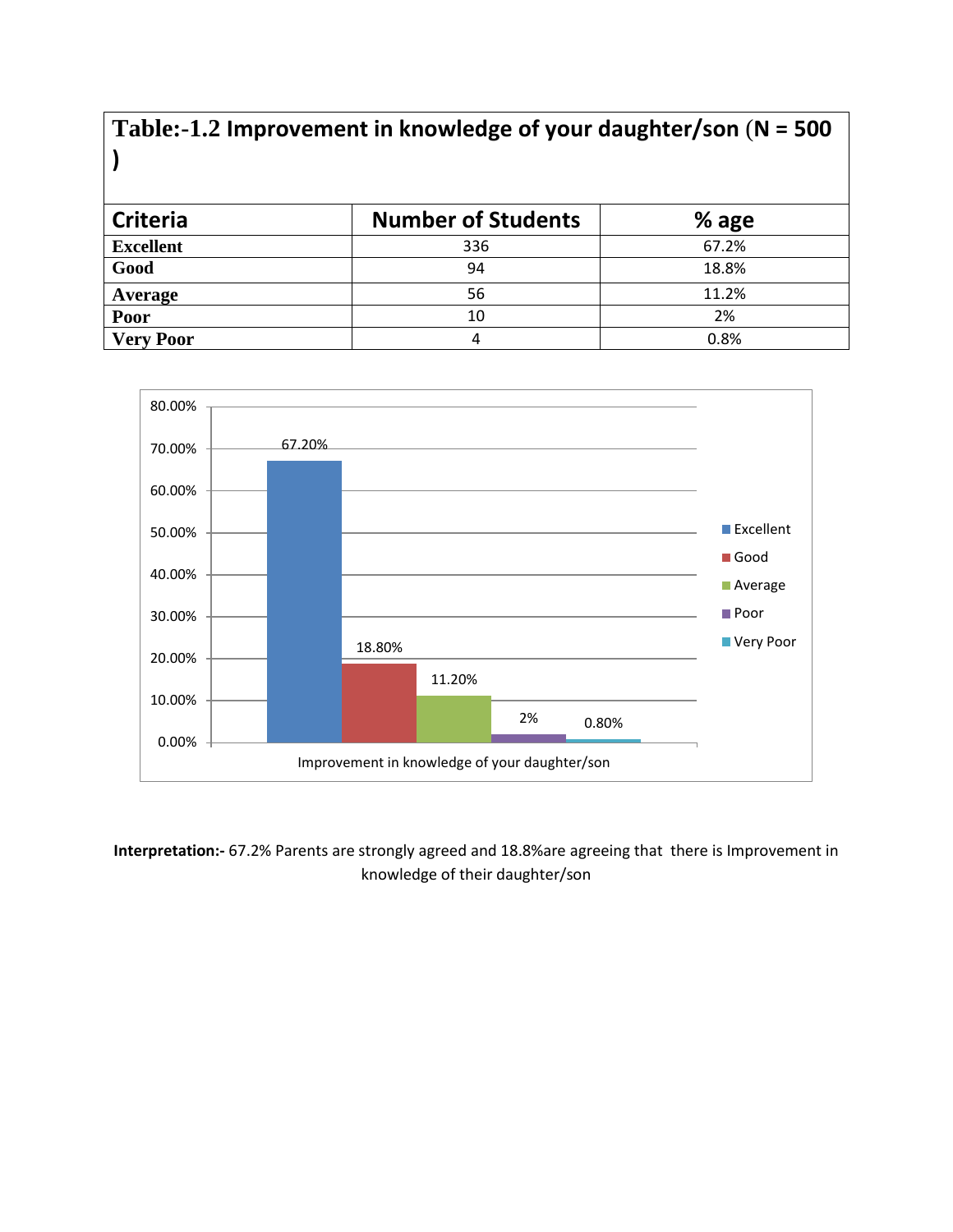| Table:-1.3 Improvement in skills of your daughter/son ( $N = 500$ ) |                           |         |  |
|---------------------------------------------------------------------|---------------------------|---------|--|
| <b>Criteria</b>                                                     | <b>Number of Students</b> | $%$ age |  |
| <b>Excellent</b>                                                    | 348                       | 69.6%   |  |
| Good                                                                | 83                        | 16.65%  |  |
| Average                                                             | 59                        | 11.8%   |  |
| Poor                                                                | 9                         | 1.8%    |  |
| <b>Very Poor</b>                                                    |                           | 0.2%    |  |



**Interpretation:-** 69.6% Parents are strongly agreed and 16.65%are agreeing that there is Improvement in skills of their daughter/son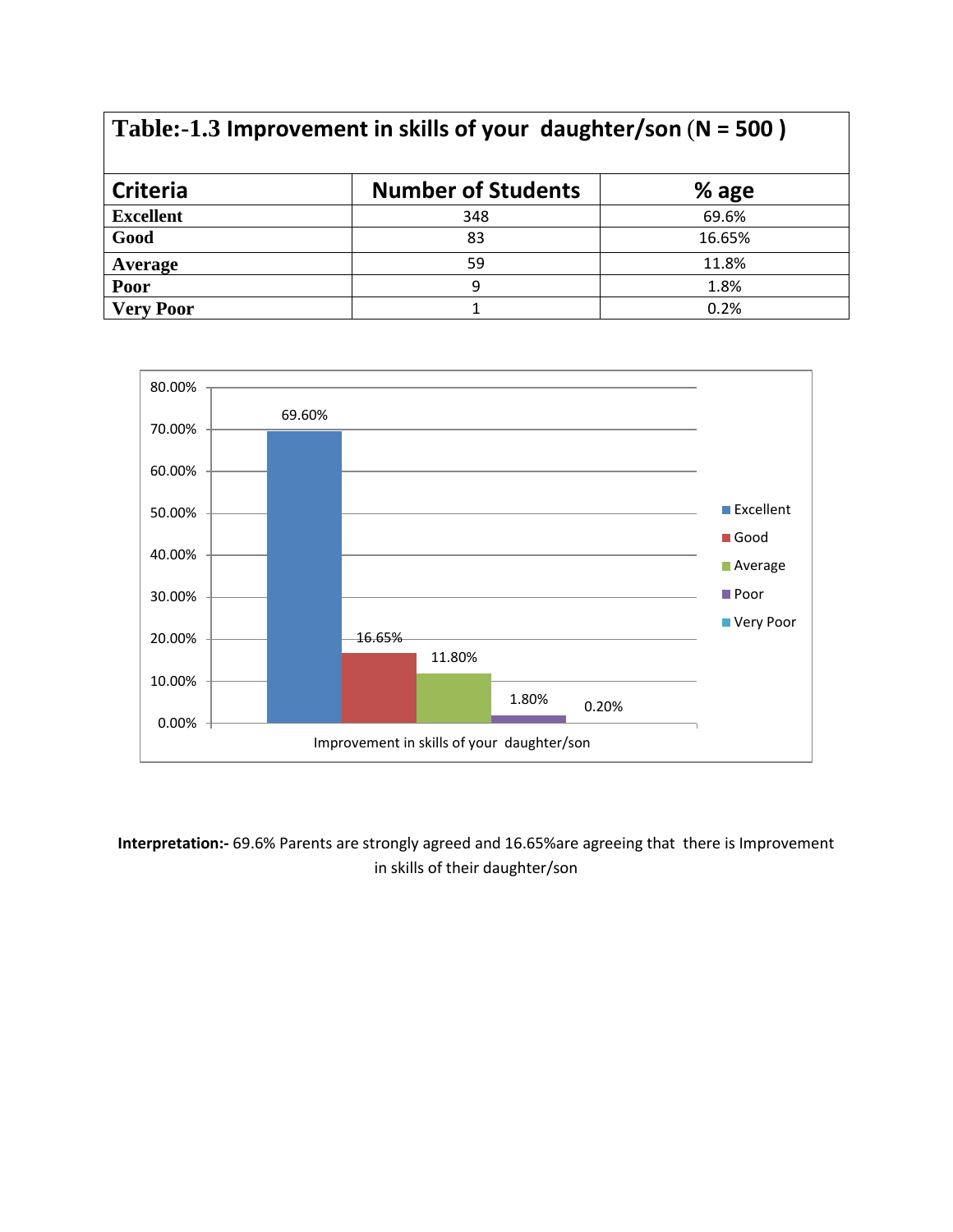| Table:-1.4 Improvement in Attitude of your daughter/son ( $N = 500$ ) |                           |       |  |
|-----------------------------------------------------------------------|---------------------------|-------|--|
| <b>Criteria</b>                                                       | <b>Number of Students</b> | % age |  |
| <b>Excellent</b>                                                      | 362                       | 72.4% |  |
| Good                                                                  | 80                        | 16%   |  |
| Average                                                               | 45                        | 9%    |  |
| Poor                                                                  | 13                        | 2.6%  |  |
| <b>Very Poor</b>                                                      | 0                         | 0%    |  |



**Interpretation:-** 72.4% Parents are strongly agreed and 16% are agreeing that there is Improvement in Attitude of their daughter/son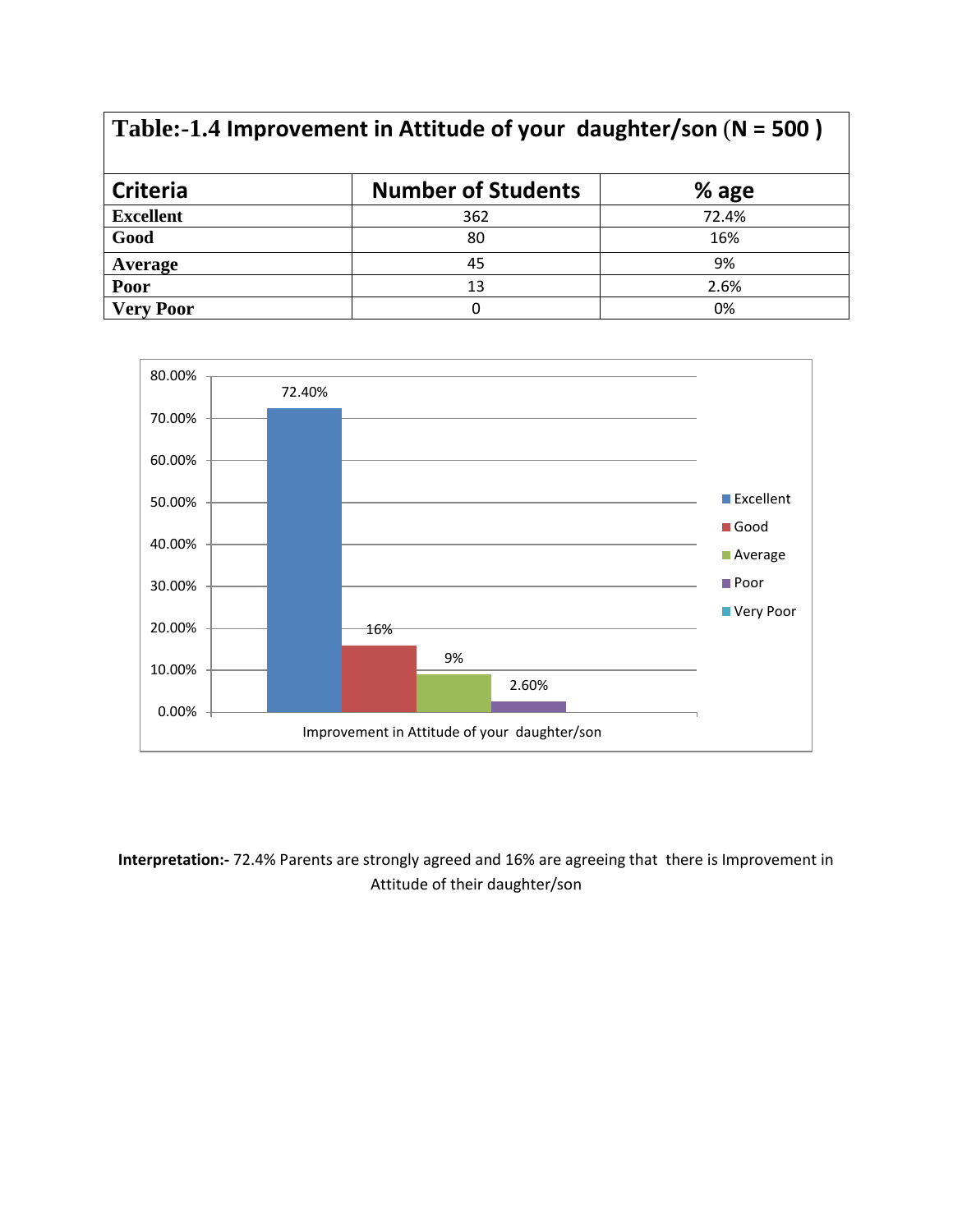### **Table:-1.5 Improvement in the level of self-confidence of your daughter/son** (**N = 500 )**

| <b>Criteria</b>  | <b>Number of Students</b> | % age |
|------------------|---------------------------|-------|
| <b>Excellent</b> | 374                       | 74.8% |
| Good             | 67                        | 13.4% |
| Average          | 41                        | 8.2%  |
| Poor             | 15                        | 3%    |
| <b>Very Poor</b> |                           | 0.6%  |



**Interpretation:-** 74.8%Parents are strongly agreed and 13.4%are agreeing that there is Improvement in the level of self-confidence of their daughter/son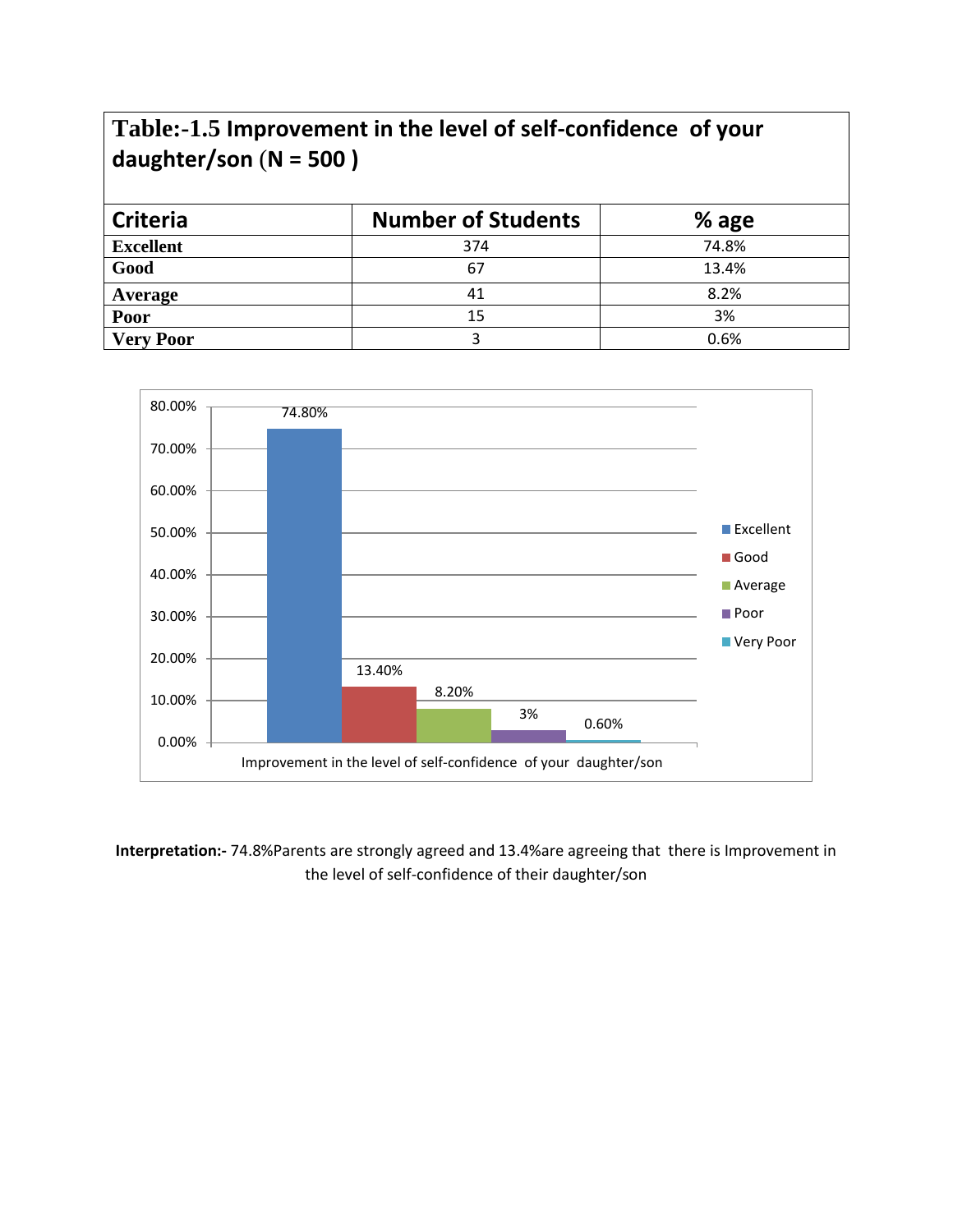#### **Table:-1.6 Enhancement in the job opportunities of your daughter/son** (**N = 500 )**

| <b>Criteria</b>  | <b>Number of Students</b> | % age |
|------------------|---------------------------|-------|
| <b>Excellent</b> | 349                       | 69.8% |
| Good             | 87                        | 17.4% |
| Average          | 55                        | 11%   |
| <b>Poor</b>      |                           | 1.6%  |
| <b>Very Poor</b> |                           | 0.2%  |



#### **Interpretation:-** 69.8%Parents are strongly agreed and 17.4% are agreeing that there is enhancement in job opportunities of their daughter/son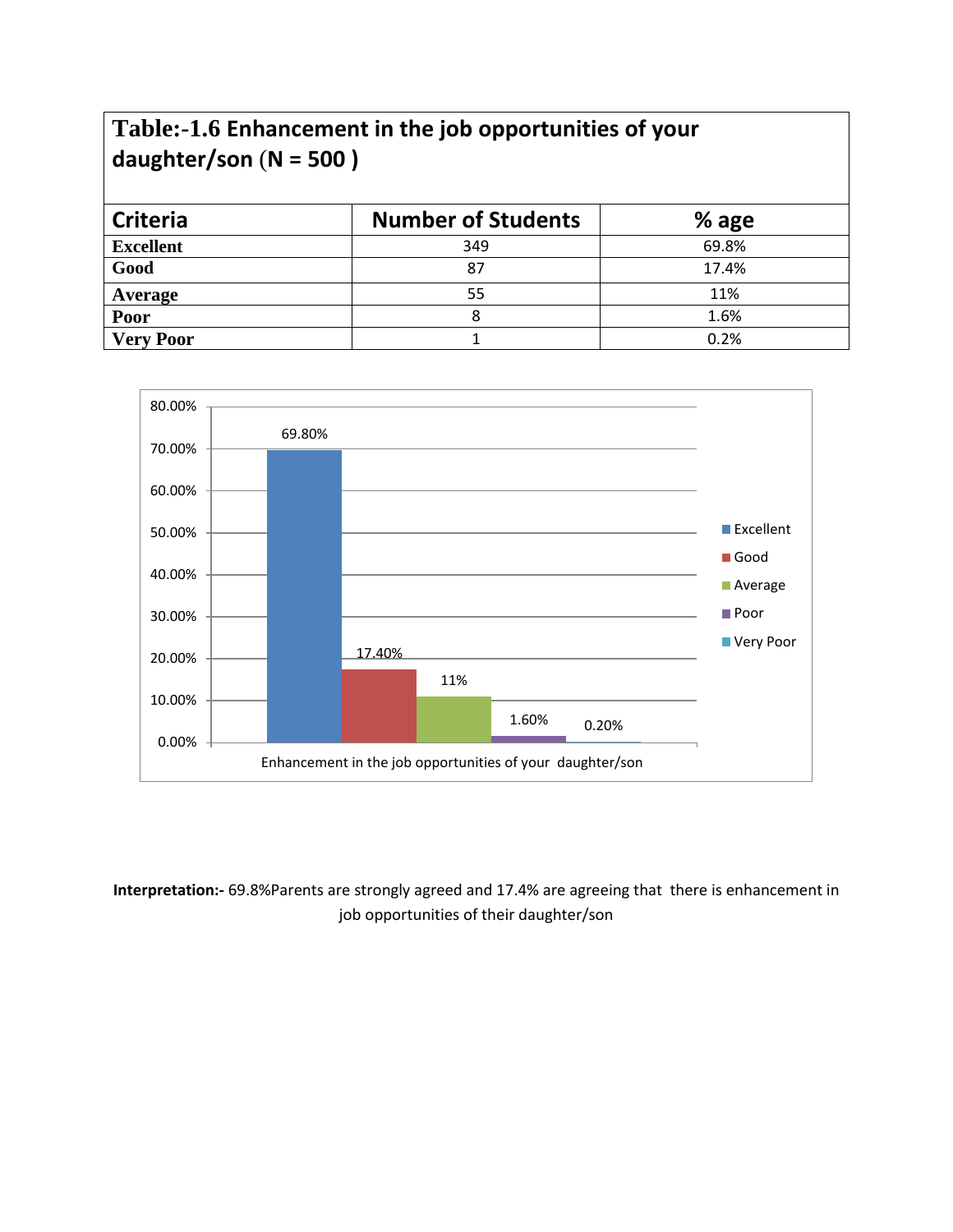#### **Table:-1.7 Overall Performance( Academic and Extra Curricular activities) of your daughter/son (N = 500 )**

| <b>Criteria</b>  | <b>Number of Students</b> | % age |
|------------------|---------------------------|-------|
| <b>Excellent</b> | 365                       | 73%   |
| Good             | 74                        | 14.8% |
| Average          | 55                        | 11%   |
| Poor             |                           | 1.2%  |
| <b>Very Poor</b> |                           | 0%    |



**Interpretation:-** 73% Parents are strongly agreed and 14.8% are agreeing that there is enhancement in overall Performance of their daughter/son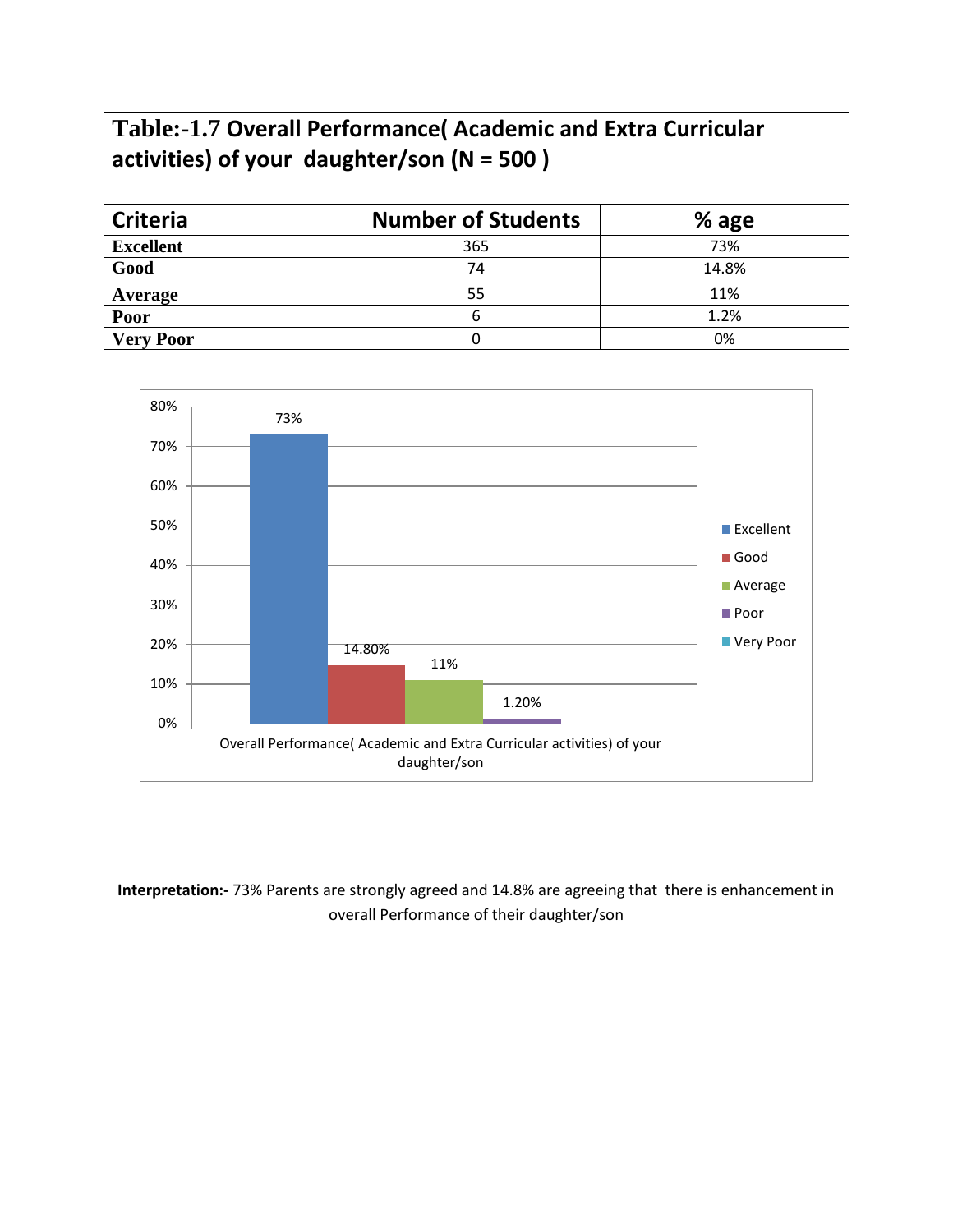### **Table:-1.8 Interaction/communication with the college administration** (**N = 500 )**

| <b>Criteria</b>  | <b>Number of Students</b> | $%$ age |
|------------------|---------------------------|---------|
| <b>Excellent</b> | 340                       | 68%     |
| Good             | 83                        | 16.6%   |
| Average          | 72                        | 14.4%   |
| Poor             |                           | 0.8%    |
| <b>Very Poor</b> |                           | 0.2%    |



**Interpretation:-** 68% Parents are strongly agreed and 16.6% are agreeing that there is good interaction /communication with the college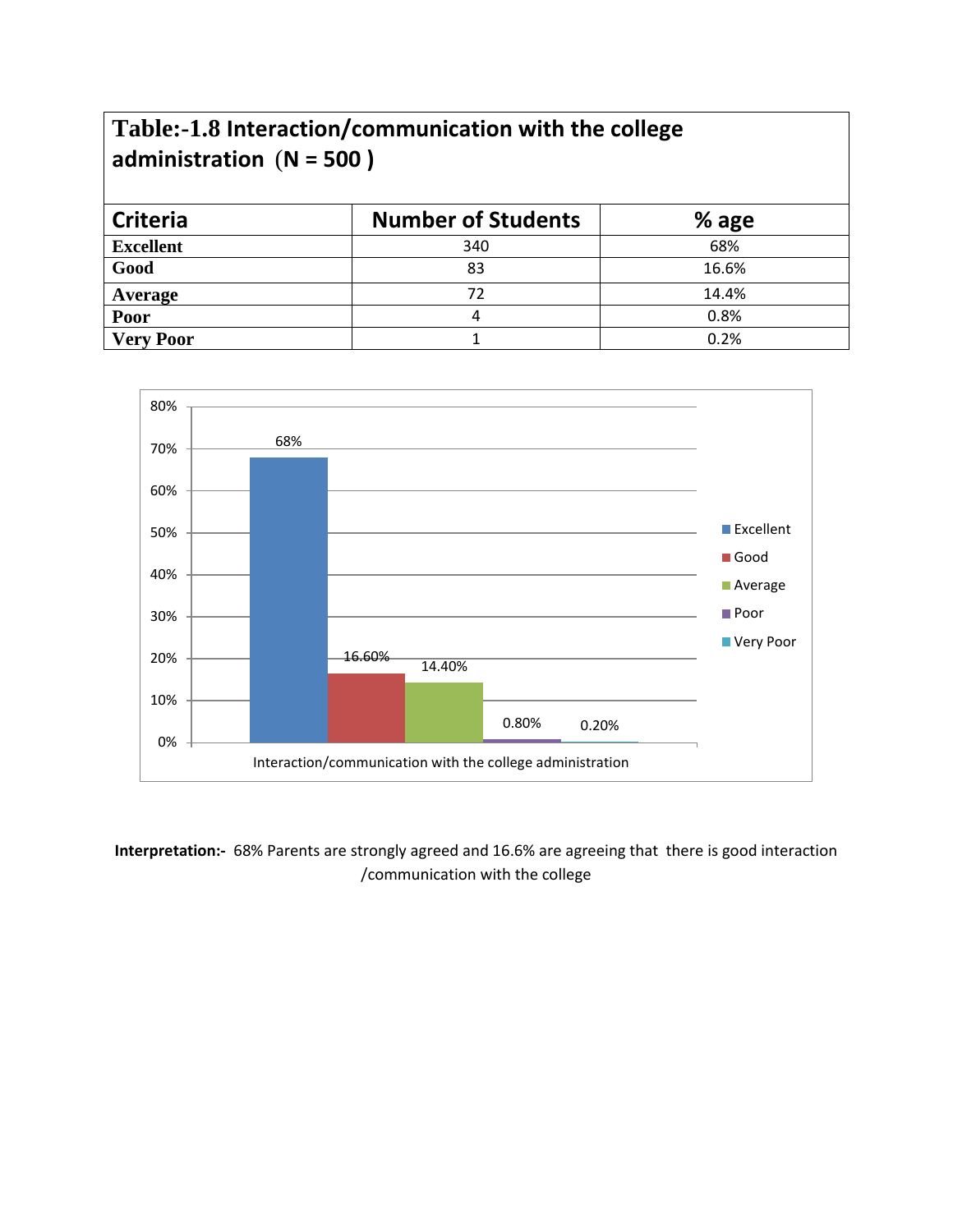| Table:-1.9 The College ambience is conductive for learning $(N = 500)$ |                           |         |  |
|------------------------------------------------------------------------|---------------------------|---------|--|
| <b>Criteria</b>                                                        | <b>Number of Students</b> | $%$ age |  |
| <b>Excellent</b>                                                       | 368                       | 73.6%   |  |
| Good                                                                   | 74                        | 14.8%   |  |
| Average                                                                | 51                        | 10.2%   |  |
| Poor                                                                   | 5                         | 1%      |  |
| <b>Very Poor</b>                                                       | C.                        | 0.4%    |  |



**Interpretation:-** 73.6% Parents are strongly agreed and 14.8% are agreeing that the College ambience is conductive for learning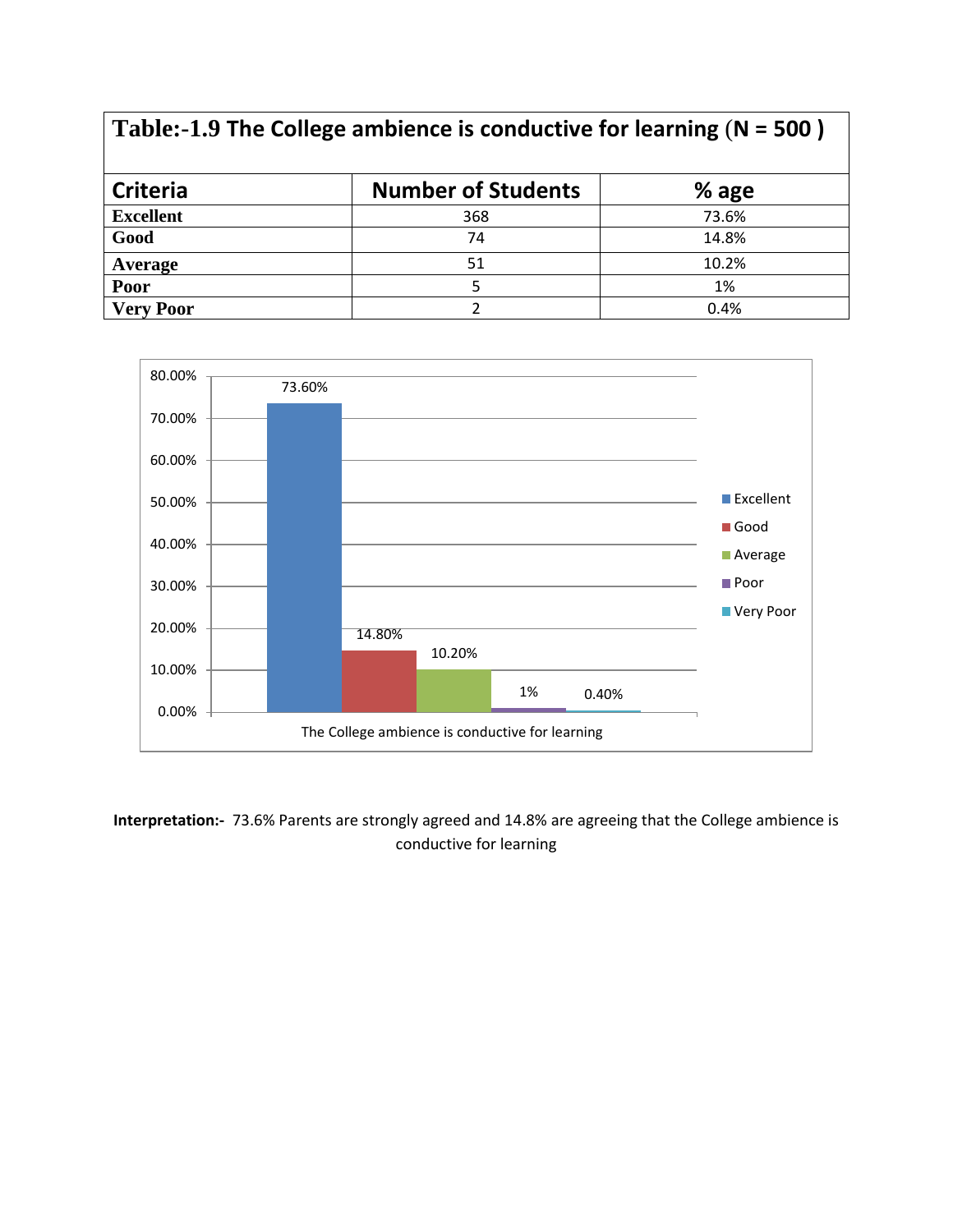### **Table:-1.10 Safety of your daughter/son in the college campus** (**N = 500 )**

| <b>Criteria</b>  | <b>Number of Students</b> | $%$ age |
|------------------|---------------------------|---------|
| <b>Excellent</b> | 346                       | 69.2%   |
| Good             | 71                        | 14.2%   |
| Average          | 80                        | 16%     |
| Poor             |                           | 0.6%    |
| <b>Very Poor</b> |                           | 0%      |



**Interpretation:-** 69.2% Parents are strongly agreed and 14.2% are agreeing that there is safety of their daughter/son in the college Campus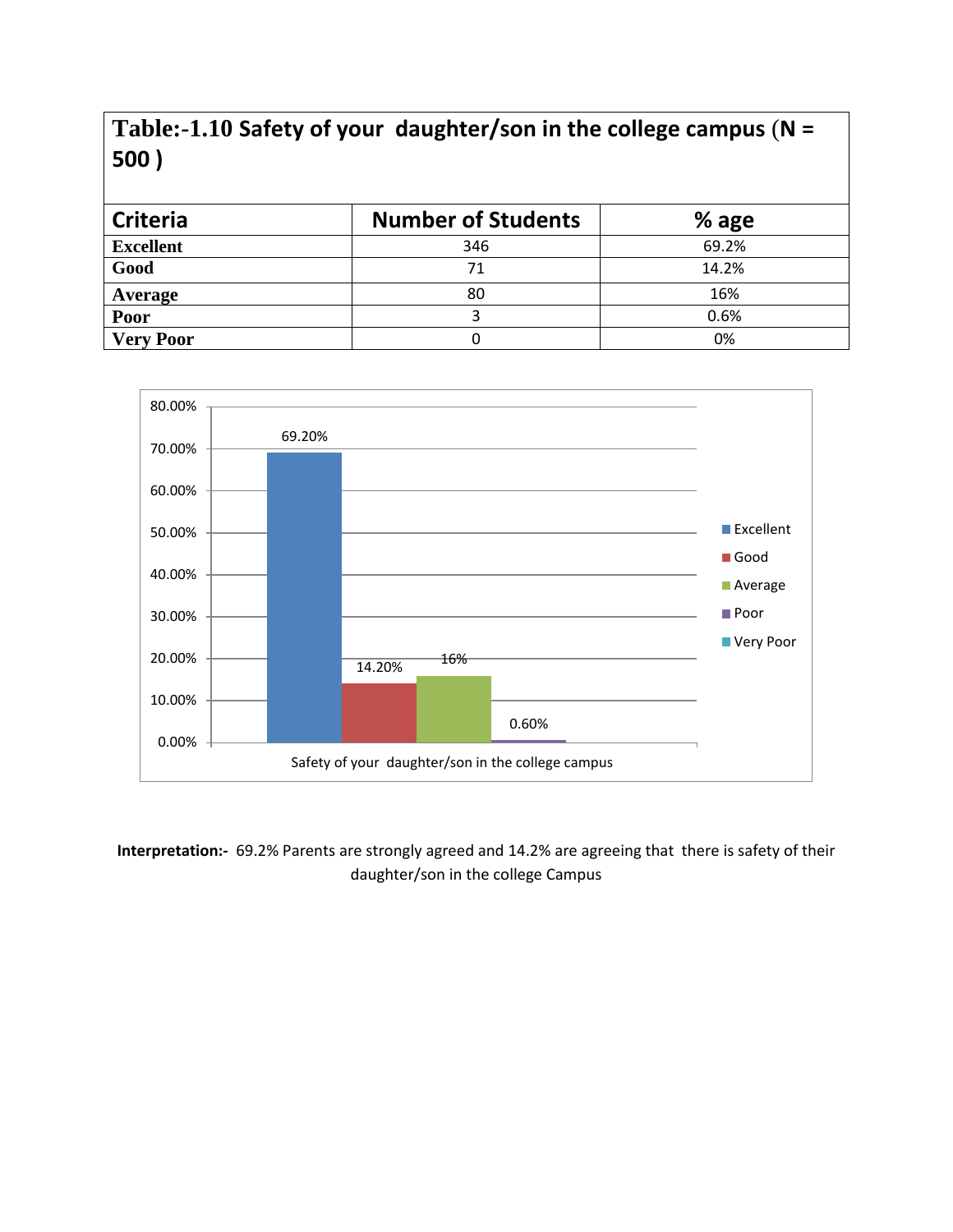#### **Table:-1.11 The facilities including library, hostel, transport etc.** (**N = 500 )**

| <b>Criteria</b>  | <b>Number of Students</b> | $%$ age |
|------------------|---------------------------|---------|
| <b>Excellent</b> | 379                       | 75.8%   |
| Good             | 64                        | 12.8%   |
| Average          | 53                        | 10.6%   |
| Poor             |                           | 0.6%    |
| <b>Very Poor</b> |                           | 0.2%    |



**Interpretation:-** 75.8% Parents are strongly agreed and 12.8% are agreeing that there are good facilities including library, hostel, transport etc.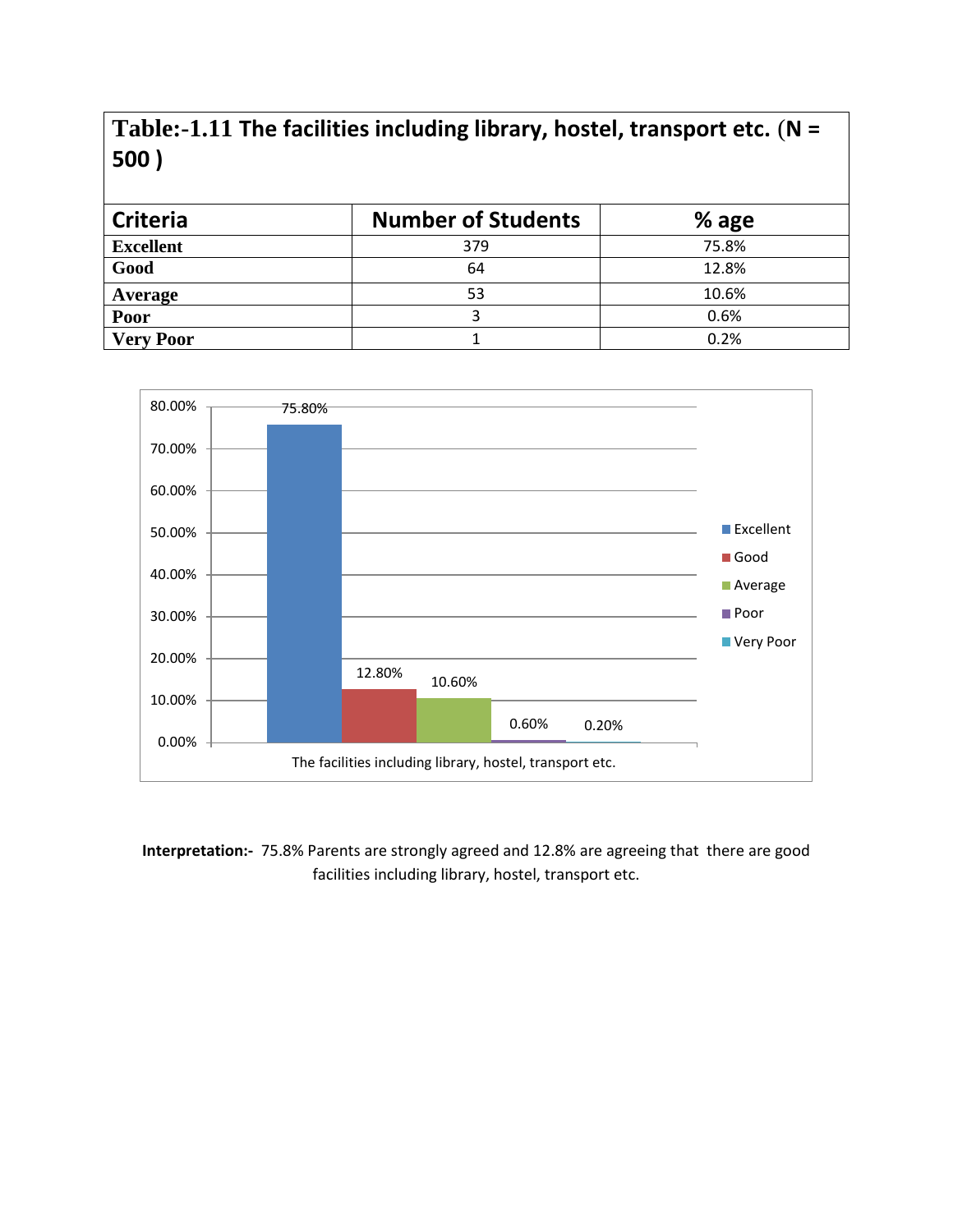| Table:-1.12 Overall rating of the college $(N = 500)$ |                           |         |  |
|-------------------------------------------------------|---------------------------|---------|--|
| <b>Criteria</b>                                       | <b>Number of Students</b> | $%$ age |  |
| <b>Excellent</b>                                      | 355                       | 71%     |  |
| Good                                                  | 82                        | 16.4%   |  |
| Average                                               | 58                        | 11.6%   |  |
| Poor                                                  | 2                         | 0.4%    |  |
| <b>Very Poor</b>                                      | 3                         | 0.6%    |  |



**Interpretation:-** 71% Parents are strongly agreed and 16.4% are agreeing that overall college is very good.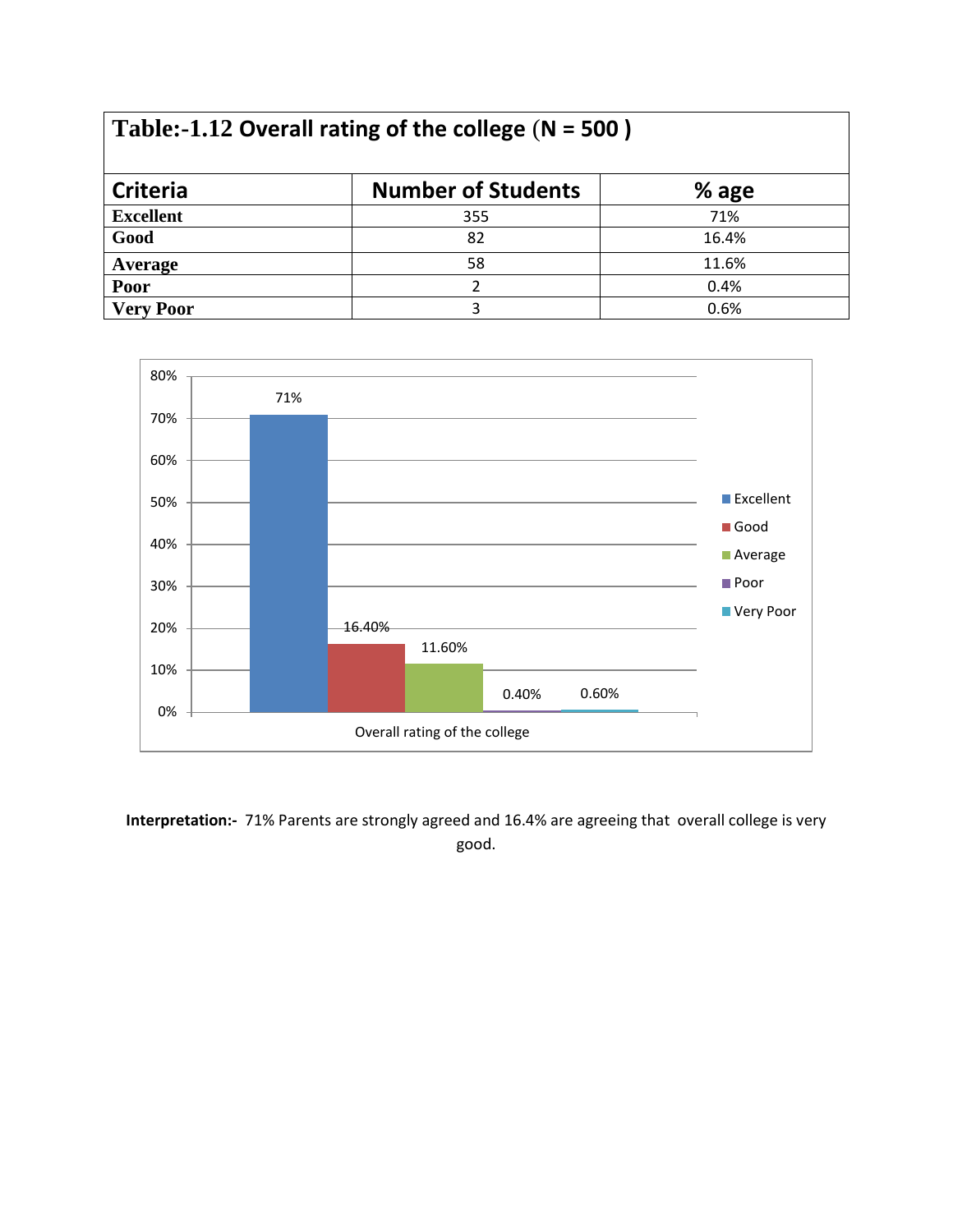## **4. ANALYSIS OF ALUMNI FEEDBACK FORM (N=400)**

### **(a) Section-A : About College**

| Sr.       | Contents`                                     | Unsatisfactory | <b>Satisfactory</b> | Fair | Good | <b>Very</b> |
|-----------|-----------------------------------------------|----------------|---------------------|------|------|-------------|
| <b>No</b> |                                               |                |                     |      |      | Good        |
| 1.        | <b>Admission Procedure</b>                    | 10             | 52                  | 98   | 51   | 189         |
| 2.        | Infrastructure and Lab facilities             | 5              | 49                  | 106  | 49   | 191         |
| 3.        | Faculty                                       | 4              | 41                  | 115  | 41   | 199         |
| 4.        | <b>Project Guidance</b>                       | 2              | 39                  | 120  | 52   | 187         |
| 5.        | Quality of support material                   | 7              | 54                  | 108  | 55   | 176         |
| 6.        | <b>Training and Placement</b>                 | 9              | 51                  | 95   | 51   | 194         |
| 7.        | Library                                       | 3              | 57                  | 101  | 52   | 187         |
| 8.        | <b>Canteen Facilities</b>                     | 5              | 49                  | 96   | 65   | 185         |
| 9.        | <b>Hostel Facilities</b>                      | 2              | 47                  | 103  | 68   | 180         |
| 10.       | Overall Rating of the College                 | 3              | 38                  | 97   | 67   | 195         |
| 11.       | Alumni Association/ Network of Old<br>Friends | 7              | 39                  | 99   | 59   | 196         |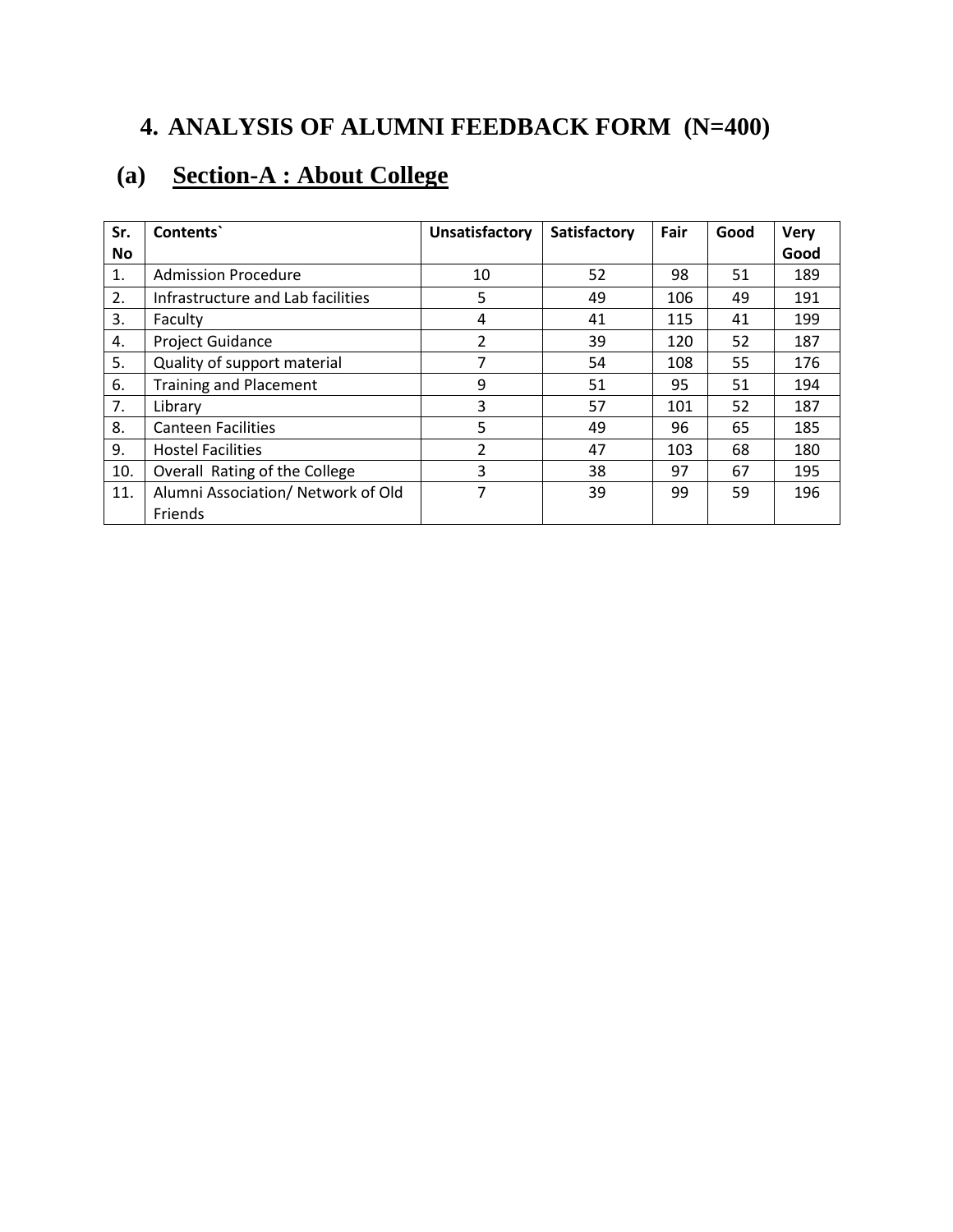| Table:-1.1 Admission Process ( $N = 400$ ) |                           |        |
|--------------------------------------------|---------------------------|--------|
| <b>Criteria</b>                            | <b>Number of Students</b> | % age  |
| <b>Very Good</b>                           | 189                       | 47.25% |
| Good                                       | 51                        | 12.75% |
| Fair                                       | 98                        | 24.5%  |
| <b>Satisfactory</b>                        | 52                        | 13%    |
| <b>Unsatisfactory</b>                      | 10                        | 2.5%   |



**Interpretation:-** 47.25% Students are strongly agreed and 12.75% are agreeing that Admission process is good.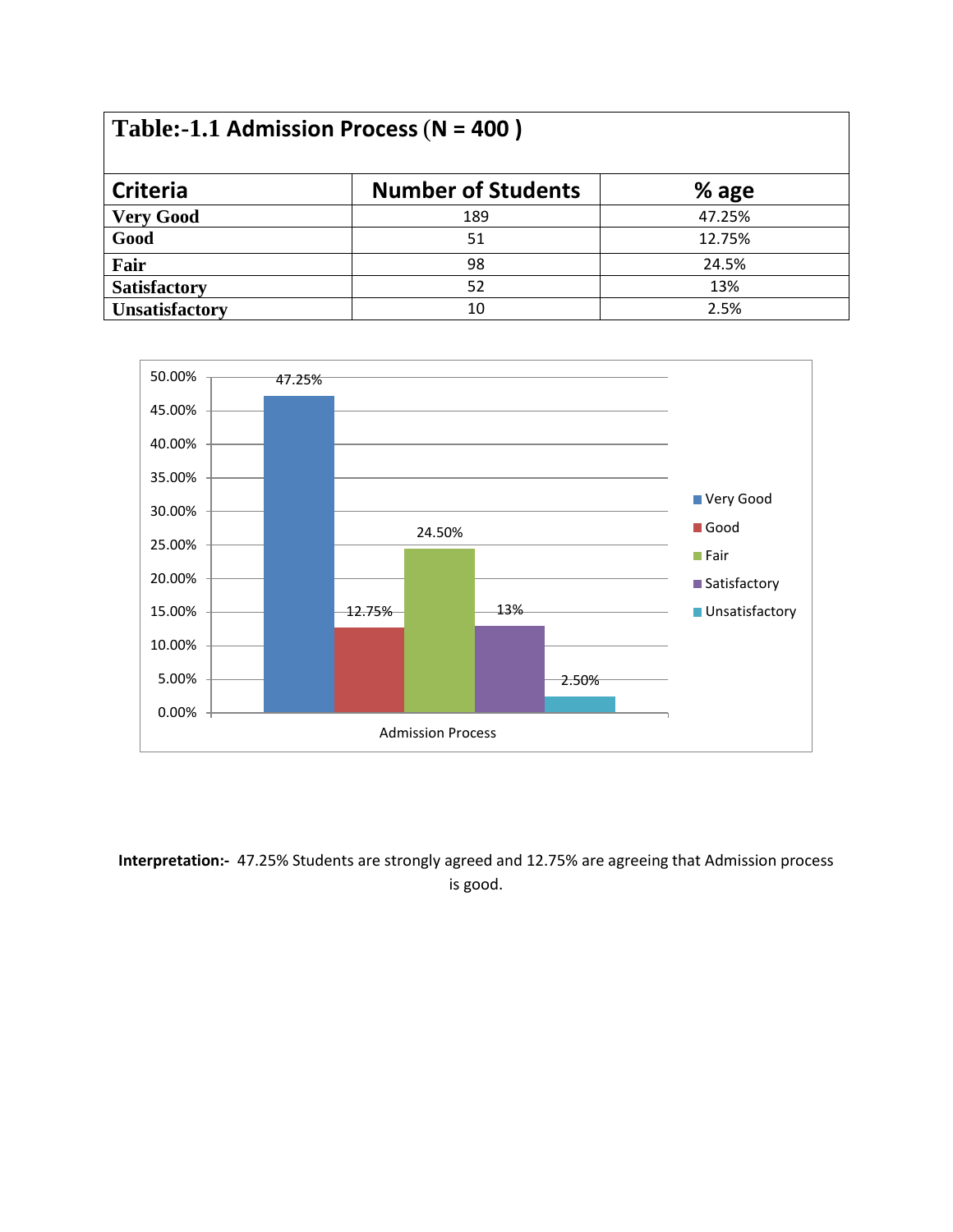### **Table:-1.2 Infrastructure and Lab facilities** (**N = 400 )**

| <b>Criteria</b>       | <b>Number of Students</b> | $%$ age |
|-----------------------|---------------------------|---------|
| <b>Very Good</b>      | 191                       | 47.75%  |
| Good                  | 49                        | 12.25%  |
| Fair                  | 106                       | 26.5%   |
| <b>Satisfactory</b>   | 49                        | 12.25%  |
| <b>Unsatisfactory</b> |                           | 0.4%    |



#### **Interpretation:-** 47.75% Students are strongly agreed and 12.25% are agreeing that Infrastructure and Lab facilities is good.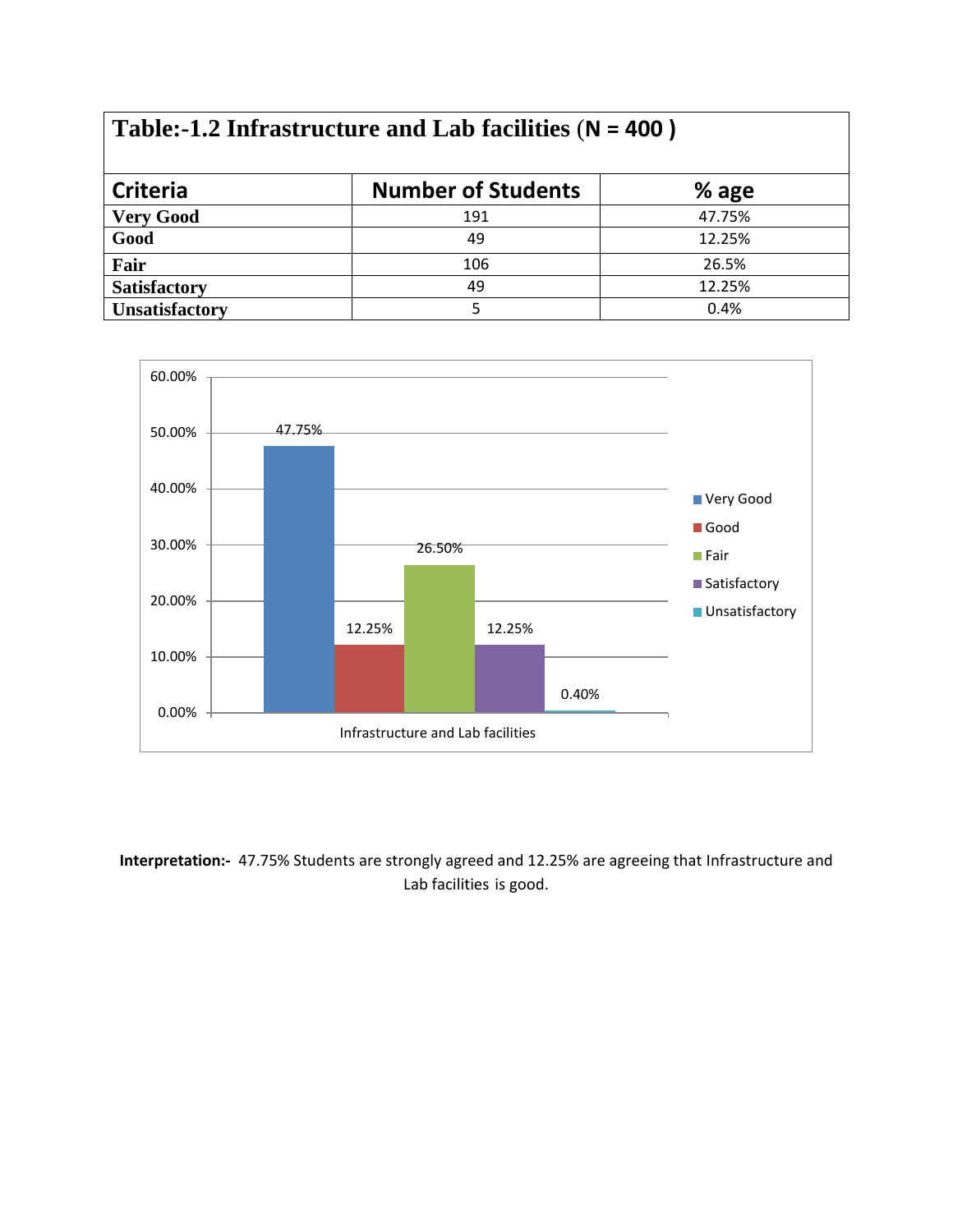| Table:-1.3 Faculty ( $N = 400$ ) |                           |        |  |
|----------------------------------|---------------------------|--------|--|
| <b>Criteria</b>                  | <b>Number of Students</b> | % age  |  |
| <b>Very Good</b>                 | 199                       | 49.75% |  |
| Good                             | 41                        | 10.25% |  |
| Fair                             | 115                       | 28.75% |  |
| <b>Satisfactory</b>              | 41                        | 10.25% |  |
| <b>Unsatisfactory</b>            | 4                         | 1%     |  |



**Interpretation:-** 49.75% Students are strongly agreed and 10.25% are agreeing that Faculty is good.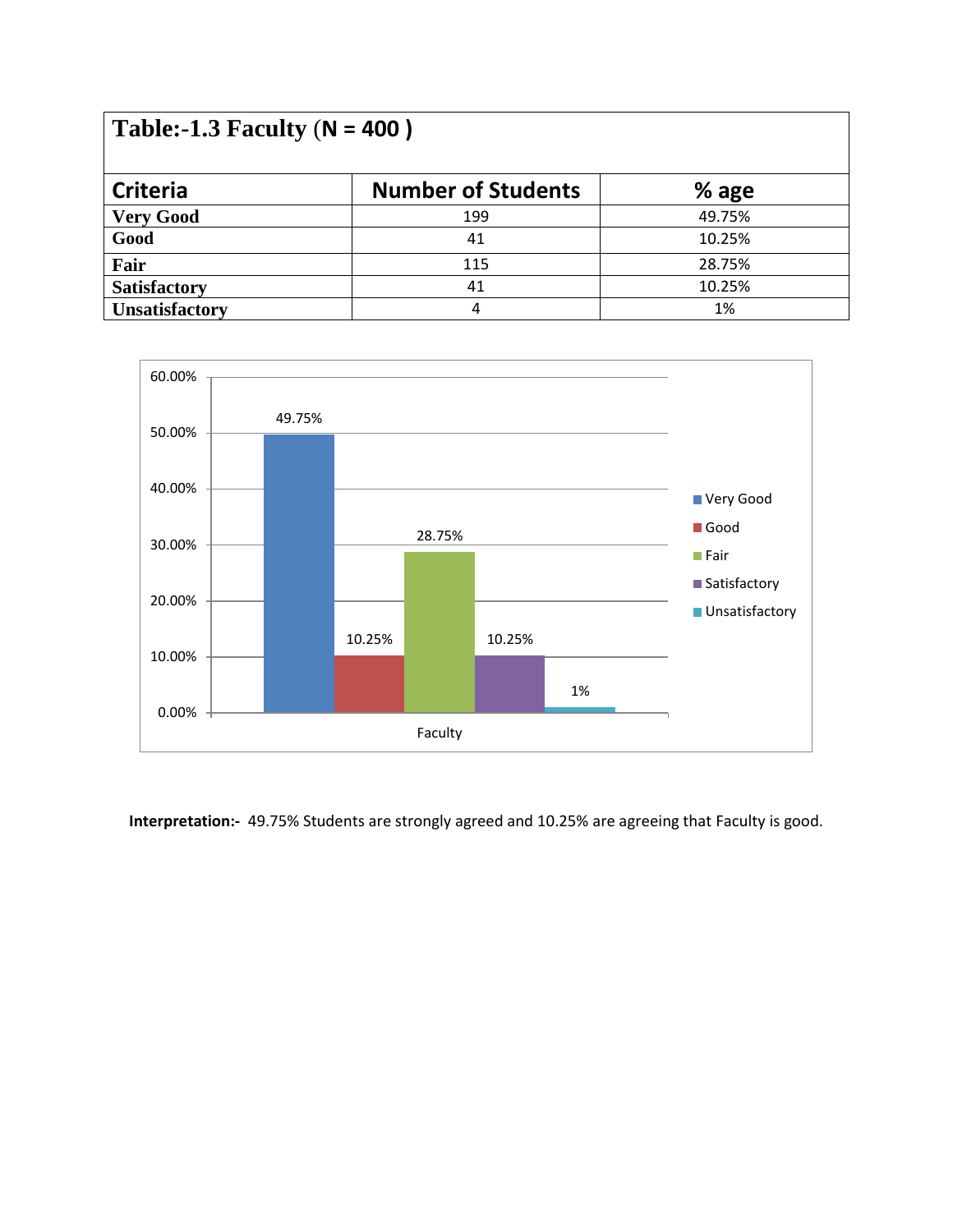## **Table:-1.4 Project Guidance** (**N = 400 )**

| <b>Criteria</b>       | <b>Number of Students</b> | % age  |
|-----------------------|---------------------------|--------|
| <b>Very Good</b>      | 187                       | 46.75% |
| Good                  | 52                        | 13%    |
| Fair                  | 120                       | 30%    |
| <b>Satisfactory</b>   | 39                        | 9.75%  |
| <b>Unsatisfactory</b> |                           | 0.5%   |
|                       |                           |        |



**Interpretation:-** 46.75% Students are strongly agreed and 13% are agreeing that Project Guidance is good.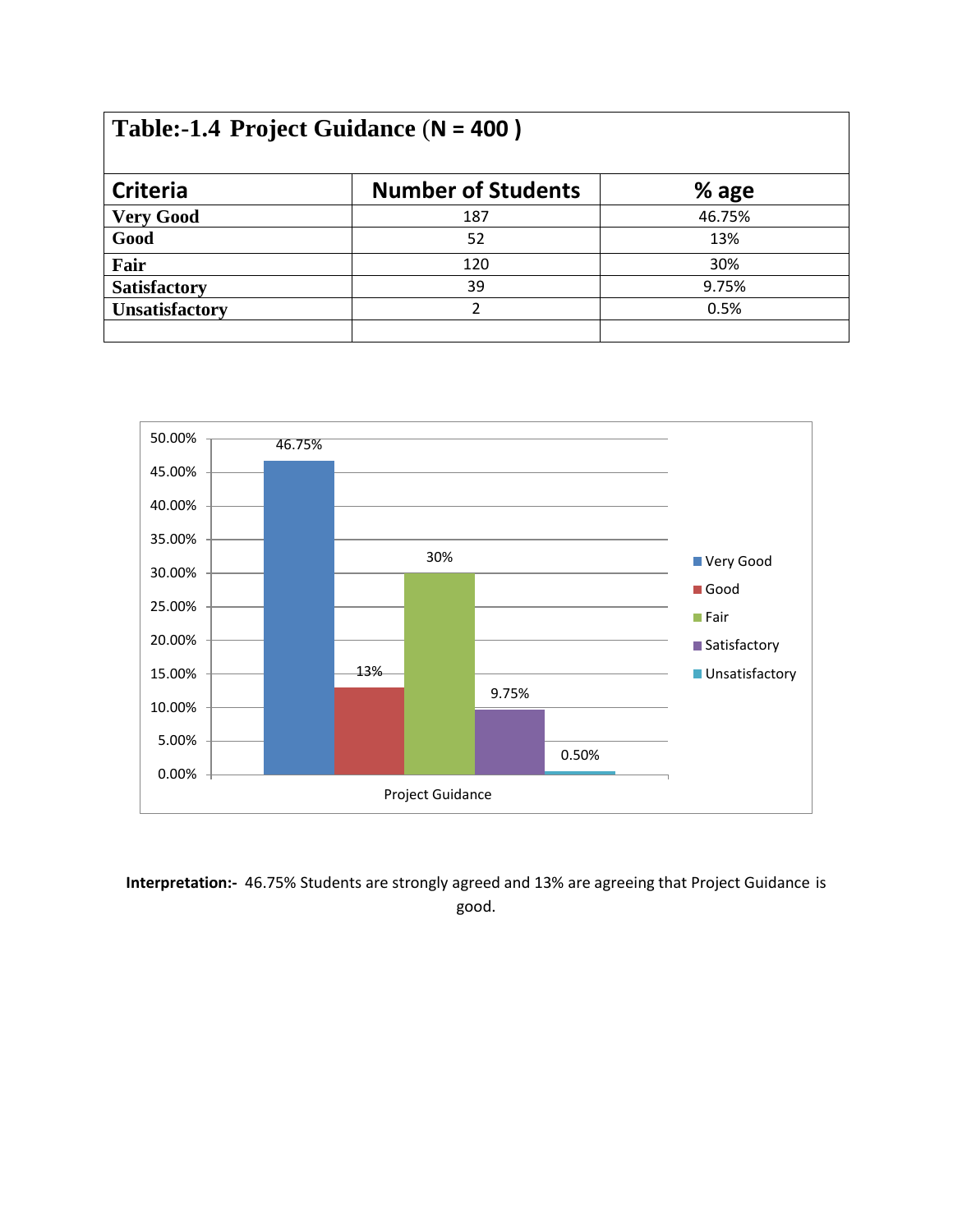# **Table:-1.5 Quality of support material** (**N = 400 )**

| <b>Criteria</b>       | <b>Number of Students</b> | % age  |
|-----------------------|---------------------------|--------|
| <b>Very Good</b>      | 176                       | 44%    |
| Good                  | 55                        | 13.75% |
| Fair                  | 108                       | 27%    |
| <b>Satisfactory</b>   | 54                        | 13.5%  |
| <b>Unsatisfactory</b> |                           | 1.75%  |



**Interpretation:-** 44% Students are strongly agreed and 13.75%are agreeing that Quality of support material is good.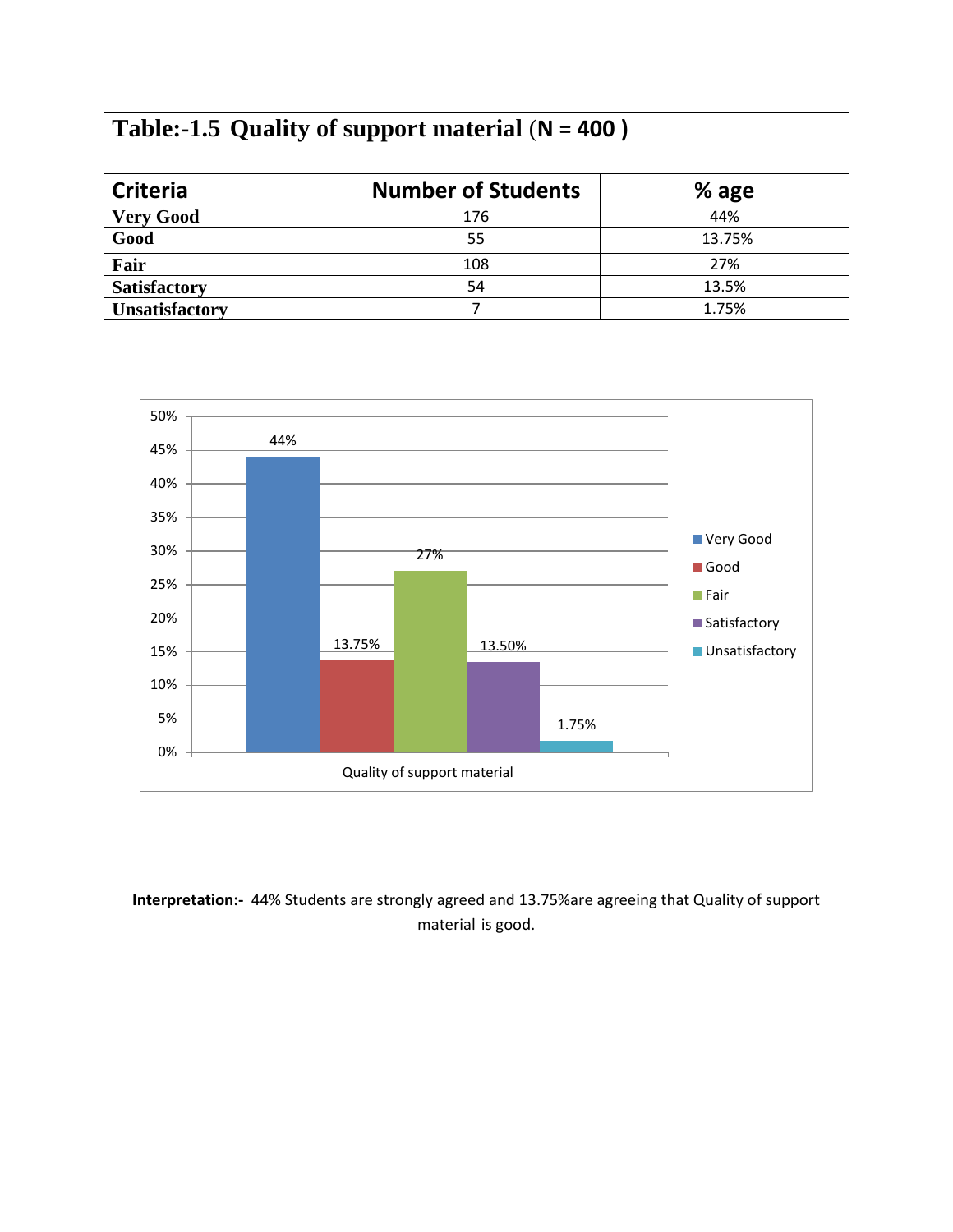| Table:-1.6 Training and Placement ( $N = 400$ ) |  |
|-------------------------------------------------|--|
|-------------------------------------------------|--|

| <b>Criteria</b>       | <b>Number of Students</b> | $%$ age |
|-----------------------|---------------------------|---------|
| <b>Very Good</b>      | 194                       | 48.5%   |
| Good                  | 51                        | 12.75%  |
| Fair                  | 95                        | 23.75%  |
| <b>Satisfactory</b>   | 51                        | 12.75%  |
| <b>Unsatisfactory</b> |                           | 2.25%   |



**Interpretation:-** 48.5% Students are strongly agreed and 12.75% are agreeing that Training and Placement is good.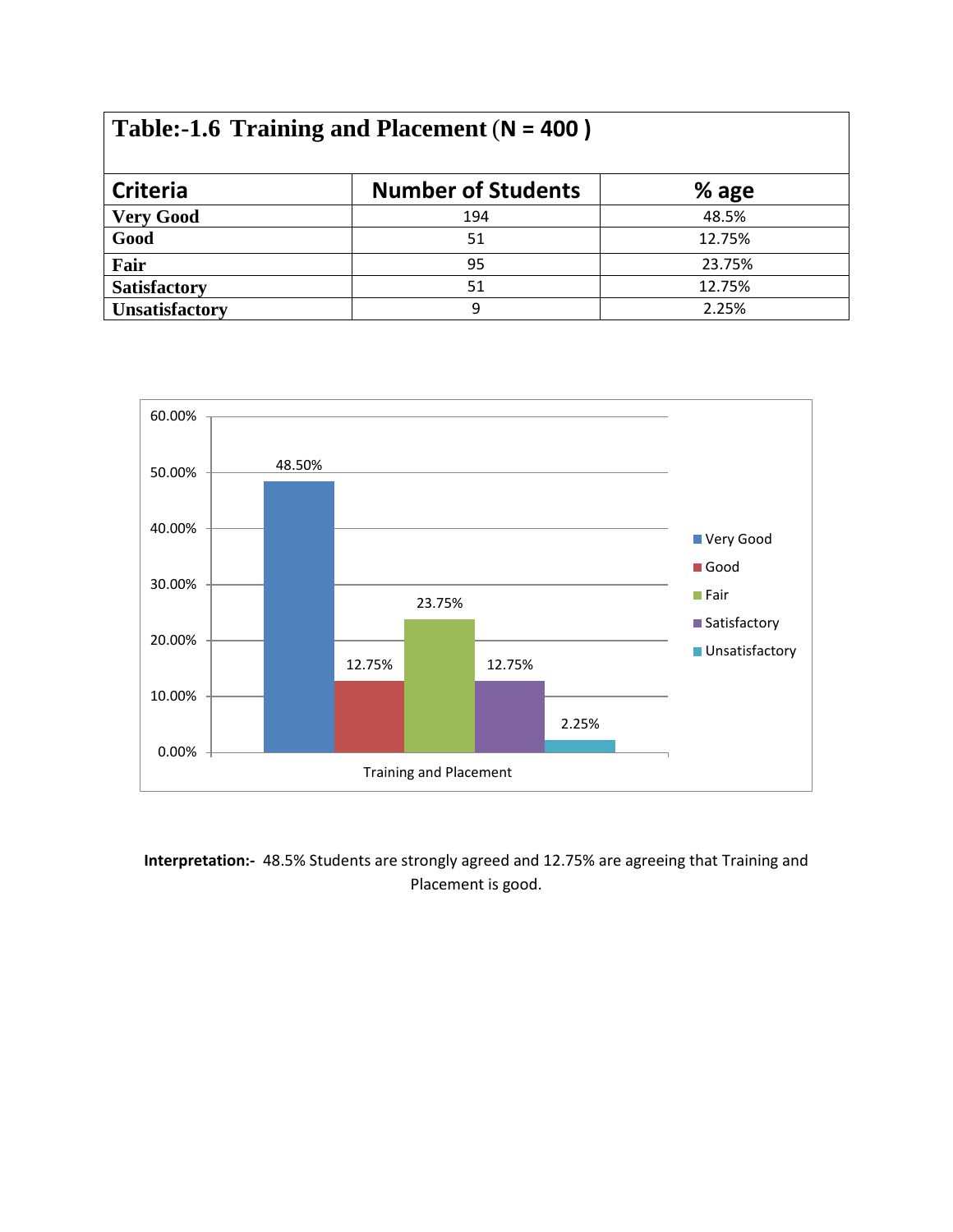| Table:-1.7 Library ( $N = 400$ ) |                           |        |  |
|----------------------------------|---------------------------|--------|--|
| <b>Criteria</b>                  | <b>Number of Students</b> | % age  |  |
| <b>Very Good</b>                 | 187                       | 46.75% |  |
| Good                             | 52                        | 13%    |  |
| Fair                             | 101                       | 25.25% |  |
| <b>Satisfactory</b>              | 57                        | 14.25% |  |
| <b>Unsatisfactory</b>            | 3                         | 0.75%  |  |



**Interpretation:-** 46.75% Students are strongly agreed and 13%are agreeing that Library is good.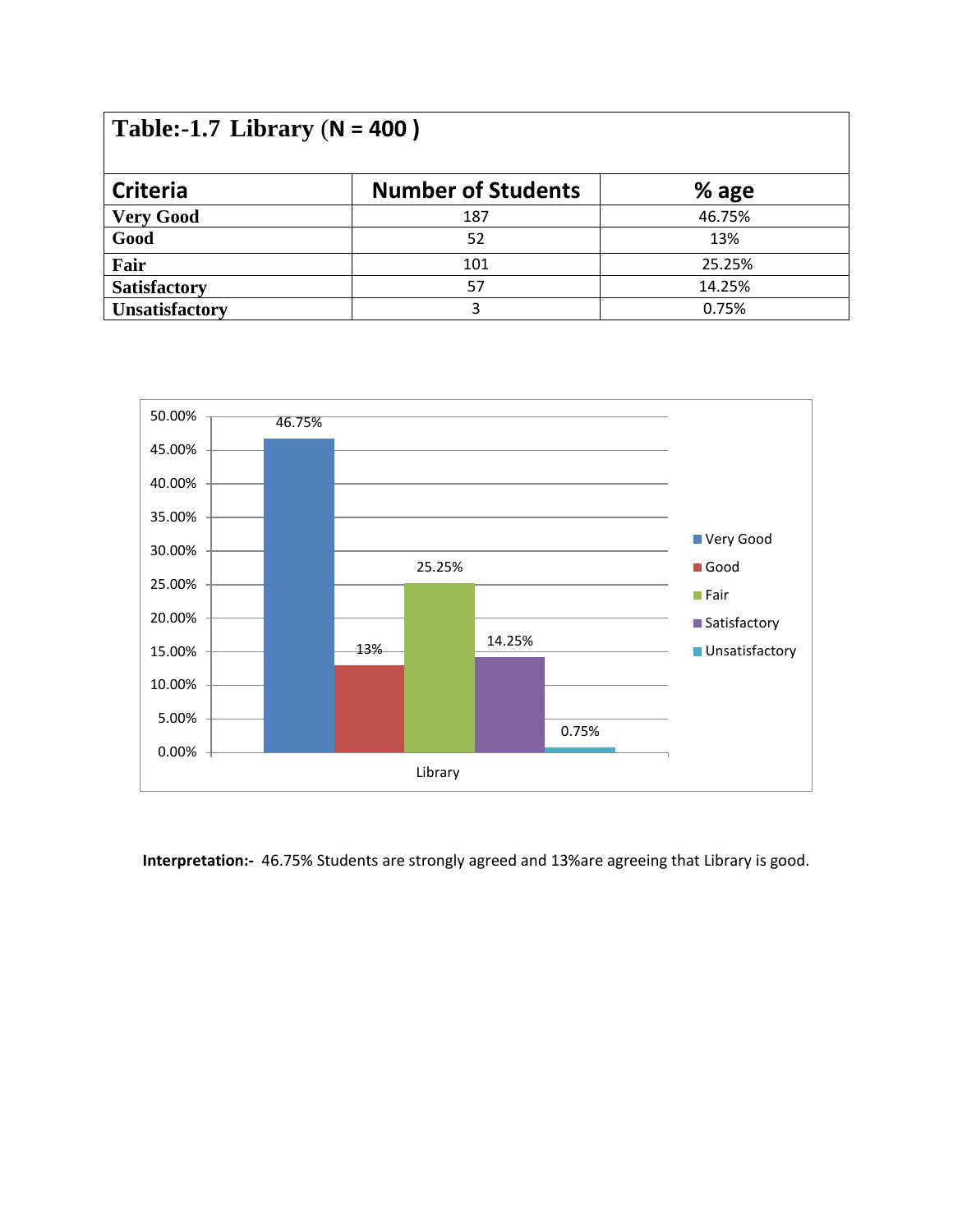| <b>Criteria</b>       | <b>Number of Students</b> | $%$ age |
|-----------------------|---------------------------|---------|
| <b>Very Good</b>      | 185                       | 46.25%  |
| Good                  | 65                        | 16.25%  |
| Fair                  | 96                        | 24%     |
| <b>Satisfactory</b>   | 49                        | 12.25%  |
| <b>Unsatisfactory</b> |                           | 1.25%   |



**Interpretation:-** 46.25% Students are strongly agreed and 16.25% are agreeing that Canteen Facilities are good.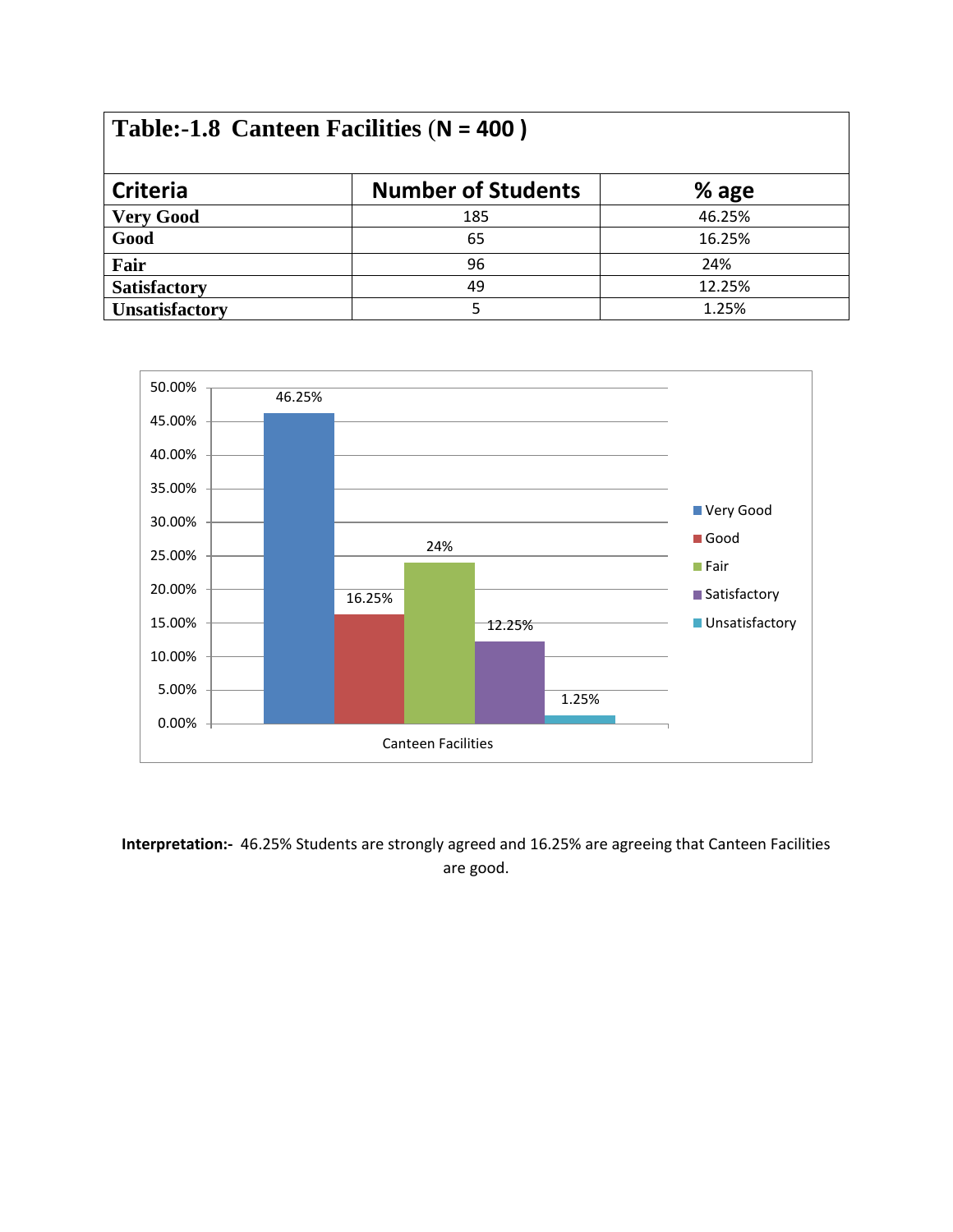| Table:-1.9 Hostel Facilities ( $N = 400$ ) |                           |        |  |  |  |  |
|--------------------------------------------|---------------------------|--------|--|--|--|--|
| <b>Criteria</b>                            | <b>Number of Students</b> | % age  |  |  |  |  |
| <b>Very Good</b>                           | 180                       | 45%    |  |  |  |  |
| Good                                       | 68                        | 17%    |  |  |  |  |
| Fair                                       | 103                       | 25.75% |  |  |  |  |
| <b>Satisfactory</b>                        | 47                        | 11.75% |  |  |  |  |
| <b>Unsatisfactory</b>                      | า                         | 0.5%   |  |  |  |  |



**Interpretation:-** 45% Students are strongly agreed and 17% are agreeing that Hostel Facilities are good.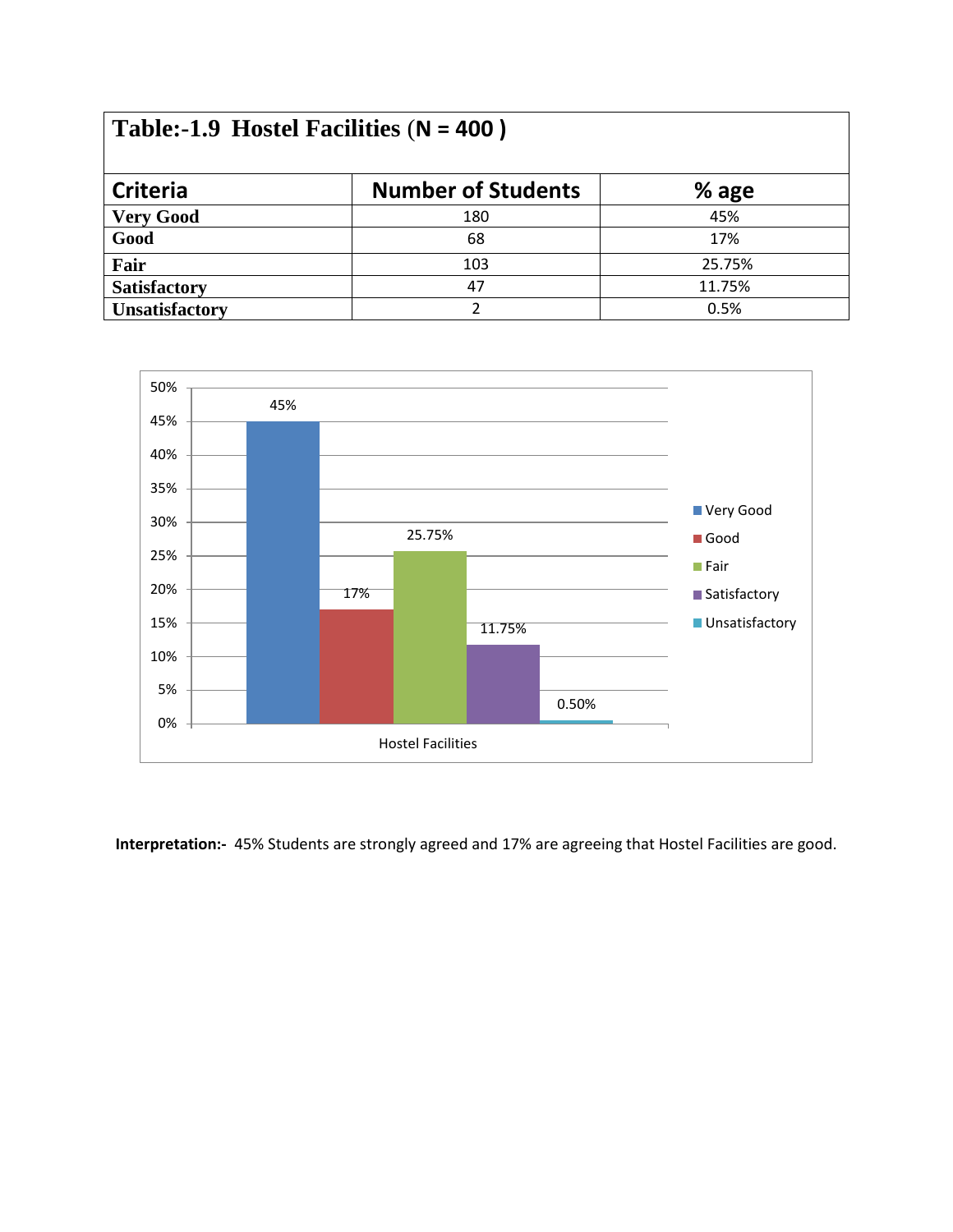## **Table:-1.10 Overall Rating of the College** (**N = 400 )**

| <b>Criteria</b>       | <b>Number of Students</b> | % age  |  |
|-----------------------|---------------------------|--------|--|
| <b>Very Good</b>      | 195                       | 48.75% |  |
| Good                  | 67                        | 16.75% |  |
| Fair                  | 97                        | 24.25% |  |
| <b>Satisfactory</b>   | 38                        | 9.5%   |  |
| <b>Unsatisfactory</b> |                           | 0.75%  |  |



**Interpretation:-** 48.75% Students are strongly agreed and 16.75% are agreeing that Overall Rating of the College is good.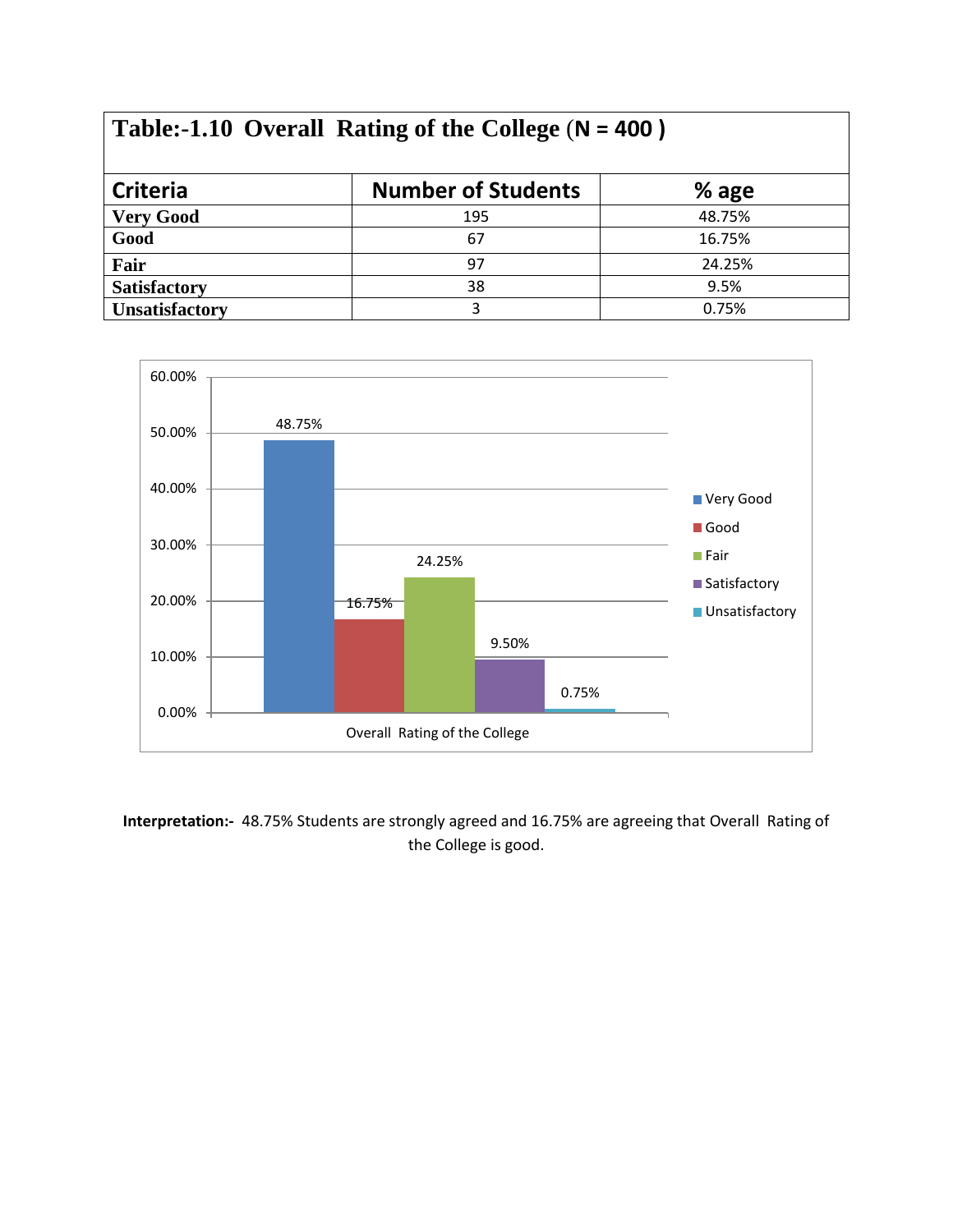## **Table:-1.11 Alumni Association/ Network of Old Friends** (**N = 400 ) Criteria Number of Students 8 age Very Good** 196 49% **Good** 59 14.75% **Fair** 24.75% **Satisfactory** 39 9.75% **Unsatisfactory** 7 1.75%



**Interpretation:-** 49% Students are strongly agreed and 14.75% are agreeing that Alumni Association/ Network of Old Friends is held.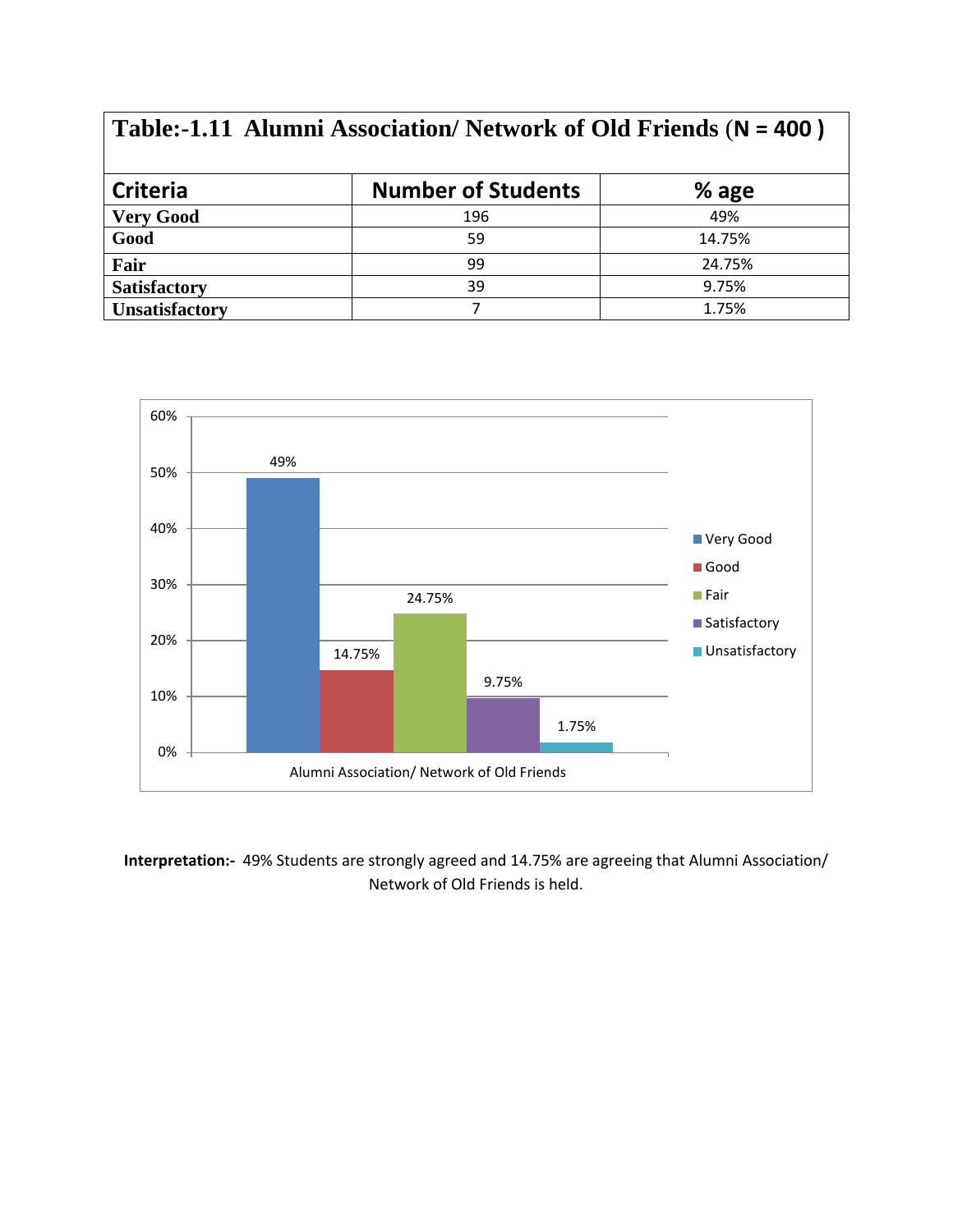## **(b) Section-B : About Department and College (400)**

| Sr.            | Contents`                                                                                             | <b>Yes</b> | % age  | <b>No</b> | % age  |
|----------------|-------------------------------------------------------------------------------------------------------|------------|--------|-----------|--------|
| No             |                                                                                                       |            |        |           |        |
| $\mathbf{1}$   | Do you feel proud to be<br>associated with college as<br>Alumni                                       | 362        | 90.5%  | 38        | 9.5%   |
| $\overline{2}$ | How do you rate<br>development activities<br>organized by the college for<br>your Overall development | 365        | 91.25% | 35        | 8.75%  |
| $\overline{3}$ | Were/Are your grievances<br>properly handled at the<br>college as a student                           | 360        | 90%    | 40        | 10%    |
| 4              | Were/ Are your grievances<br>properly handled at the<br>college as Alumni                             | 367        | 91.75% | 33        | 8.25%  |
| 5              | Have you obtained sufficient<br>technical knowledge(both in<br>theory and Practice) at<br>College     | 371        | 92.75% | 29        | 7.25%  |
| 6              | Were the HOD's and<br>Faculties co-operative                                                          | 376        | 94%    | 24        | 6%     |
| $\overline{7}$ | Is the Education imparted at<br>college useful and relevant<br>in your present job                    | 359        | 89.75% | 41        | 10.25% |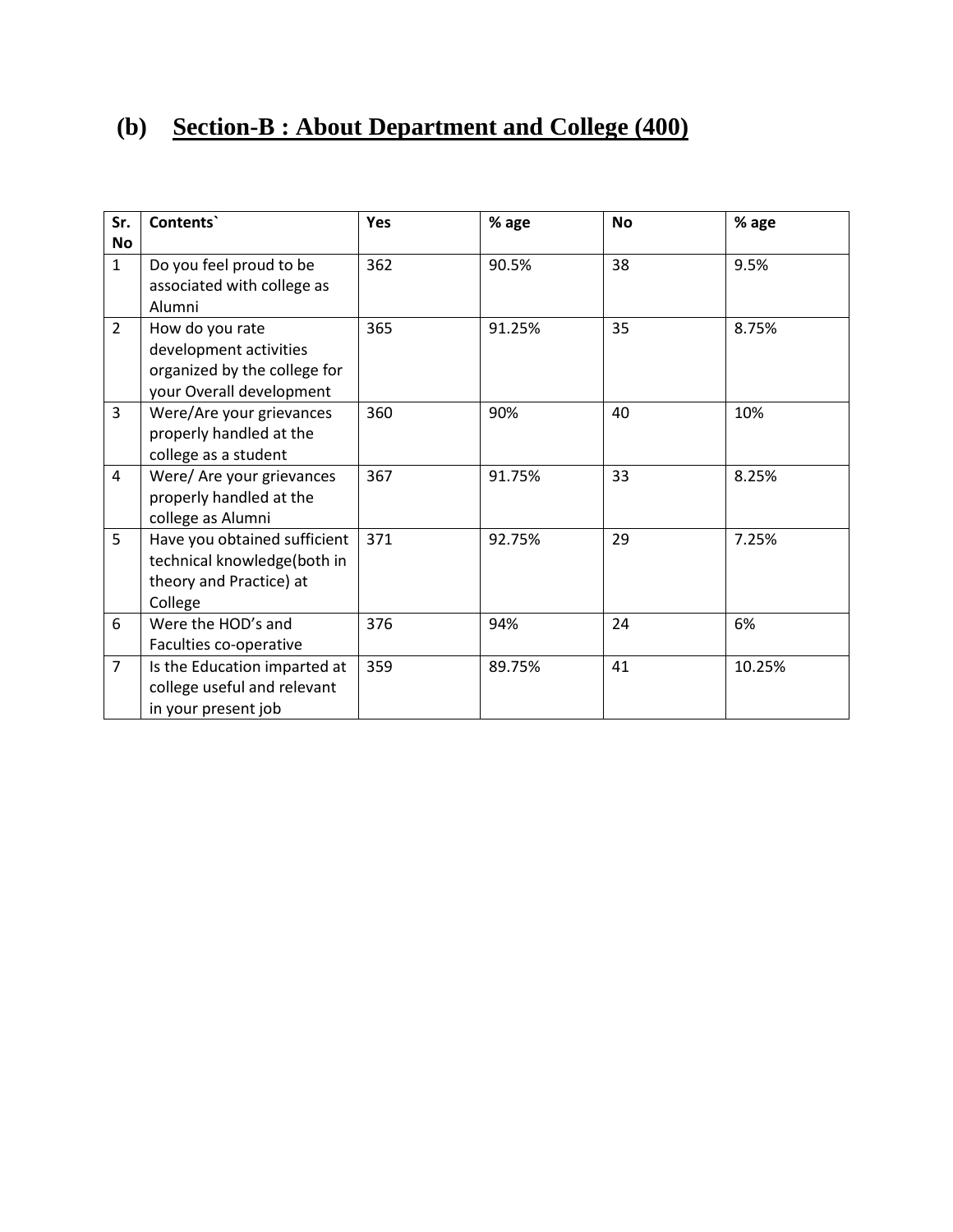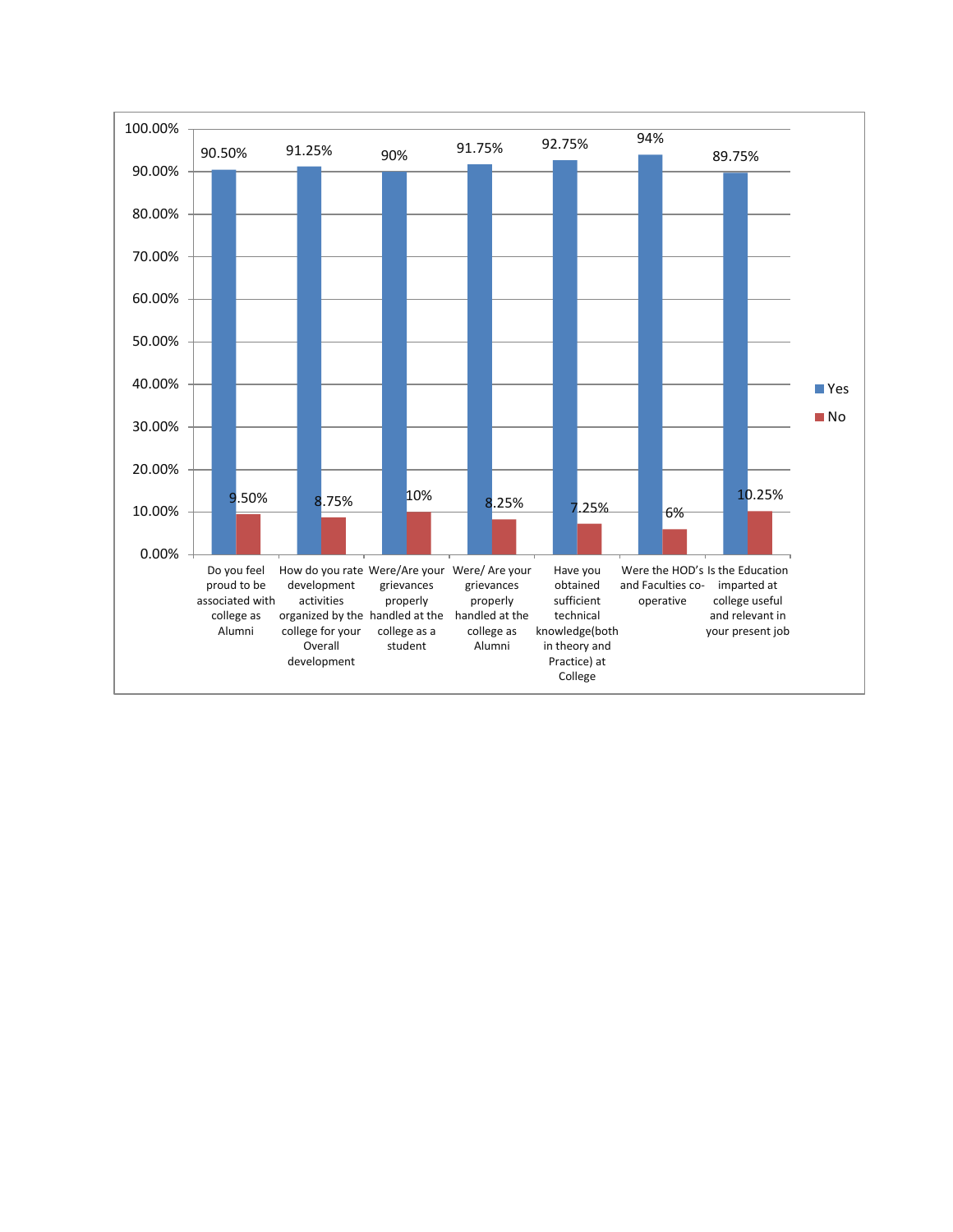## **( c ) Section-C : About Placement Training Cell (400)**

| Sr.            | Contents`                                                                                                                                     | Yes | % age  | <b>No</b> | % age  |
|----------------|-----------------------------------------------------------------------------------------------------------------------------------------------|-----|--------|-----------|--------|
| <b>No</b>      |                                                                                                                                               |     |        |           |        |
| $\mathbf{1}$   | Has the Placement Training<br>Cell provided ample On                                                                                          | 83  | 20.75% | 317       | 79.25% |
|                | Campus placement<br>opportunities                                                                                                             |     |        |           |        |
| $\overline{2}$ | Has the Placement Training<br>Cell provided ample Off<br>Campus placement                                                                     | 121 | 30.25% | 279       | 69.75% |
|                | opportunities                                                                                                                                 |     |        |           |        |
| $\overline{3}$ | Have you availed Career<br>counseling and guidance for<br>higher studies from<br><b>Placement Training Cell</b>                               | 245 | 61.25% | 155       | 38.75% |
| 4              | If you are invited to deliver a<br><b>Guest Lecture / Special</b><br>Talk/Motivational Session<br>for your juniors, will you be<br>interested | 87  | 21.75% | 313       | 78.25% |
| 5              | Do you like to join the<br>college Alumni Association                                                                                         | 241 | 60.25% | 159       | 39.75% |
| 6              | Have you participated in any<br>Alumni meet as of now                                                                                         | 213 | 53.25% | 187       | 46.75% |
| $\overline{7}$ | Do you receive regular<br>updates from the college<br>through Mail/Calls/SMS                                                                  | 249 | 62.25% | 151       | 37.75% |